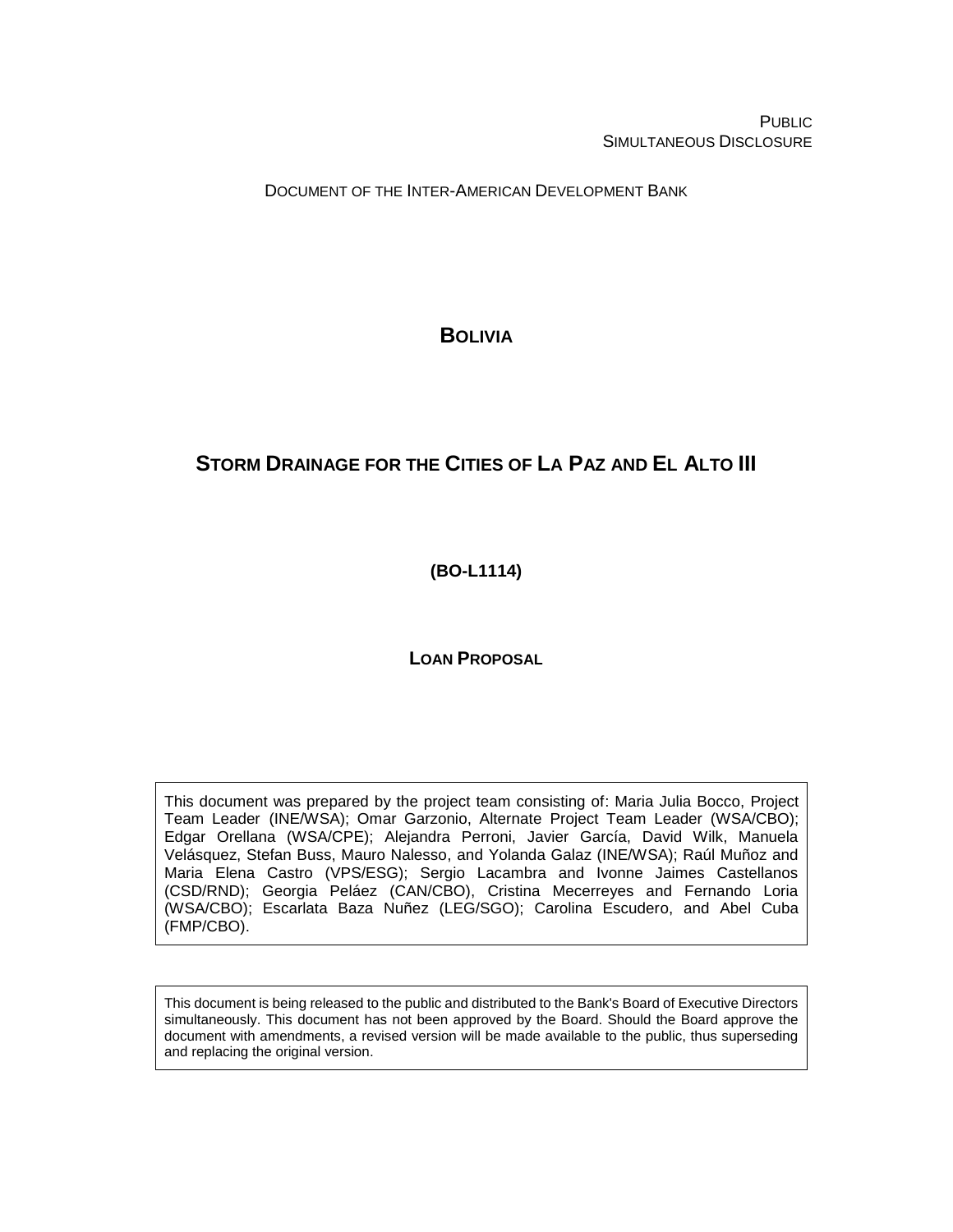## **CONTENTS**

# PROJECT SUMMARY

| L.   |                      |  |
|------|----------------------|--|
|      | А.<br>В.<br>C.       |  |
| II.  |                      |  |
|      | А.<br>В.<br>C.<br>D. |  |
| III. |                      |  |
|      | Α.<br>В.             |  |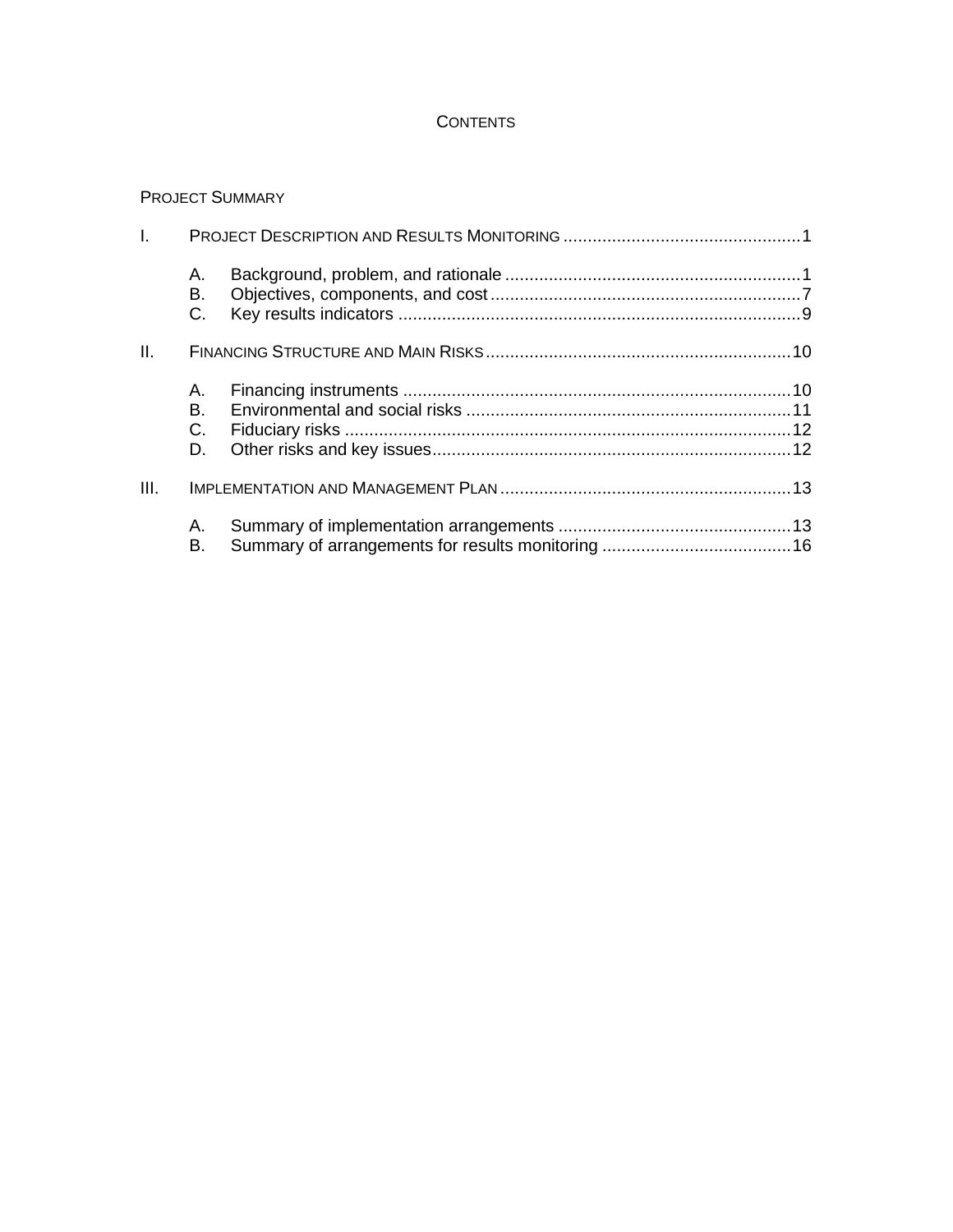|           | <b>ANNEXES</b>                                 |
|-----------|------------------------------------------------|
| Annex I   | Summary Development Effectiveness Matrix (DEM) |
| Annex II  | <b>Results Matrix</b>                          |
| Annex III | <b>Fiduciary Agreements and Requirements</b>   |

#### **ELECTRONIC LINKS**

#### **REQUIRED**

- 1. [Multiyear Execution Plan \(MEP\)](http://idbdocs.iadb.org/wsdocs/getDocument.aspx?DOCNUM=40485319)
- 2. [Annual work plan \(AWP\)](http://idbdocs.iadb.org/wsdocs/getDocument.aspx?DOCNUM=40541246)
- 3. [Monitoring and Evaluation Plan](http://idbdocs.iadb.org/wsdocs/getDocument.aspx?DOCNUM=40529084)
- 4. Environmental [and Social Management Report \(ESMR\)](http://idbdocs.iadb.org/wsdocs/getDocument.aspx?DOCNUM=40499003)
- 5. [Procurement Plan](http://idbdocs.iadb.org/wsdocs/getDocument.aspx?DOCNUM=40484909)

#### **OPTIONAL**

- 1. [Socioeconomic Viability](http://idbdocs.iadb.org/wsdocs/getDocument.aspx?DOCNUM=40528116)
- 2. [Technical Viability](http://idbdocs.iadb.org/wsdocs/getDocument.aspx?DOCNUM=40566707)
- 3. [Financial Viability](http://idbdocs.iadb.org/wsdocs/getDocument.aspx?DOCNUM=40476553)
- 4. [Institutional Viability](http://idbdocs.iadb.org/wsdocs/getDocument.aspx?DOCNUM=40480904)
- 5. [Draft Program Operating Regulations of GAMLP](http://idbdocs.iadb.org/wsdocs/getDocument.aspx?DOCNUM=40529770)
- 6. [Draft Program Operating Regulations of GAMEA](http://idbdocs.iadb.org/wsdocs/getDocument.aspx?DOCNUM=40529774)
- 7. [Drainage Master Plan for La](http://idbdocs.iadb.org/wsdocs/getDocument.aspx?DOCNUM=40579084) Paz
- 8. [Drainage Master Plan for El](http://idbdocs.iadb.org/wsdocs/getDocument.aspx?DOCNUM=40579065) Alto
- 9. [Draft PMR](http://idbdocs.iadb.org/wsdocs/getDocument.aspx?DOCNUM=40576467)
- 10. La Paz [Storm Drainage Program \(1926/BL-BO\) \(PDP I\)](http://idbdocs.iadb.org/wsdocs/getDocument.aspx?DOCNUM=40528784)
- 11. [Drainage in the Municipios of La](http://idbdocs.iadb.org/wsdocs/getDocument.aspx?DOCNUM=40528785) Paz and El Alto (2440/BL-BO) (PDP II)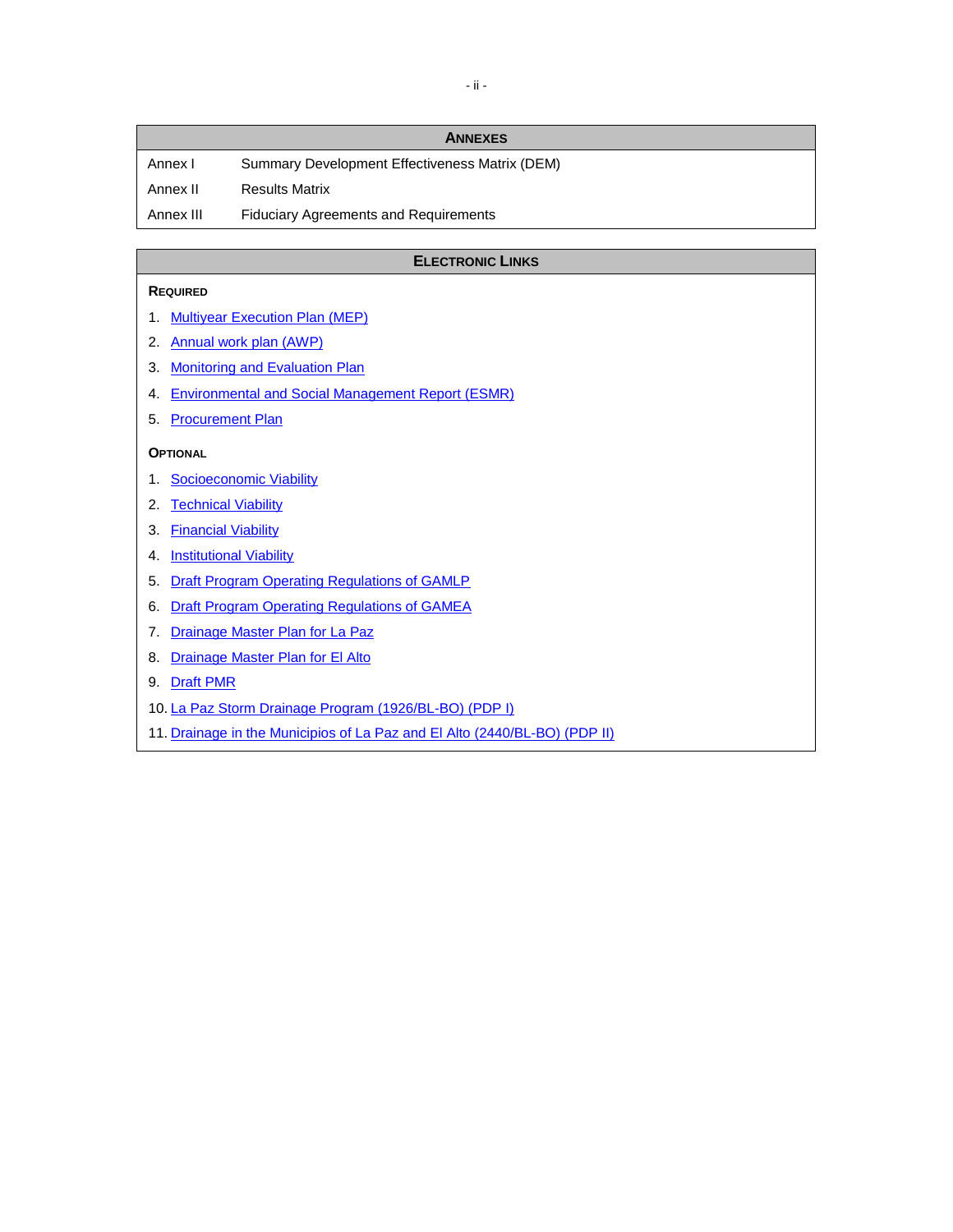#### **ABBREVIATIONS**

| <b>AWP</b>    | Annual work plan                                                                      |
|---------------|---------------------------------------------------------------------------------------|
| <b>ESMF</b>   | <b>Environmental and Social Management Framework</b>                                  |
| <b>EWS</b>    | <b>Early Warning System</b>                                                           |
| <b>GAMLP</b>  | Autonomous Municipal Government of La Paz                                             |
| <b>GAMEA</b>  | Autonomous Municipal Government of El Alto                                            |
| INE.          | National Statistics Institute of Bolivia                                              |
| <b>MEFP</b>   | Ministry of Economy and Public Finance                                                |
| <b>MEP</b>    | <b>Multiyear Execution Plan</b>                                                       |
| <b>PMDP</b>   | Plan Maestro de Drenaje Pluvial [Storm Drainage Master Plan]                          |
| <b>PMDPEA</b> | Plan Maestro de Drenaje Pluvial de El Alto [Storm Drainage Master<br>Plan of El Alto] |
| <b>PMDPLP</b> | Plan Maestro de Drenaje Pluvial de La Paz [Storm Drainage Master                      |
|               | Plan of La Paz]                                                                       |
| <b>POMP</b>   | Plan de Operación y Mantenimiento Preventivo [Operation and                           |
|               | Preventive Maintenance Plan]                                                          |
| <b>SPP</b>    | Social Partnership Plan                                                               |
| <b>SMGIR</b>  | Secretaría Municipal de Gestión Integral de Riesgos [Municipal                        |
|               | Integrated Risk Management Department]                                                |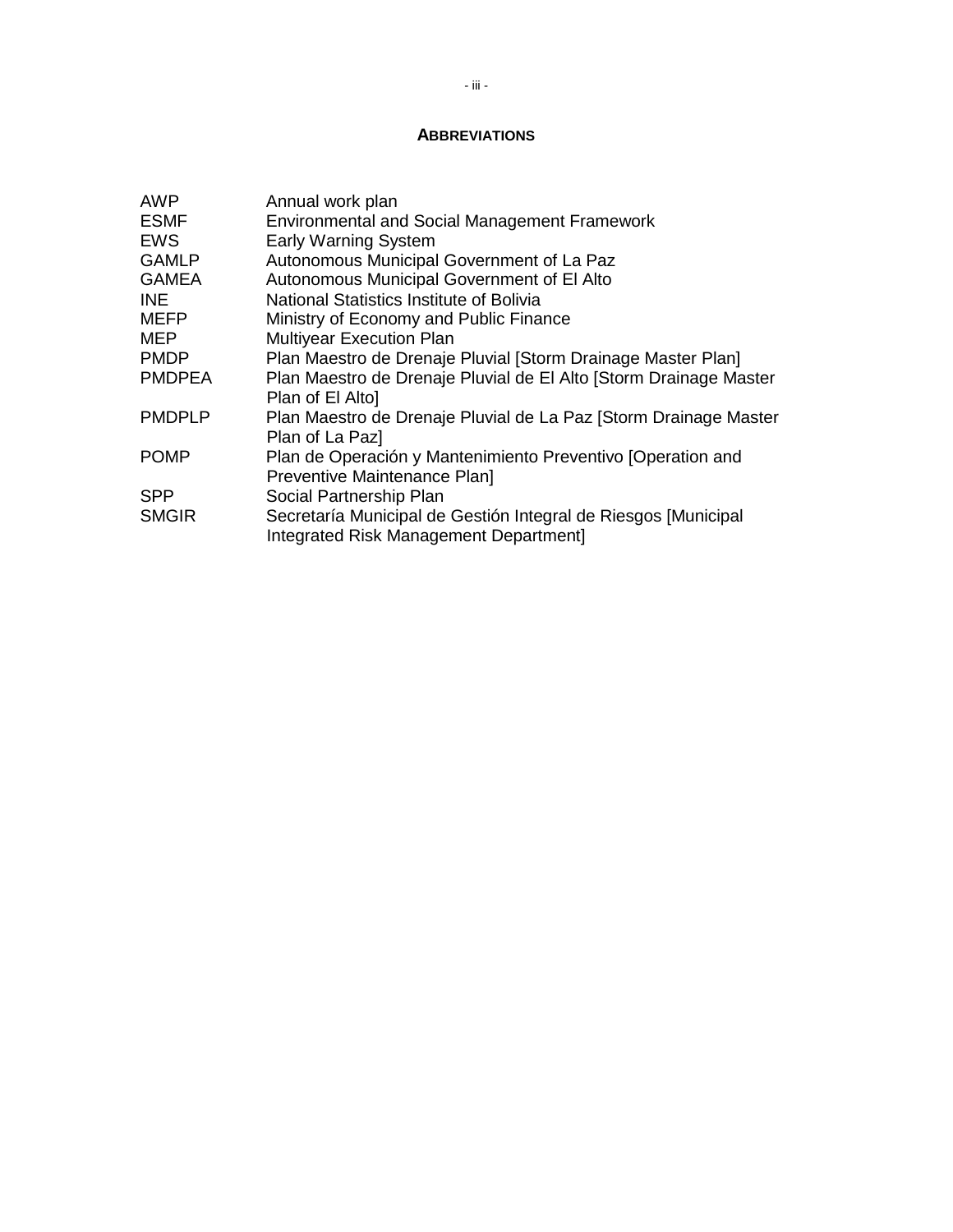#### **PROJECT SUMMARY**

#### **B[OLIVIA](#page-0-0) STORM DRAINAGE FOR THE CITIES OF LA PAZ AND EL ALTO III [\(BO-L1114\)](#page-0-1)**

| <b>Financial Terms and Conditions</b>                                                                                                                                     |     |                      |                             |                                 |                                                                 |          |  |  |  |  |
|---------------------------------------------------------------------------------------------------------------------------------------------------------------------------|-----|----------------------|-----------------------------|---------------------------------|-----------------------------------------------------------------|----------|--|--|--|--|
| <b>Borrower: Plurinational State of Bolivia</b><br><b>Executing agencies: Autonomous Municipal Government of</b><br>La Paz (GAMLP) and Autonomous Municipal Government of |     |                      | <b>Financing</b>            | <b>Ordinary</b><br>Capital (CO) | <b>Fund for</b><br><b>Special</b><br><b>Operations</b><br>(FSO) |          |  |  |  |  |
| El Alto (GAMEA)                                                                                                                                                           |     |                      | <b>Amortization period:</b> | 30 years                        | 40 years                                                        |          |  |  |  |  |
| <b>Source</b>                                                                                                                                                             |     | <b>Amount (US\$)</b> | Disbursement period:        | 5 years                         | 5 years                                                         |          |  |  |  |  |
| <b>IDB (Ordinary Capital)</b>                                                                                                                                             | 85% | 25,500,000           | 75                          | Grace period:                   | 6 years                                                         | 40 years |  |  |  |  |
| <b>IDB (FSO)</b>                                                                                                                                                          | 15% | 4.500.000            | 13                          | Inspection and supervision fee: | (a)                                                             | N/A      |  |  |  |  |
| Local                                                                                                                                                                     |     | 3.975.000            | 12                          | Interest rate:                  | SCF-Fixed <sup>(b)</sup>                                        | 0.25%    |  |  |  |  |
| <b>Total</b>                                                                                                                                                              |     | 33,975,000           | 100                         | Credit fee:                     | (a)                                                             | N/A      |  |  |  |  |
|                                                                                                                                                                           |     |                      | Approval currency:          | U.S. dollars.                   |                                                                 |          |  |  |  |  |
|                                                                                                                                                                           |     |                      | <b>Project at a Glance</b>  |                                 |                                                                 |          |  |  |  |  |

#### **Project objective/description:**

The general objective is to help reduce the negative impacts of extreme geodynamic and hydrometeorological events in the cities of La Paz and El Alto, by protecting the population against flood risks and reducing the economic costs associated with such events. This objective will be achieved through actions to improve the storm drainage and management systems.

#### **Special contractual conditions precedent to the first disbursement of the loan proceeds:**

In accordance with terms and conditions previously agreed upon with the Bank: (i) the borrower will have submitted evidence that a subsidiary agreement has been signed and entered into force with each of the executing agencies, the Ministry of Economy and Public Finance, the Ministry of Planning and Development, and the Ministry of the Environment and Water; (ii) each executing agency will have submitted evidence that an Execution Unit has been formed, including the hiring of the minimum specialized technical personnel for the program (a coordinator, an administrative-financial specialist, a procurement specialist, a technical-environmental specialist, a social specialist, and a planning, monitoring, and control specialist); (iii) program Operating Regulations will have been approved and entered into force for each of the executing agencies, including the program's Environmental and Social Management Framework (ESMF); and (iv) the executing agencies will have submitted an initial report to the Bank that includes updates of the Multiyear Execution Plan (MEP), the Procurement Plan, the Financial Plan, and the updated Results Matrix for the program (3.7).

**Special contractual conditions for execution:** (i) before starting the processes to contract consulting services or procure goods and before starting the bidding process for each work planned under the program, the borrower agrees, itself or through the executing agencies, to submit to the Bank evidence that it has ownership, possession, and/or usage rights, as applicable, over the lands where each work will be built; (ii) before completion of each work under the program, each of the executing agencies will submit an annual Operation and Preventive Maintenance Plan for each work, identifying the municipal unit responsible for maintaining the work and indicating that it has a budget for the operation and maintenance of the corresponding work; (iii) prior to thirty (30) months following the effective date of the loan contract, the executing agencies will submit financial arrangements for the program's works supporting the sustainability of the investments; (iv) the borrower will itself or through the executing agencies submit to the Bank evidence of compliance with the execution conditions established in the program's Environmental and Social Management Report (ESMR); and (v) prior to six months following the effective date of the loan contract, the executing agencies will submit evidence that a Coordination Committee has been formed, according to the terms and conditions previously agreed upon with the Bank (3.8).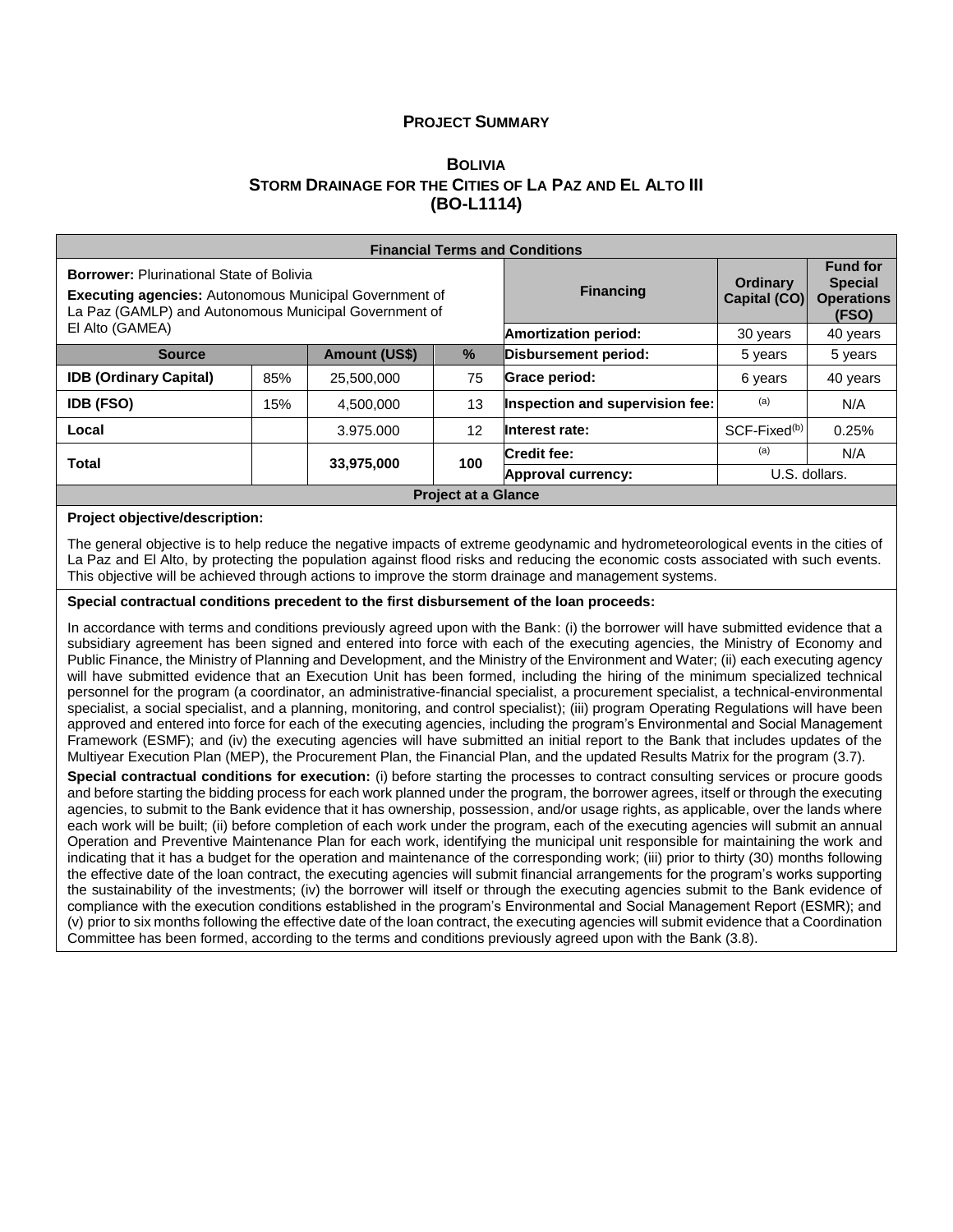| <b>Exceptions to Bank policies: None</b> |     |                            |     |    |   |  |  |  |  |  |
|------------------------------------------|-----|----------------------------|-----|----|---|--|--|--|--|--|
|                                          |     | <b>Strategic Alignment</b> |     |    |   |  |  |  |  |  |
| Challenges: <sup>(c)</sup>               | SI  |                            | ΡI  | ∣⊽ |   |  |  |  |  |  |
| Crosscutting themes: <sup>(d)</sup>      | GD. |                            | CC. | ∣V | ₩ |  |  |  |  |  |

(a) The credit fee and inspection and supervision fee will be established periodically by the Board of Executive Directors as part of its review of the Bank's lending charges, in accordance with the applicable policies.

(b) SI (Social Inclusion and Equality); PI (Productivity and Innovation); and EI (Economic Integration).

(c) GD (Gender Equality and Diversity); CC (Climate Change and Environmental Sustainability); and IC (Institutional Capacity and Rule of Law).

(d) The borrower will pay interest on the outstanding balance of the loan portion charged to the Ordinary Capital at a LIBOR-based rate. When the outstanding balance reaches 25% of the approved net amount or US\$3 million, whichever is greater, the base rate will be established on this balance.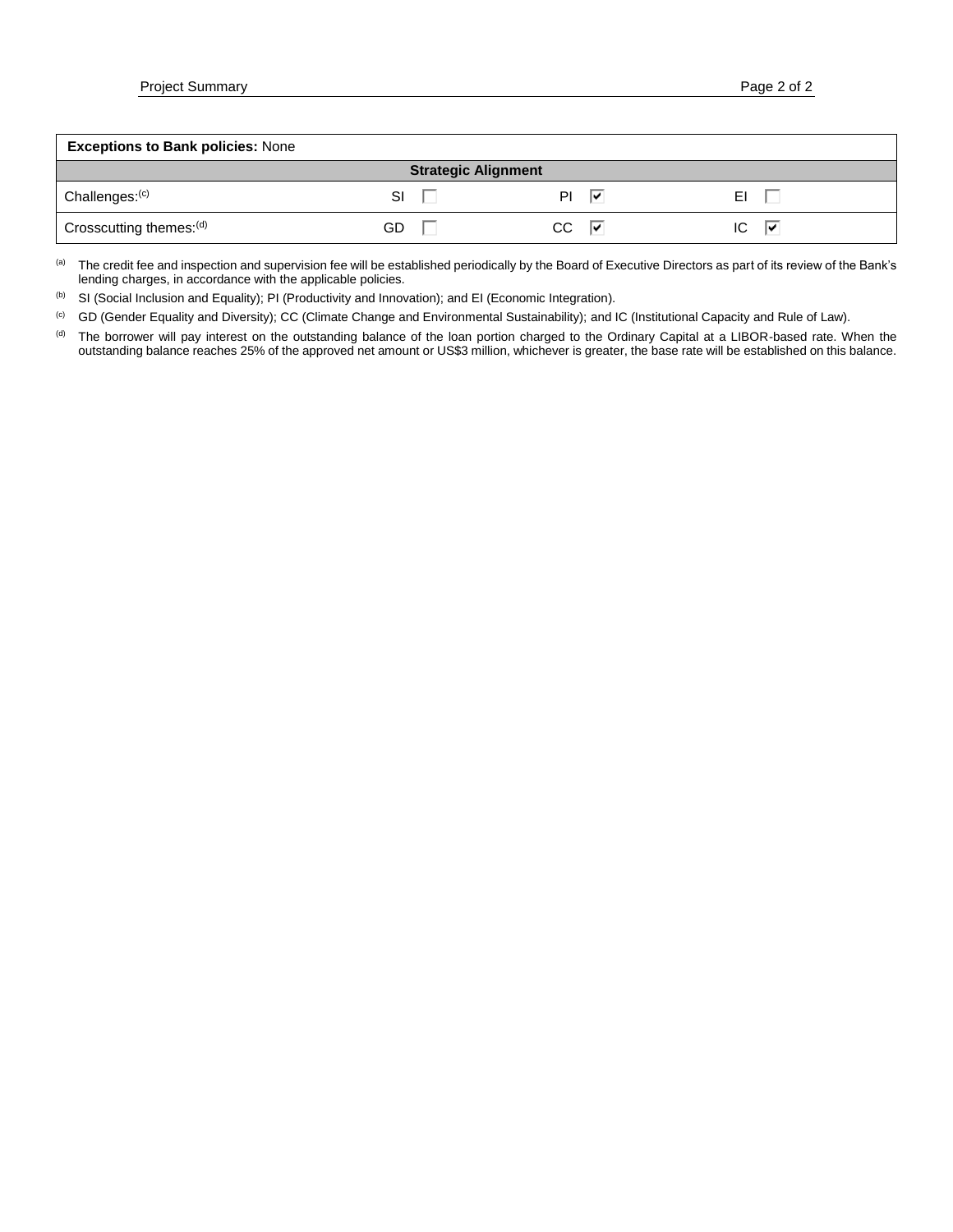# **I. PROJECT DESCRIPTION AND RESULTS MONITORING**

## **A. Background, problem, and rationale**

- 1.1 **Background description.** The city of La Paz, with an estimated population of 795**,**000<sup>1</sup> inhabitants, is located between 2**,**800 and 4**,**000 meters above sea level, in a broad topographical depression that makes up the hydrographic basin called the Valley of La Paz. That high mountain basin, covering an area of nearly 500 square kilometers, 88 square kilometers of which correspond to the urban area, consists of five subbasins<sup>2</sup> made up of over  $360$  rivers. The city of El Alto, which belongs to the same department as the city of La Paz, has an estimated population of 901,823<sup>3</sup> inhabitants and is located in the Andean highlands at an altitude of about 4**,**000 meters above sea level.
- 1.2 The rainy season for both cities lasts for six months, usually from November to March, with average annual precipitation of approximately 600 millimeters. During this period there are intense storms that significantly affect the population and the urban infrastructure.
- 1.3 **Impacts of geodynamic and hydrometeorological events.** These events result in considerable economic losses and reduced quality of life for the population vulnerable to these natural risks. The Secretaría Municipal de Gestión Integral de Riesgos [Municipal Integrated Risk Management Department] (SMGIR) of the city of La Paz estimates annual economic losses amounting to approximately \$27 million, including expenditures for emergency response, cleanup, public infrastructure recovery, and private sector losses.<sup>4</sup> In El Alto, based on analysis of projects that encompass only districts 1, 2, and 8 of the city,<sup>5</sup> an estimated 13**,**600 households are affected by flood events each year, with an annual economic cost of approximately US\$2.7 million, including damage to homes, transportation cost, cleanup expenses, and emergency response.
- 1.4 **Identification of the problem and its main determinants.** In this context, during the rainy season, the city of La Paz faces frequent natural risks such as washouts, cave-ins, landslides, *mazamorras*, 6 floods, and flash floods. This is reflected in damaged buildings (according to the SMGIR,<sup>7</sup> between 2012 and 2016, 92 homes collapsed or were at high risk of collapsing, and 724 were damaged), loss of the road bed (14 cases between 2012 and 2016), undermining (52 cases between 2012 and 2016), and landslides (12 cases between 2012 and 2016). There are various determining factors for these problems, among them the geomorphology of the city, which is characterized by high slopes, limited load-bearing capacity of the soil, a large number of rivers and streams, and land consisting mostly of lime and clay. Compounding these natural factors are causal factors such as low

<sup>2</sup> The subbasins are those of the Choqueyapu, Orkojahuira, Irpavi, Achumani, and Huayñajahuira rivers.

4 Includes damages to home and costs for time lost due to interruptions in transportation.

 $\overline{a}$ Projection for 2016 by the National Statistics Institute (INE) based on the 2012 National Census.

<sup>&</sup>lt;sup>3</sup> Projection for 2016 by the INE based on the 2012 National Census.

<sup>5</sup> These districts represent 33% of the population and 17% of the urban area of the city of El Alto.

<sup>&</sup>lt;sup>6</sup> Local name given to an avalanche of mud and rocks.

<sup>7</sup> Report of *Red 114* cases and Annual Report of the Special Emergency Response Unit.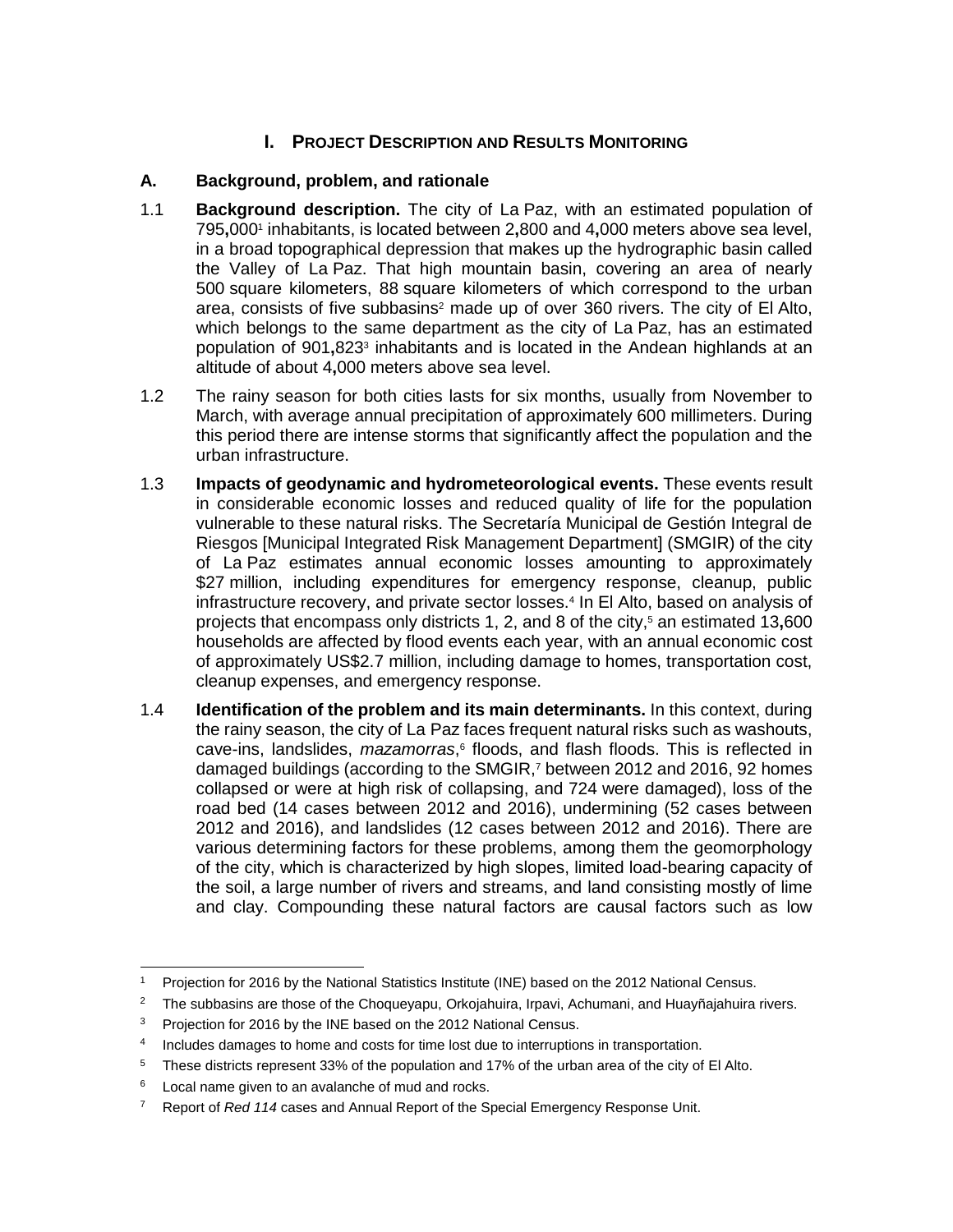coverage of drain and sump services (55%),<sup>8</sup> deficient structural condition of drainage system pipes,<sup>9</sup> insufficient hydraulic capacity in receptors,<sup>10</sup> and the existence of haphazard housing settlements in at-risk areas.<sup>11</sup> Hillside deforestation and removal of material for civil construction have also led to sediment being dragged toward drainage systems.<sup>12</sup> Together with garbage dumped on the banks of rivers,<sup>13</sup> this regularly blocks channels and pipes, causing floods. With respect to response capacity, although the Early Warning System (EWS)<sup>14</sup> performs hydrological, hydraulic, hydrometeorological, and geodynamic monitoring, the early detection of risks due to landslides does not yet cover the 36 **"**high-risk**"** areas identified in the city.<sup>15</sup>

- 1.5 In the city of El Alto, floods are due to certain urban and cultural characteristics and deficiencies in the infrastructure and management of the storm drainage system such as: rapid population growth without comprehensive planning;<sup>16</sup> nearly flat topography, causing storm runoff problems; impermeable soil in conjunction with expansion of the urban area, increasing the flows to be transported; insufficient and poorly operating micro drainage systems, including insufficient maintenance;<sup>17</sup> capacity and deterioration problems in the macro drainage system; and solid waste dumped in open chambers and channels.<sup>18</sup>
- 1.6 **Rationale and proposed interventions.** Investing in storm drainage to reduce negative impacts in areas susceptible to hydrometeorological effects is essential.

- $16$  In recent years, the population of El Alto has grown by 4% per year.
- <sup>17</sup> Limited number and inefficient collection capacity of drains, insufficient operation and maintenance for surface drainage, etc. According to a survey done in 2016 as part of the Operation and Preventive Maintenance Plan (POMP) for the drainage system, more than 90% of the drains in districts 1 to 6, 8 and 14 are in fair or poor condition. In addition, the city has limited equipment for maintaining the drainage system (according to the POMP, the equipment includes a caterpillar tractor, a backhoe, and a power shovel).
- <sup>18</sup> Although there are no official data, the diagnostic done by the PMDPEA identified the presence of solid waste in the storm drainage infrastructure as one of the main problems causing improper operation. According to the 2012 census, 13% of the population stated that it throws waste into the street or rivers.

 $\overline{a}$ <sup>8</sup> Coverage estimated by the Execution Unit of the Storm Drainage Program and the SMGIR.

<sup>&</sup>lt;sup>9</sup> The structural condition of the pipe was evaluated in the stages preceding this program, concluding that 69% of the length of the pipes is in good condition and 31% is in fair condition.

<sup>&</sup>lt;sup>10</sup> The main pipes from the Choqueyapu and Achumani rivers have insufficient hydraulic capacity over more than 50% of their length. The secondary lines have sufficient hydraulic capacity except for the section located on tributaries of the lowland basins (Irpavi, Achumani, and Huayñajahuira rivers).

<sup>11</sup> The risks refer to both floods and landslides. In 2011, GAMLP developed a Risks Map indicating that 31% of the city's urban footprint is located in "high" and "very high" risk zones.

 $12$  Due to as yet uncontrolled and intense erosion at the headwaters of the basins, large volumes of solid material being dragged is one of the main problems in the pipes in the lowland basins. This material causes obstructions in the channels and, therefore, overflows and floods.

<sup>&</sup>lt;sup>13</sup> An estimated 30 tons of garbage and debris end up in the storm drainage system each day, clogging the vaults and compromising the proper operation of the drains. Causes include the lack of containers at some points and civil society's ignorance of the problems generated by improper waste disposal.

<sup>&</sup>lt;sup>14</sup> The EWS consists of a network of observation stations, communication systems, data reception centers, and data generating applications designed to prevent and protect the population from extreme climate events.

<sup>&</sup>lt;sup>15</sup> Although the EWS is fully operational, it has coverage area limitations (implemented only in the city's most important rivers and basins), and its equipment and software are not updated to the necessary technological level.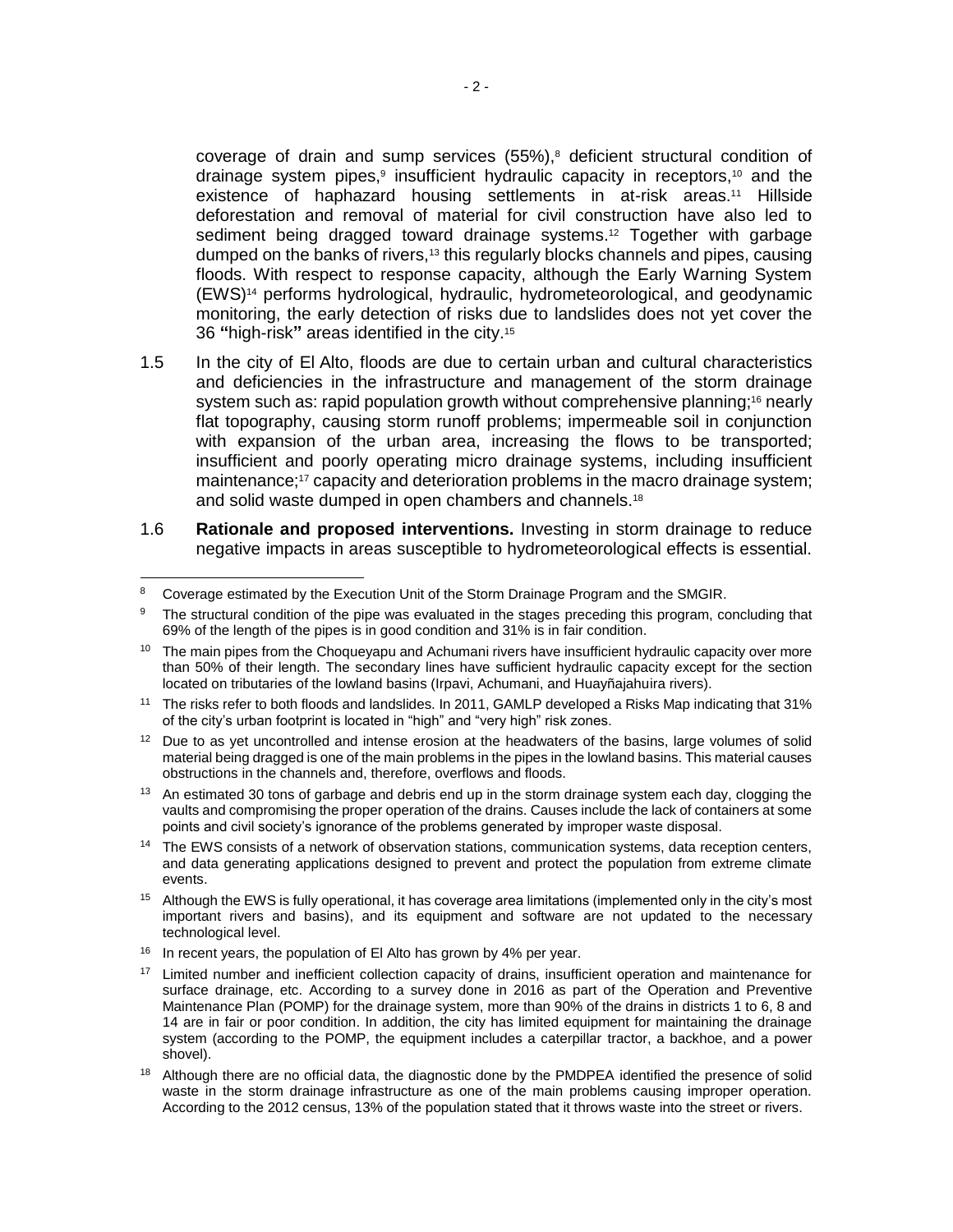The Bolivian government and the cities have been engaged in this effort for the last 10 years, with support from the Bank. In this regard, in 2007, with IDB financing, the city of La Paz developed the Storm Drainage Master Plan of La Paz (PMDPLP) [\(optional electronic link 7\)](http://idbdocs.iadb.org/wsdocs/getDocument.aspx?DOCNUM=40579084). This plan proposes short-, medium, and long-term structural and nonstructural interventions, while the La Paz Storm Drainage Program (PDP I) (1926/BL**-**BO) [\(optional electronic link 10\)](http://idbdocs.iadb.org/wsdocs/getDocument.aspx?DOCNUM=40528784) approved in 2007 for an amount of US\$22 million, financed interventions identified as urgent in the PMDPLP.<sup>19</sup> In 2010, the program Drainage in the Municipios of La Paz and El Alto (2440/BL**-**BO), PDP II [\(optional electronic link 11\)](http://idbdocs.iadb.org/wsdocs/getDocument.aspx?DOCNUM=40528785), in the amount of US\$33 million,<sup>20</sup> financed works for the cities of La Paz<sup>21</sup> and El Alto,<sup>22</sup> as well as the preparation of the Storm Drainage Master Plan of El Alto (PMDPEA) [\(optional](http://idbdocs.iadb.org/wsdocs/getDocument.aspx?DOCNUM=40579065)  [electronic link 8\)](http://idbdocs.iadb.org/wsdocs/getDocument.aspx?DOCNUM=40579065). The operations also strengthened risk management capacity in both cities. In La Paz, the Autonomous Municipal Government of La Paz (GAMLP) has made progress in this area, e.g., by maintaining a record of infrastructure damage and loss of human life, preparing new plans and studies, implementing the EWS (2009), creating the first risk map (2011), incorporating professional teams and rescue groups, and generally strengthening the Integrated Risk Management Office that was later elevated to the rank of Municipal Department. In El Alto, a new approach to the city's risk management is being initiated based on preparation of the PMDPEA and implementation of the measures provided therein.<sup>23</sup>

1.7 Based on these interventions, this operation seeks to protect the population at risk of floods and to reduce the costs caused by such events through the execution of infrastructure projects,<sup>24</sup> including civil works to control hillside erosion and retain sediment, stabilization and hydraulic control structures, and actions to improve systems management. Specifically in La Paz, works to control hillside erosion and retain sediment are planned for the upper portions of the Huayllani and Kellumani rivers, helping to reduce overflows downstream.<sup>25</sup> The intervention along 1,300 meters of the Irpavi river will also be included, including the area where it meets the Achumani river (a densely urbanized, highly trafficked area), with the construction of hillside stabilization and hydraulic control structures. These works will help to reduce erosion and collapsing slope risks, including in the vicinity of

<sup>&</sup>lt;sup>19</sup> The most notable interventions were: vaulting on a section of the Choqueyapu river, channelization of the Huaynajahuira river, erosion control works in the basins of the Jake and Charapaya rivers, implementation of nonstructural measures (EWS, environmental education, etc.), and institutional strengthening.

<sup>20</sup> Current execution status of more than 90%.

 $21$  Financing provided for: erosion control works and repairs in the basin of the Huayllani and Kellumani rivers, vaulting of the Apumalla, Jancokollo, and Gringojahuira rivers, and institutional strengthening activities.

<sup>&</sup>lt;sup>22</sup> The most important interventions were: construction of storm sewers in Villa Ingenio and Nueva Asunción, channelization of sections of the Seco and Seke rivers, vaulting of outfalls, and implementation of environmental education and institutional strengthening measures.

<sup>&</sup>lt;sup>23</sup> Given the city's topography, El Alto does not require implementation of a sophisticated EWS like the one for the city of La Paz.

<sup>&</sup>lt;sup>24</sup> The interventions to be financed under this program were identified in the drainage master plans and continue execution stages initiated earlier. Works pending execution will cost about US\$300 million for the city of La Paz and US\$380 million for the city of El Alto (in the latter case considering only short-term interventions).

<sup>&</sup>lt;sup>25</sup> According to design reports contracted by GAMLP, these works will result in an estimated reduction of  $2,200$  m<sup>3</sup> per year in sediment.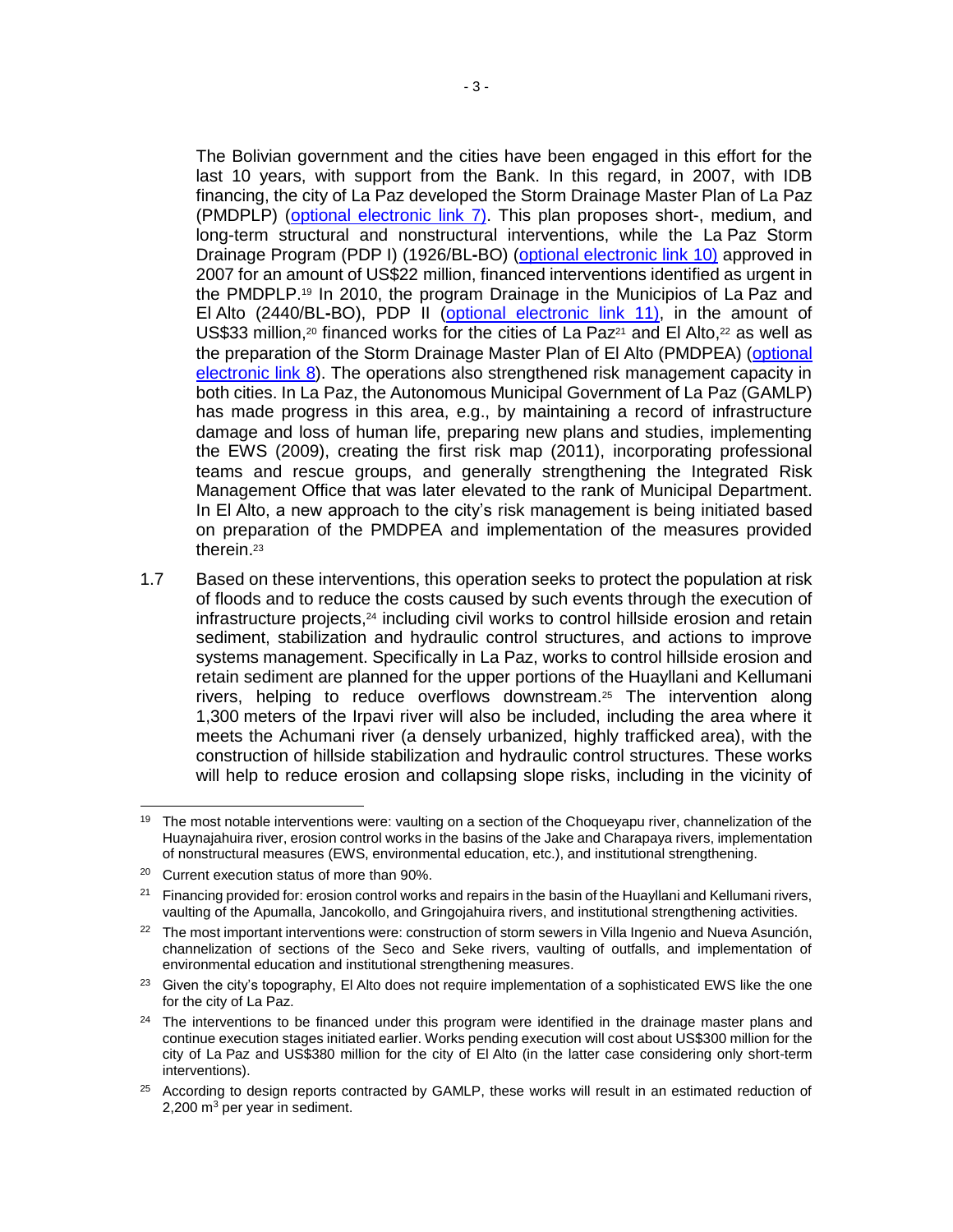one of the only bridges providing access to the southern area of the city. The work will reduce problems associated with floods and will limit the number of interventions required for cleanup and sediment extraction. Financing will also be provided to: (i) strengthen the EWS, with the acquisition of equipment to increase coverage of hydro-meteorological and geodynamic monitoring, i.e., the periodic measurement of movements of masses exposed to landslide threats and at risk of floods; and (ii) provide training in environmental education (solid waste disposal) and building social partnerships, intended to ensure the correct performance of the works and the prevention of risks.

- 1.8 For the city of El Alto, the projects (northern segment of Avenida 6 de Marzo sewers and Avenida Arica outfall) are located in the southeastern part of the city in a rapidly growing area crossed by the La Paz-Oruro highway. They consist of the construction of vaults, formation of slopes for lateral runoff, construction of storm water catchment structures and accesses for extracting waste in order to prevent accumulation in the pipes. These works will make it possible to drain storm water accumulated in the adjacent routes, prevent overflows caused by obstructions and insufficient runoff areas, and improve aesthetic and health conditions in the area of activity. Machinery will be purchased for proper maintenance, and an environmental education and social partnership campaign will be included as a supplement to the works to prevent solid waste from being disposed of in the drainage infrastructure.
- 1.9 **Program beneficiaries.** The direct beneficiaries of the projects in the sample are households affected by erosion and overflows in the channels that will be subject to intervention. For La Paz, the projects in the sample will benefit more than 2,000 households (equivalent to about 7,100 people), and in El Alto they will benefit 13,600 households (equivalent to about 47,600 people).
- 1.10 The program will also benefit people who travel along routes affected by floods. In La Paz, it will benefit about 34,000 people who, on a daily basis, pass over the Calacoto Bridge connecting the southern part of the city to the rest of the urban area. This bridge is affected by overflows from the Irpavi river at least three times a year. In El Alto, the program will benefit about 45,000 people who travel the La Paz-Oruro route (a major Bolivian highway because it is the corridor from which traffic is diverted toward Cochabamba, Santa Cruz, Sucre, Potosí, and Tarija) where flooding affects the flow of traffic.<sup>26</sup>
- 1.11 **Effectiveness of interventions.** There is evidence in the literature regarding the negative impact of urban floods both on the population's income and on health conditions.<sup>27</sup> There are also various case studies and other evaluations that demonstrate the effectiveness of structural and nonstructural interventions such

<sup>&</sup>lt;sup>26</sup> Source: TESA studies for the La Paz projects and identification studies for the El Alto projects.

<sup>&</sup>lt;sup>27</sup> For example, Cancado et al. (Economical consequences of the flood: modelling the impacts in an urban [space,](http://idbdocs.iadb.org/wsdocs/getDocument.aspx?DOCNUM=40500091) 2010), perform multisystem modeling calibrated for Brazilian cities to capture the effects of floods on vulnerable areas and, among other variables, on household income. Ahern et al. [\(Global Health Impacts](http://idbdocs.iadb.org/wsdocs/getDocument.aspx?DOCNUM=40500090)  [of Floods: Epidemiologic Evidence,](http://idbdocs.iadb.org/wsdocs/getDocument.aspx?DOCNUM=40500090) Epidemiologic Reviews, Johns Hopkins Bloomberg School of Public Health, Vol. 27, 2005), based on data from 200 urban floods in more than 20 countries, observe that the greatest impacts on mortality and morbidity occur where the infrastructure is precarious or nonexistent and the population at risk has limited economic resources.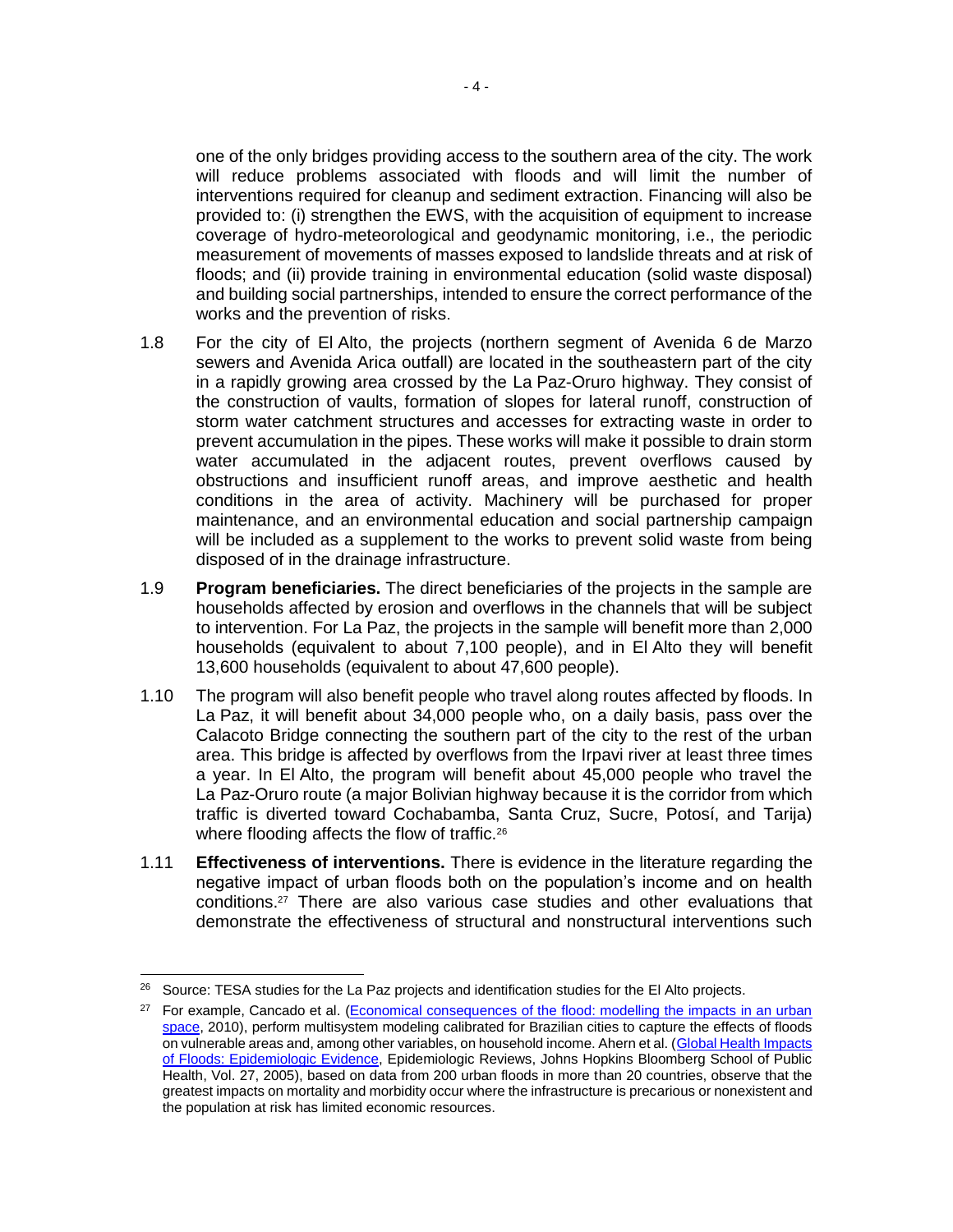as those proposed.<sup>28</sup> In the specific case of this program, the evaluation reports from the previous stages indicate that approximately 35**,**000 households were protected from flood risks and economic damages were reduced by approximately US\$550**,**000 per year for the city of El Alto and US\$4.8 million per year for the city of La Paz.

- 1.12 **Sector institutions**. Bolivia's new Constitution establishes the legal framework whereby jurisdictions governing the territorial organization of the state are distributed between the central government (the "Plurinational State") and the municipios. It establishes the municipios' jurisdiction over the administration, execution, operation, and supervision of basic sanitation services (drinking water, storm drainage, sewers, street cleaning, and solid waste management and treatment), assigning them authority for building infrastructure, municipal works, and urban development. The Framework Law on Autonomous Areas and Decentralization establishes oversight and control mechanisms for the regulation of watersheds. In the GAMLP, the PMDPLP, the Municipal Development Plan, the Land Use Intensity Regulations, and the Urban Management Plan are key sources for storm drainage planning. The GAMLP municipal structure includes the SMGIR, which is responsible for the planning, execution, and control as well as the operation and maintenance of storm drainage systems. The Autonomous Municipal Government of El Alto (GAMEA) includes the Municipal Secretariat for Municipal Services, which is responsible for the same tasks with respect to storm drainage systems.
- 1.13 **Bank support for the sector**. In addition to specific interventions in the storm drainage sector (paragraph 1.6), this program is supported by two technical cooperation operations.<sup>29</sup> The Bank is also satisfactorily executing nine programs<sup>30</sup> in the water resources and water and sanitation sectors. Within this program's area of intervention, the Multipurpose Water Supply and Irrigation Program for the Municipios of Batallas, Pucarani, and El Alto (3599/BL-BO), approved in December 2015, will increase the availability of this resource in a sustainable and climate change resilient manner, and the main component of the recently approved Lake Titicaca Cleanup Program (3730/BL-BO and 3731/OC-BO) is improving and expanding wastewater treatment in the city of El Alto.
- 1.14 **Lessons learned.** Notable lessons learned from execution of the earlier stages of the program (PDI I and II) are as follows: (i) the importance of defining preventive actions (e.g., sediment containment) in higher watershed areas in order to reduce loads in the urban drainage system. In this regard, in La Paz this operation plans to execute preventive works to control erosion in the higher areas of the watersheds, supplementing work done in the lower watersheds, such as intervention in the Irpavi river; (ii) the need to follow the technical guidelines of the PMDPs in order to make appropriate decisions on rehabilitating and expanding

 $\overline{a}$ 

<sup>&</sup>lt;sup>28</sup> A comprehensive compendium is included i[n Jha et al. \(2012, World Bank\),](http://idbdocs.iadb.org/wsdocs/getDocument.aspx?DOCNUM=40500092) presenting more than 50 case studies of interventions that have been implemented in a variety of urban contexts.

<sup>&</sup>lt;sup>29</sup> ATN/OC-15545-BO, for strengthening of both executing agencies and operation preparation and preinvestment studies. Another operation is being processed for development of Drainage Master Plans in the cities of Riberalta and Trinidad.

<sup>30</sup> GRT/WS-11830-BO, 2597/BL-BO and GRT/WS-12956-BO, 3091/BL-BO, 2880/BL-BO, 2440/BL-BO, 3599/BL-BO, 3060/BL-BO, and 3536/BL-BO.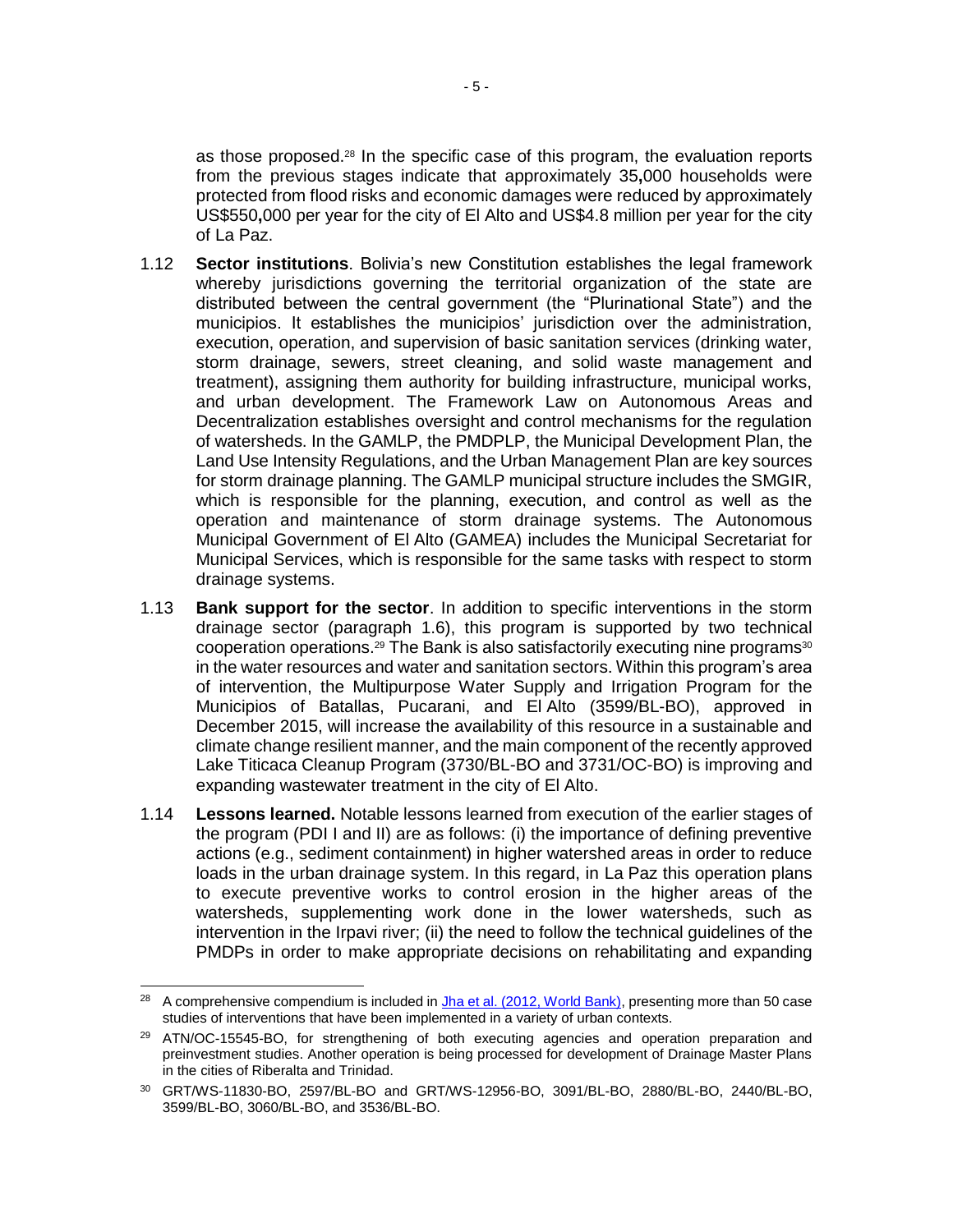systems; this program was designed and its action strategy was defined on the basis of the PMDPs; (iii) raising community awareness of the need to protect drainage systems to keep garbage from being dumped and storm drains from being blocked; the program plans environmental training and citizen education activities to inform communities of the importance of proper disposal of solid waste; this training will be supplemented with incentives for participating in actions of this kind and training for organizations to promote concrete actions and optimize results; (iv) the importance of having advanced designs to streamline execution and avoid uncertainties in terms of costs; for this operation, resources from the previous operation and technical cooperation projects were used to finance the preparation of technical (detailed designs), economic, social, and environmental studies of a sample of projects prioritized based on the respective PMDPs; the program will also finance technical, economic, environmental, and social studies for other interventions identified as having priority in order to streamline implementation in the future; and (v) social/environmental conflicts are latent in the storm drainage works, so investing time and resources on these issues brings greater certainty to the execution of projects; along these lines, a social partnership plan will be implemented with this operation, to include an information and consultation process during execution of the works and a mechanism for acceptance, handling, and timely resolution of complaints; a consultation process was carried out during preparation to gather recommendations for mitigating/avoiding impacts and the baseline was developed as a reference for addressing possible complaints [\(optional electronic link 10\)](http://idbdocs.iadb.org/wsdocs/getDocument.aspx?DOCNUM=40528784).

- 1.15 **Government strategy.** The storm drainage program is part of the country's development strategies targeting fulfillment of the social polices included in the 2016-2020 National Social and Economic Development Plan, Pillar 2 of which seeks to achieve a substantial increase in access to drinking water and basic sanitation services, within a context of comprehensive management of water resources and responsible, participatory management of provider institutions. In the case of the GAMLP, the program is framed by the guidelines of the La Paz 2040 Plan, which establishes that land use planning must respond to territorial configuration, using the watershed as the planning unit within a comprehensive vision of risk management, so as to reduce vulnerability and improve the population's living conditions. In the case of GAMEA, the program is framed by the 2016 PMDPEA, the general objective of which is to propose planning mechanisms for urban management, related to the control, use, preservation, and safe piping of storm water in urban drains, rivers, and streams, so as to improve the population's living conditions in accordance with the criteria of sustainable development and environmental recovery.
- 1.16 **IDB strategy with the country**. The program is aligned with the IDB Country Strategy with Bolivia (2016-2020) (document GN-2843) in that it contributes to the priority area of "increasing productivity and diversification in the economy" based on the strategic objective of "reducing vulnerability to natural disasters and climate change." The loan is also included in the 2016 Operational Program Report (document GN-2849).
- 1.17 **Strategic alignment**. The program is consistent with the Update to the Institutional Strategy 2010-2020 (document AB-3008) and is strategically aligned with the development challenge of productivity and innovation, based on measures that will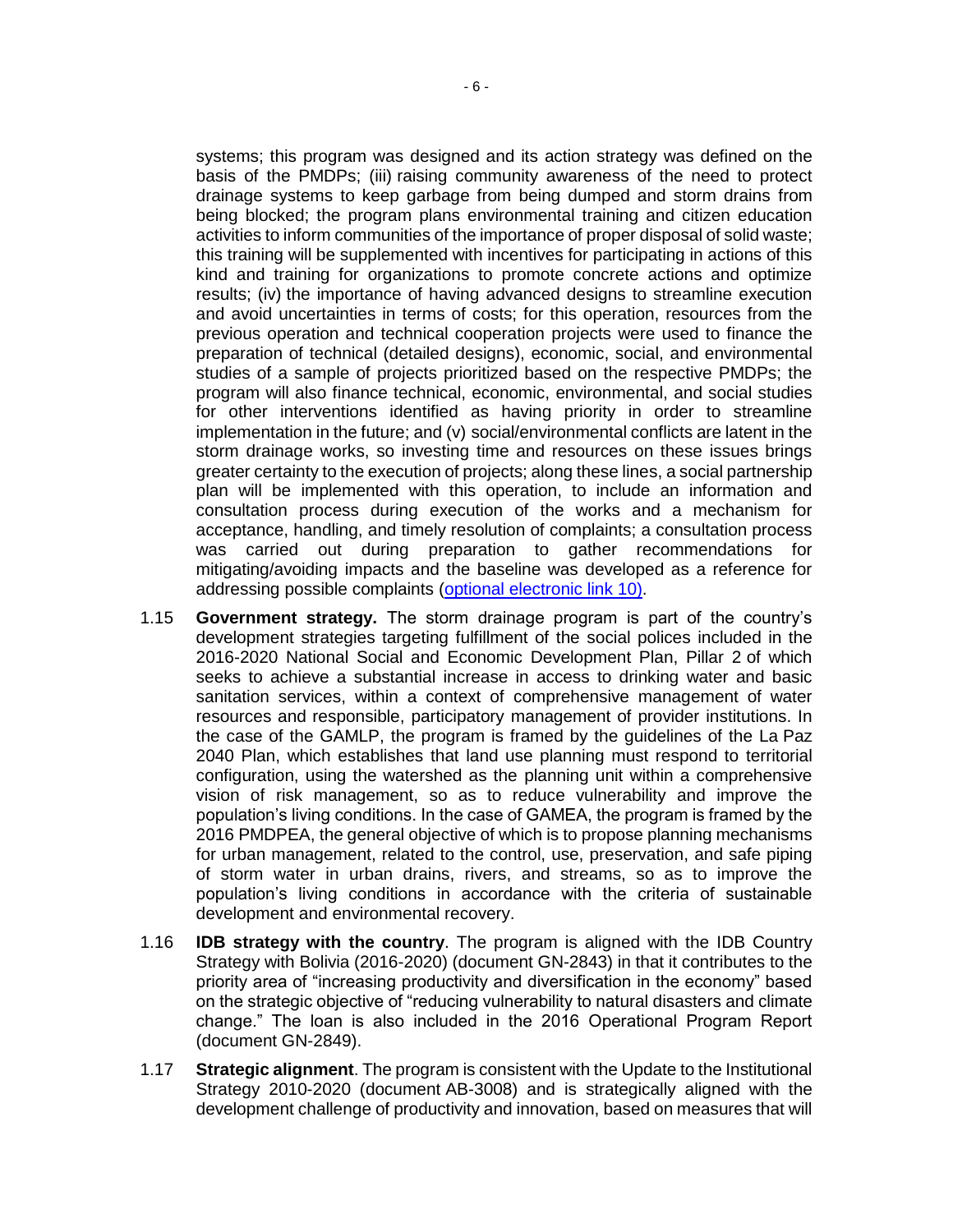improve urban planning and reduce the impact of extreme events, particularly those related to the population's mobility costs. The program is also aligned with the crosscutting area of climate change and environmental sustainability, under the climate change criterion, in that it helps to mitigate the impacts of climate change on the cities' drainage systems, adapting infrastructures to respond to increasing threats from extreme events (such as floods, erosion, and landslides) through measures that reduce the risk to the population and to urban infrastructure. The operation contributes to the climate change objective given that the operation satisfies the three criteria for being classified as financing for adaptation: (i) establishes the analytical context of climate vulnerability; (ii) provides a specific response to address the conditions of vulnerability; and (iii) links specific activities/investments to the reduction of vulnerability. It is also aligned with the crosscutting area of institutional capacity and the rule of law, in that it helps to build the management capacity of municipal government agencies to reduce climate risks. In addition, the program is aligned with the Corporate Results Framework (CRF) 2016-2019 (document GN-2727-6) based on the indicator of households protected from the risk of floods. Lastly, the program's additionality includes women's participation activities are included in the Social Partnership Plan (SPP) (paragraph 1.22).

1.18 The program is also aligned with the IDB Infrastructure Strategy, Sustainable Infrastructure for Competitiveness and Inclusive Growth (document GN-2710-5) because it helps to: (i) promote access to infrastructure services and to ongoing improvements in their governance; and (ii) support the construction and maintenance of a socially and environmentally sustainable structure, and is consistent with the dimensions of success and lines of action of the Water and Sanitation Sector Framework Document (document GN-2781-3) of universal access and improved quality of services, strengthened sector governance and prioritization of investments, efficient and sustainable management, and social and environmental sustainability. The program is also aligned with the "Integrated Strategy for Climate Change Adaptation and Mitigation and Sustainable and Renewable Energy" and (document GN-2609-3) and the dimensions of success and lines of action and activities established in the Climate Change Sector Framework Document (document GN-2835-3) relevant for the water and sanitation sector. The operation will be part of the Bank's climate change related portfolio, in accordance with the classification methodology adopted by the Bank and standardized with the other of international financial institutions.

#### **B. Objectives, components, and cost**

- 1.19 **Objectives.** The general objective of this operation is to help reduce the negative impacts caused by extreme geodynamic and hydrometeorological events on the cities of La Paz and El Alto, by protecting the population from flood risks and reducing the economic costs associated with those events. This objective will be achieved by taking actions to improve storm drainage and management systems.
- 1.20 **Components.** To achieve its objective, the program will be structured in two components**:**
- 1.21 **Component I**. Flood control and stabilization works (US\$27.1 million). For both cities, this will include the construction, rehabilitation, and expansion of structural storm drainage works such as storm water channels and vaults in riverbeds and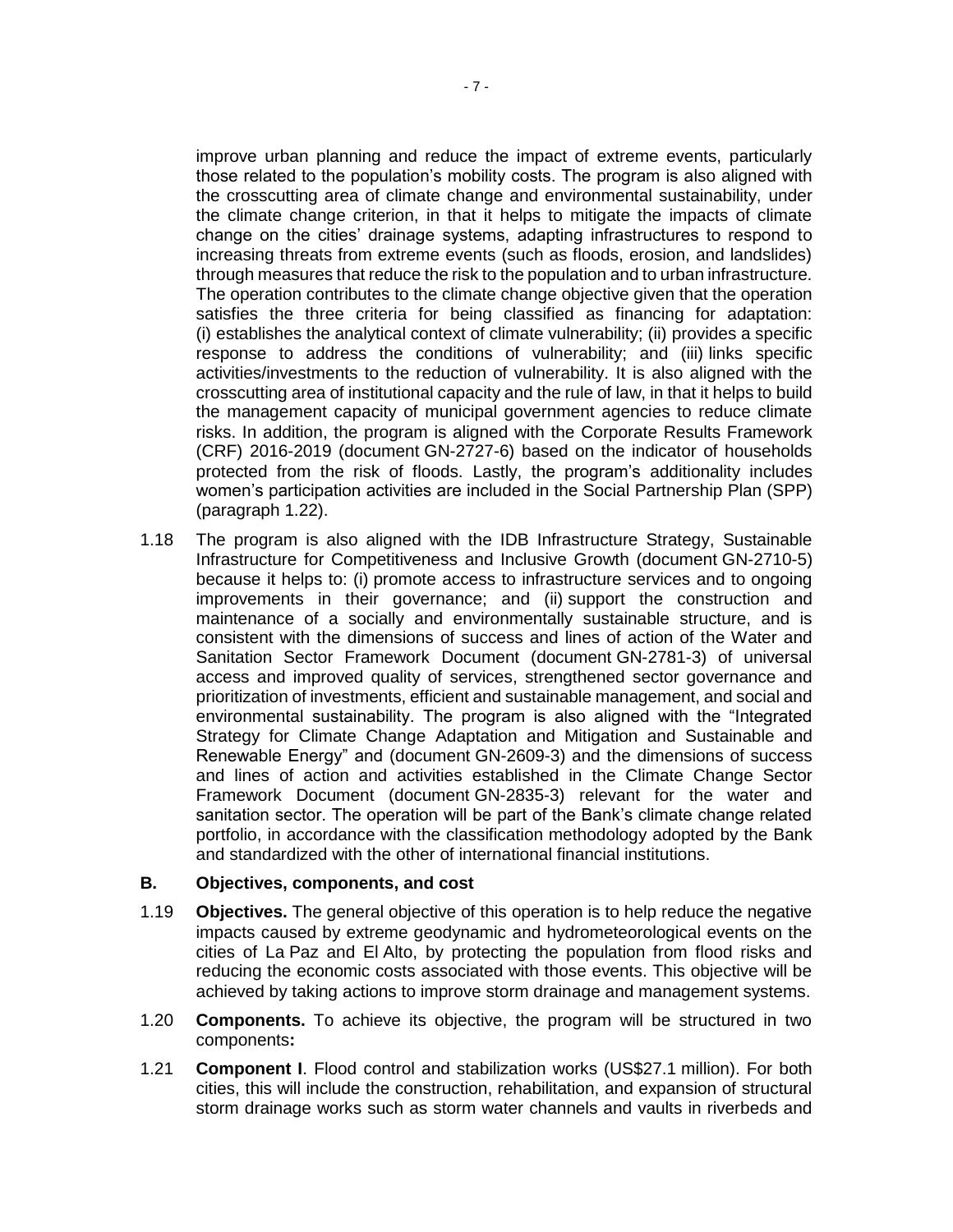creeks, and erosion control in watersheds, such as sedimentation areas, defensive processes (weirs), reforestation, and slope control works. In general, the objective of the proposed works is to reduce the vulnerability and risks arising during the rainy season, by improving the hydraulic capacity of channels and pipes, mitigating the risk in inhabited areas with geological instability problems. In addition, the works will help to mitigate the impacts of climate change on the drainage systems of both cities, responding to increasing threats of extreme events (floods, erosion, landslides, etc.) through measures to reduce risks to the population and urban infrastructure. The program will include investments to increase the adaptive capacity of the urban watersheds where the structural and drainage improvement interventions are being performed. Lastly, these works will lay the foundation for future improvement and urban development projects.

- 1.22 **Component II**. Institutional development and environmental management (US\$1.5 million). The program will build the capacity of the agencies responsible for managing drainage systems and risk reduction, contributing to their sustainability. Specifically, nonstructural interventions will be financed, such as: (i) in the case of GAMLP, strengthening of the EWS (equipment for analyzing the spatial and temporal behavior of precipitation and the behavior and physiographic and hydraulic characteristics of the watersheds to identify areas of risk, increasing the system's current coverage) to refine reporting instruments in the area of risk management and emergency response; (ii) expansion of environmental education campaigns and implementation of the SPP, establishing a direct relationship beneficiaries, including: (a) a process of consultation on key stages (which began during preparation); (b) involvement in activities to support the proposed works; and (c) a mechanism for the timely management of complaints and claims; $31$  (iii) in the case of GAMEA, the procurement of machinery and equipment for maintaining the drainage system; and (iv) development of final designs for continued implementation of works given priority in the PMDPs.
- 1.23 **Cost and financing.** The total cost of the program amounts to US\$33,975,000, of which US\$30 million will be financed by the Bank and US\$3,975,000 will be financed with the local contribution. The consolidated budget by component is shown in Table I. The expenditure categories to be covered by the program include procurement of goods, works, services, and consulting assignments. The loan proceeds will finance all inherent program costs.

<sup>&</sup>lt;sup>31</sup> During preparation, organizations were identified within the project area, primarily neighborhood councils and trade organizations. Solid waste cleanup was identified as a priority activity and it is expected that campaigns will be carried out for this purpose with neighborhood councils that have agreed to collaborate. Environmental education programs target key groups such as schools and civil society organizations. Lastly, the SPP includes a gender approach to ensure women's participation in various activities (consultations, priority activities, training), and information will be broken down by gender to maintain a record of their participation. Consultations have also taken into account the viewpoints of indigenous populations, the majority in El Alto, and those who live at the headwaters of the watersheds where works will be carried out in La Paz.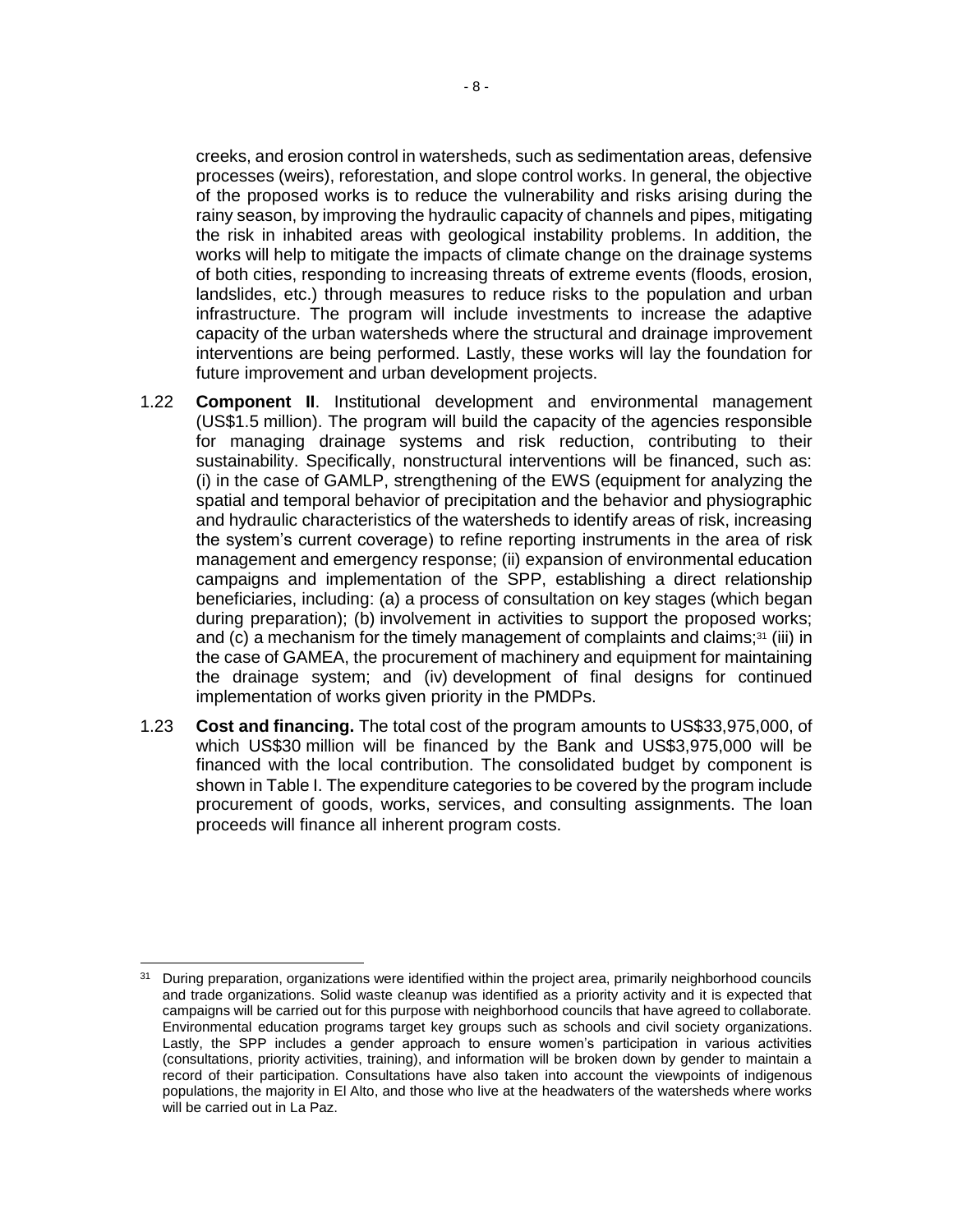|                                                                           | <b>IDB</b>   |              |              | <b>Local Contribution</b> | TOTAL        |              |  |
|---------------------------------------------------------------------------|--------------|--------------|--------------|---------------------------|--------------|--------------|--|
|                                                                           | <b>GAMLP</b> | <b>GAMEA</b> | <b>GAMLP</b> | <b>GAMEA</b>              | <b>GAMLP</b> | <b>GAMEA</b> |  |
| Component 1: Flood control and<br>stabilization works                     | 12,822,540   | 12,266,000   | 1,500,000    | 500,000                   | 14,322,540   | 12,766,000   |  |
| Component 2: Institutional<br>development and environmental<br>management | 630,000      | 712,521      | -            | 125.447                   | 630,000      | 837,968      |  |
| Administration and management                                             | 1,547,460    | 1,271,479    | 125,000      | 774,553                   | 1,672,460    | 2,046,032    |  |
| <b>Financial costs</b>                                                    | ۰            | 750,000      | 850,000      | 100,000                   | 850,000      | 850,000      |  |
| <b>Program total</b>                                                      | 15,000,000   | 15,000,000   | 2,475,000    | ,500,000                  | 17,475,000   | 16,500,000   |  |

**Table I-1. Program Cost (in US\$)**

## **C. Key results indicators**

 $\overline{a}$ 

1.24 The Results Matrix (Annex II) contains the outcome and output level indicators. Table I-2 presents the principal results indicators.

| <b>Outcome Indicator</b>                                                                                                          | <b>Baseline</b> | <b>Outcome target</b> |
|-----------------------------------------------------------------------------------------------------------------------------------|-----------------|-----------------------|
| Households protected against flood risks in the area of influence<br>of the works financed by the program in El Alto              |                 | 13,612                |
| Households protected against flood risks or landslides in the area<br>of influence of the works financed by the program in La Paz |                 | 2.029                 |
| Economic damages due to floods in the municipio of El Alto.                                                                       | 2,176,595       |                       |
| Economic damages due to floods in the municipio of La Paz                                                                         | 4,611,964       | 3,299,086             |

**Table I-2. Key indicators<sup>32</sup>**

- 1.25 **Technical viability**. The program's technical viability is based on a review of the technical proposals and costs estimates for the works that make up the program sample [\(optional electronic link 2\)](http://idbdocs.iadb.org/wsdocs/getDocument.aspx?DOCNUM=40566707). These interventions were identified and programmed in the drainage master plans of the respective cities. The proposed technical solutions have previously been used in drainage works in the area and were structured in accordance with generally accepted engineering standards and principles. The technical viability of the remaining projects that have not been analyzed as part of the sample will be verified based on properly prepared feasibility and design studies, following the requirements established in the program Operating Regulations, which will include the Bank's no objection to the detailed engineering designs for bidding on the works (paragraph 2.3).
- 1.26 **Economic viability.** A cost-benefit analysis was done for the sample of projects, which prove to be socioeconomically viable, with internal economic rates of return (IERR) of 18% for Kellumani, 20% for Huayllani, 13% for Irpavi, 13% for Avenida Arica, and 65% for Avenida 6 de Marzo. Using a discount rate of 12%, the corresponding net present values are US\$1.9 million, US\$3.1 million, US\$300,000, US\$800,000, and US\$8.4 million [\(optional electronic link 1\)](http://idbdocs.iadb.org/wsdocs/getDocument.aspx?DOCNUM=40528116). The evaluations were supplemented by the corresponding sensitivity analyses indicating that the results are robust. For the projects not evaluated because they

<sup>32</sup> The Results Matrix also includes a midterm result indicator related to raising the population's awareness of solid waste management.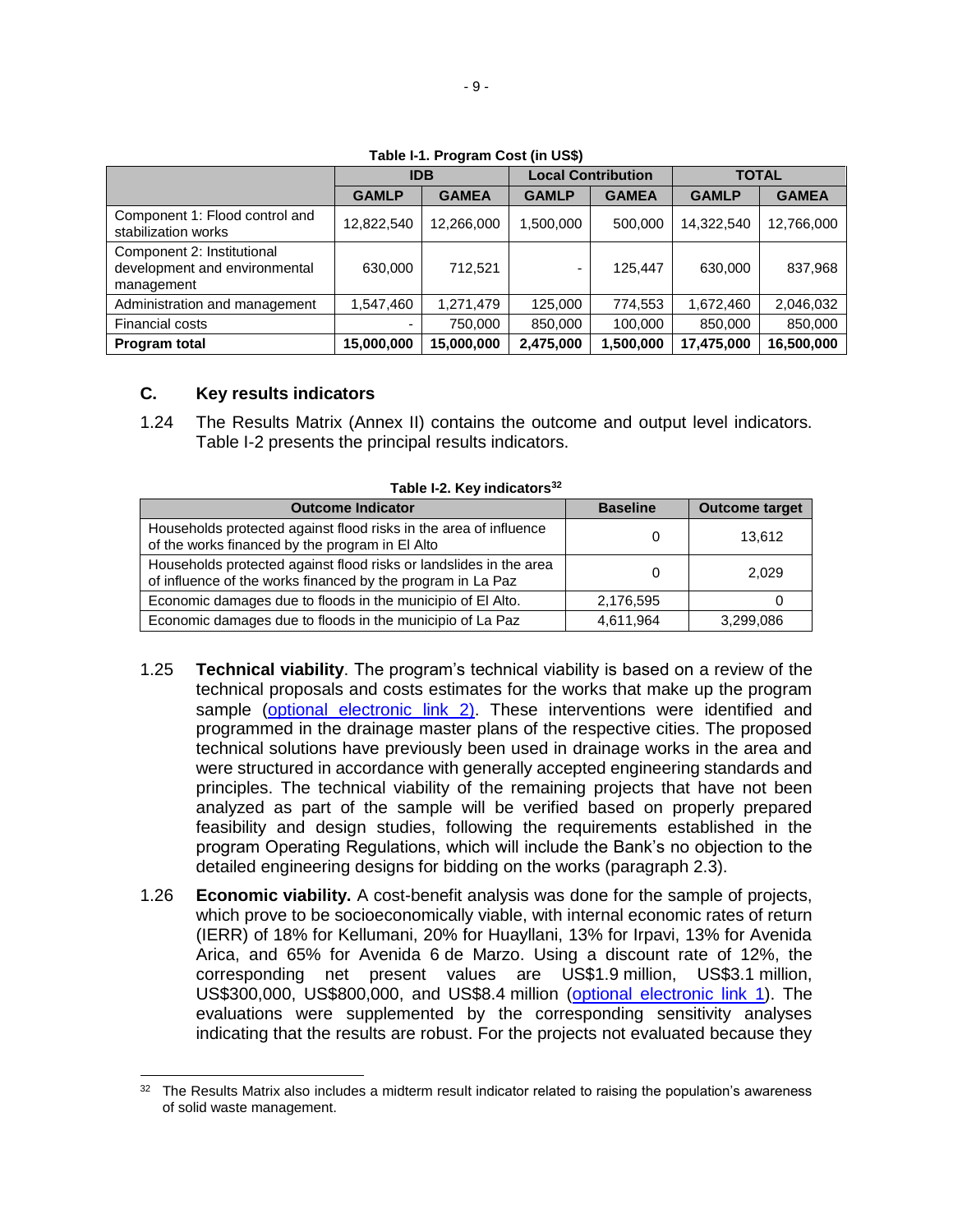do not have the corresponding studies, a cost-benefit analysis will be done, and only projects with IERRs greater than 12% may be financed by the program.

- 1.27 **Financial viability.** The historical and projected financial analyses were based on budgetary and indebtedness analyses for the last four years, indicating that both GAMLP and GAMEA have sufficient borrowing capacity to meet the principal and interest payment obligations under the program and to make the local contribution. To ensure that both GAMLP and GAMEA maintain their financial stability, two indicators will be used to monitor their liquidity and solvency. These indicators are set out in the "Budgetary Administration Law,"<sup>33</sup> are required by the Ministry of Economy and Public Finance (MEFP) for accessing external financing, and measure: (i) liquidity: proportion of current revenues earmarked for debt service; and (ii) solvency: ratio of net debt (long-term plus floating debt less liquid assets) to current revenues. It should be noted that both municipal governments have current Registro de Inicio de Operaciones de Crédito Público [Registry of Initiation of Public Credit Operations] (RIOCP) debt certificates, which are issued by the MEFP for accessing financing under this program [\(optional electronic link 3\)](http://idbdocs.iadb.org/wsdocs/getDocument.aspx?DOCNUM=40476553). An annually verifiable contractual condition of the program's financial sustainability will be for GAMLP and GAMEA to maintain liquidity indicators below 0.20 and solvency indicators below 2.00.<sup>34</sup> In addition, in order to promote sustainability of the storm drainage infrastructure in both municipios, it was agreed that two contractual conditions for execution would be included (paragraph 3.8).
- 1.28 **Institutional viability.** The evaluation of the program's institutional viability was based on analysis of the institutional capacity assessments (ICAS) of GAMLP and GAMEA done during program preparation. The results of these analyses reflect satisfactory development and low risk for both executing agencies in the respective municipal governments, as already established for earlier stages of the program, and indicate that they have sufficient autonomy in the areas under their jurisdiction and the necessary legal powers to execute the program's components. This is consistent with the satisfactory execution of the earlier stages of the program by these executing agencies (paragraph 1.6), which also have experience with and knowledge of the Bank's procurement and financial policies. The administration component includes resources for contracting the staff needed for proper program execution.<sup>35</sup> The update of the ICAS for each municipal government is provided in [optional electronic link 4.](http://idbdocs.iadb.org/wsdocs/getDocument.aspx?DOCNUM=40480904)

# **II. FINANCING STRUCTURE AND MAIN RISKS**

#### **A. Financing instruments**

2.1 **Modality.** This operation is structured as a multiple works program, which will be governed by the respective program Operating Regulations, given that independent and physically similar projects are financed under this modality based on eligibility criteria, and includes a representative sample for evaluation and

 $\overline{a}$ 

<sup>33</sup> Law 2042, of 21 December 1999 [\(link\)](http://idbdocs.iadb.org/wsdocs/getDocument.aspx?DOCNUM=40476552).

 $34$  Both values are required by the MEFP under Law 2042 on Budgetary Administration.

<sup>&</sup>lt;sup>35</sup> In addition, funds from ATN/OC-15545-BO will be used to hire the key positions for both executing agencies, before this program's funds are eligible, to streamline execution and provide continuity for those key positions.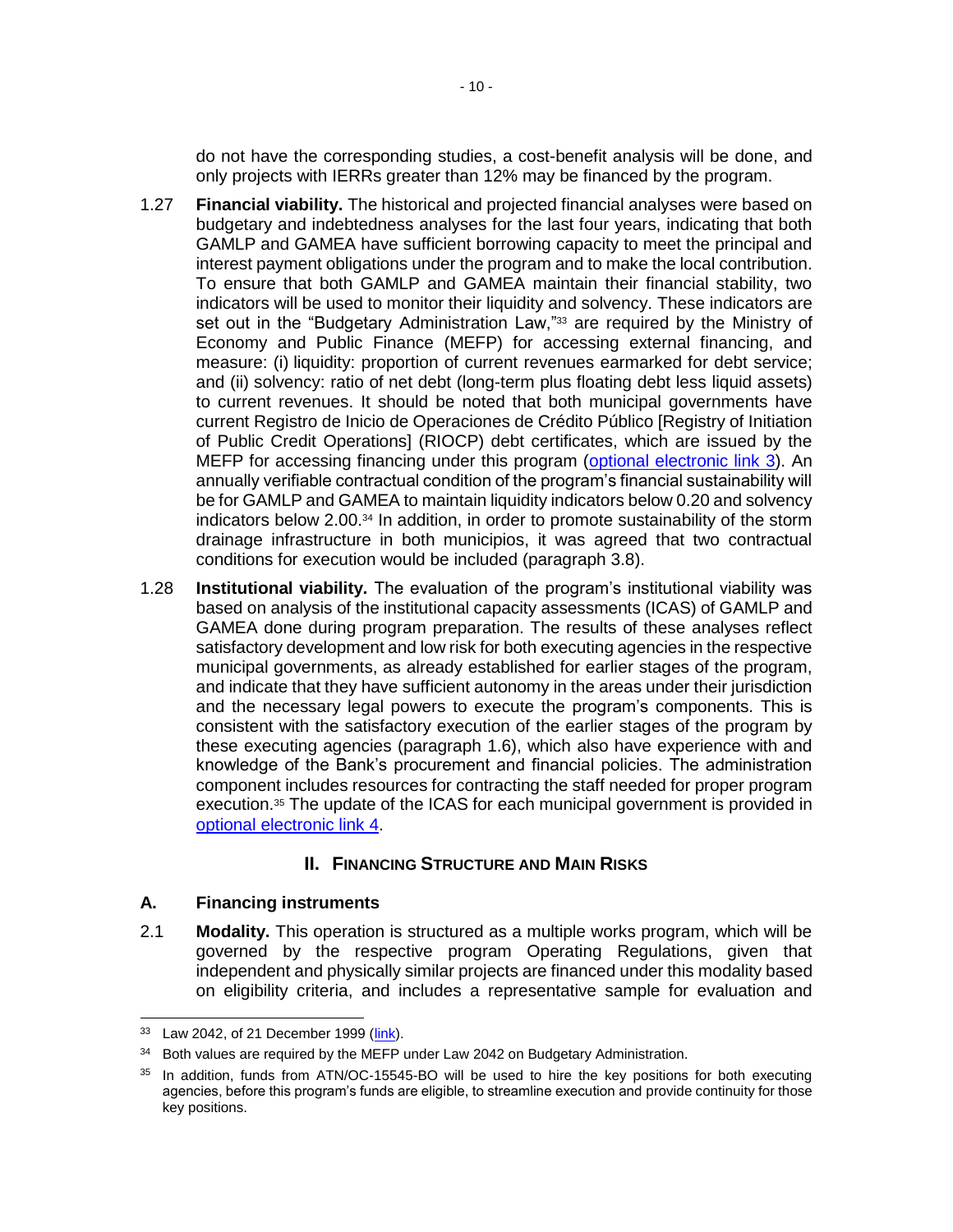execution. An execution period of five years following the effective date of the loan contract is considered. The disbursement schedule is presented in Table II-1.

| <b>Source</b>                   | 2017    | 2018      | 2019      | 2020      | 2021      | <b>Total</b> |
|---------------------------------|---------|-----------|-----------|-----------|-----------|--------------|
| idb                             | 602.716 | 7.005.377 | 8.038.991 | 7.292.092 | 7.060.824 | 30,000,000   |
| <b>GAMLP</b> local contribution | 110,000 | 431,550   | 809.250   | 716.500   | 425.700   | 2,475,000    |
| <b>GAMEA</b> local contribution | 119.812 | 551.718   | 454.959   | 172.173   | 201,339   | 1,500,000    |
| %                               | 2%      | 23%       | 27%       | 24%       | 23%       | 100%         |

**Table II-1. Disbursement Schedule (in US\$)**

- 2.2 **Representative sample.** The project sample consists of the interventions in Huayllani, Kellumani, and Irpavi, for the city of La Paz, and Avenida Arica and Avenida 6 de Marzo, for the city of El Alto, totaling approximately US\$15.6 million (equivalent to 43% of direct costs) [\(optional electronic link 1\)](http://idbdocs.iadb.org/wsdocs/getDocument.aspx?DOCNUM=40528116). The designs for projects that are not part of the sample will be contracted and developed during the first 36 months of execution, and therefore, all works in the program are expected to begin no later than 48 months after the eligibility date.
- 2.3 **Eligibility criteria and prioritization of projects.** The following eligibility criteria have been established for the remaining projects to be financed and will be included in the program Operating Regulations: (i) the work has been given priority in the corresponding PMDP; (ii) the designs included a study of alternative works, and the selection reflects a least cost and specific technical viability analysis of the work to be financed; (iii) the design of the work has considered the technical criteria corresponding to each municipio, and includes in particular the evaluation and resolution of constraints now in existence or that the work may create downstream; (iv) the municipal unit responsible for maintaining the work is identified;  $(v)$  if necessary, there is a plan to document ownership, possession, or usage rights on the property where the works will be performed, in the name of the beneficiary jurisdictions; (vi) the cost-benefit analysis shows that the work is economically viable (IERR greater than or equal to 12%); (vii) the population in the intervention area has been consulted, is aware of the scope of the work and its environmental and social impacts, and is in agreement with it; (viii) all applicable environmental and social studies and documentation are available, pursuant to national legislation and Bank policies; (ix) the work complies with the environmental and social management plan and its instruments as well as the SPP, and the specific resettlement plan is submitted, when applicable for the project in question; and (x) there is a national level environmental license for the work. For purposes of prioritizing the projects, in the case of La Paz, prioritization will be given to the works identified as higher priority by the SMGIR, and in the case of El Alto the order of priority of the PMDP will be followed, which has used technical, environmental, social, and economic criteria.

## **B. Environmental and social risks**

2.4 According to the eligibility criteria defined for the program, the environmental and social risks are limited. Therefore, the program has been classified as a category "B" operation in accordance with the Bank's Environment and Safeguards Compliance Policy (Operational Policy OP-703). In the case of the selected sample, the negative environmental impacts are temporary, associated with the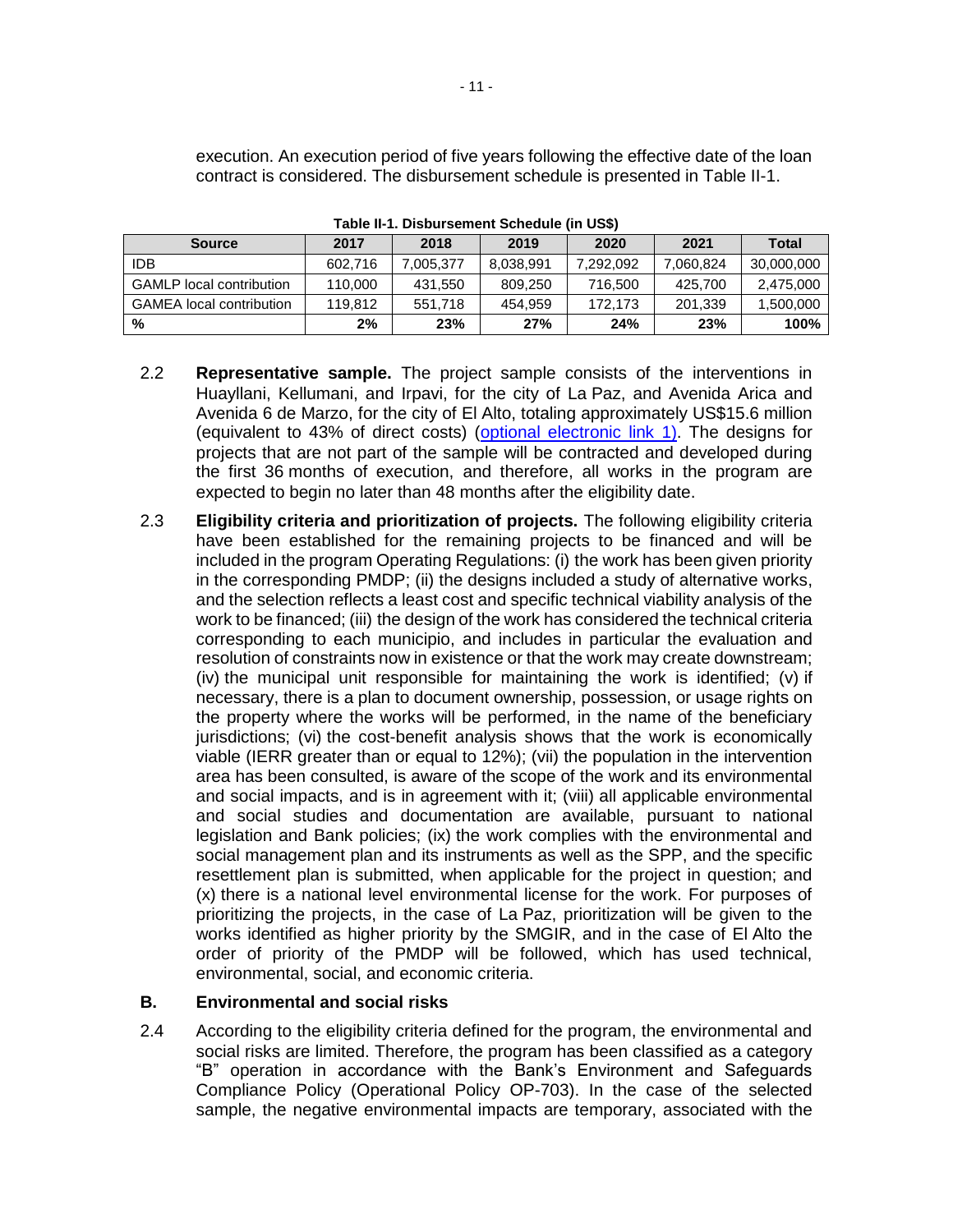construction process, and are readily mitigated. For this purpose, the guidelines of the program's Environmental and Social Management Framework (ESMF)<sup>36</sup> and the corresponding Prevention and Mitigation Plan and Environmental Applications and Monitoring Plan documents for each of the projects will be used to guide the environmental and social mitigation process in the works. No involuntary resettlements are anticipated and for that eventuality the ESMF includes a Resettlement Framework to guide the preparation of resettlement plans within the program, if necessary. A Mitigation Plan has been incorporated in the sample to cover income lost by sand workers who are temporarily operating in the Irpavi river, in the municipio of La Paz. Temporary relocation plans have also been agreed upon for merchants, placing them close to their current location near the Avenida Arica outfall in El Alto. The program's Risk Management Workshop identified the community's opposition or additional demands as a "medium" risk. To mitigate this risk, the program includes execution of an SPP to facilitate relations with the population in the project area and to address complaints and claims on a timely basis.<sup>37</sup>

2.5 Submission of the corresponding environmental permits for each of the projects to be financed will be a condition precedent to initiating the program works. In addition, since this is a multiple works program, the program's Operating Regulations will establish as an eligibility criterion for new projects that the projects have an impact category equal to or less than that of the sample (Category B with respect to the IDB's safeguards policies and Category 3 of Title II of the Law on the Environment, Law 1333 of 1992).

## **C. Fiduciary risks**

2.6 The institutional capacity assessment of the executing agencies for GAMLP and GAMEA concluded that both agencies have the capacity to perform financial and procurement management, as well as the respective monitoring thereof. In the context of the Program Risk Management workshop, in the case of GAMEA, a "medium" risk was identified for the possibility of greater costs and time for program implementation. To mitigate this risk, it was determined that the program Operating Regulations should establish procedures for budgetary and payments management between the executing agencies and other internal municipal agencies and targeted workshops should be conducted for both executing agencies on the Bank's fiduciary management [\(Annex III](http://idbdocs.iadb.org/wsdocs/getDocument.aspx?DOCNUM=40563156) and [optional electronic](http://idbdocs.iadb.org/wsdocs/getDocument.aspx?DOCNUM=40480904)   $link(4)$ .

## **D. Other risks and key issues**

2.7 In addition to the risks mentioned in the preceding paragraphs, the program's main risks are as follows: for GAMEA, difficulties in coordinating management of maintenance by the municipal government of El Alto; and for both executing

 $\overline{a}$ <sup>36</sup> The program's environmental and social analysis and environmental management framework were duly disseminated among the population in the project's area of influence through a public consultation process, in accordance with Bank policies (see the environmental and social management report for further details).

<sup>&</sup>lt;sup>37</sup> The SPP has been adopted by the municipios of La Paz and El Alto as an integral part of the program and will include a specialist responsible for its execution in order to maintain an ongoing relationship with the communities and thus identify problems on a timely basis and take pertinent measures to avoid the development of disputes.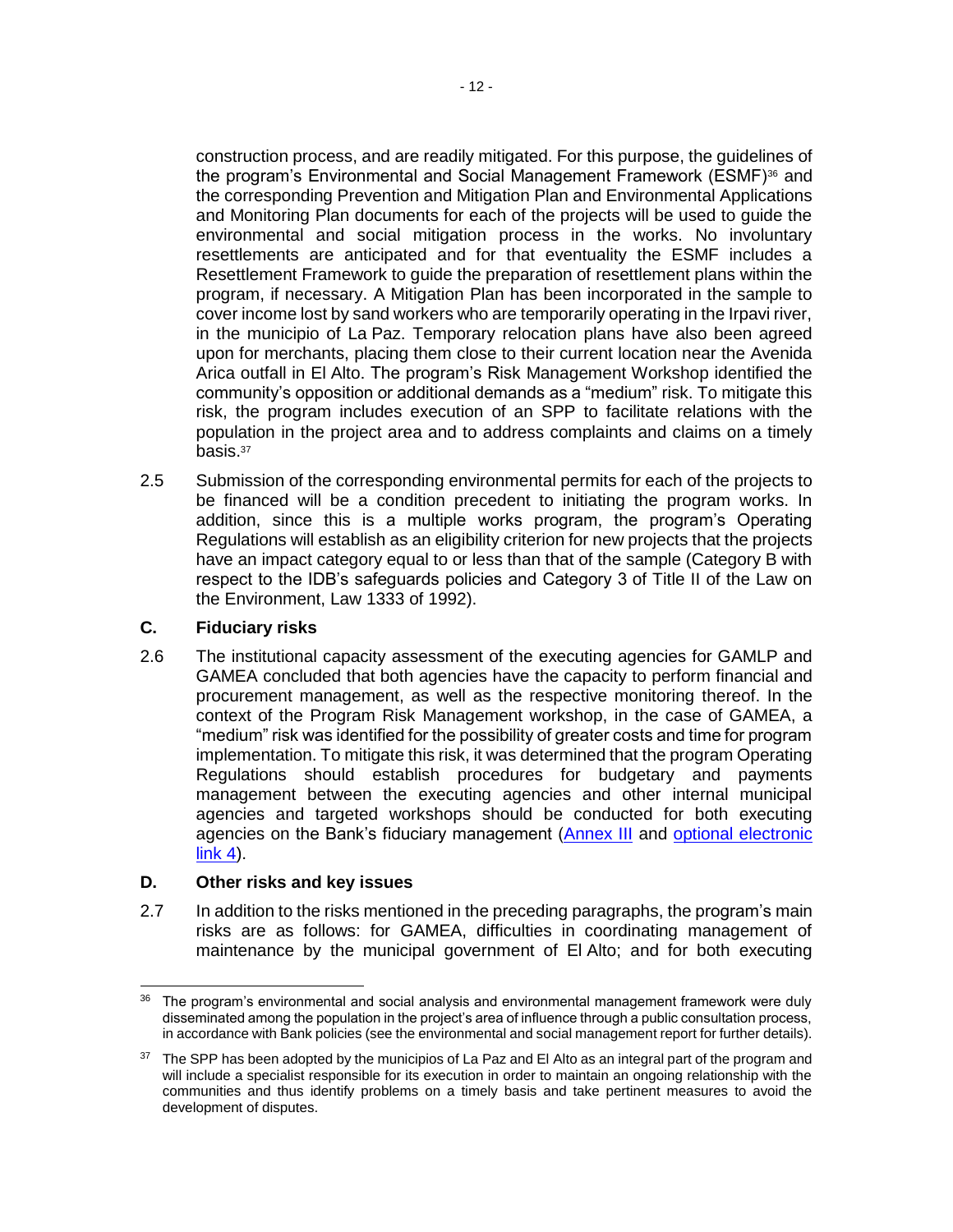agencies, changes in municipal government authorities following the elections in 2019. The following measures are proposed to mitigate these risks: (i) implementation of the Plan de Operación y Mantenimiento Preventivo [Operation and Preventive Maintenance Plan] (POMP) approved by municipal decree and using program funds, as well as resources from the previous stage to purchase maintenance equipment; and (ii) hiring executing agency staff for multiyear periods, under transparent competitive procedures.

2.8 **Sustainability of investments.** In both municipios, the execution and operation and maintenance of the storm drainage works depend on a higher strategic level within the municipal secretariat (paragraph 1.11), which receive funds from the municipal budget on a transparent and prompt basis for adequate operation and maintenance. GAMLP already has a POMP for the city's storm drainage infrastructure (financed under PDP I), and in GAMEA the PDP II financed the respective annual POMP that will improve the coordination of preventive maintenance tasks on the works; in addition, support will be provided with the procurement of machinery and equipment for maintenance (paragraph 1.22). Each work in the program will have a preventive operation and maintenance plan (paragraph 3.8), including a clause on the proper operation and maintenance of the infrastructure to be constructed (paragraph 3.9).

#### **III. IMPLEMENTATION AND MANAGEMENT PLAN**

#### **A. Summary of implementation arrangements**

- 3.1 **Borrower and executing agency.** The borrower will be the Plurinational State of Bolivia, which is responsible to the Bank for repaying the loan and ensuring, by signing subsidiary agreements, that GAMLP and GAMEA meet the obligation to provide the corresponding local contribution. The executing agencies for the program will be GAMLP and GAMEA, which are responsible to the borrower for repaying the loan in the proportion corresponding to each of them, as well as for providing the local contribution on a timely basis and for fulfilling all obligations for the program execution of the program (paragraph 3.7).
- 3.2 **Execution arrangements.** The program's executing agencies will be GAMLP and GAMEA, through the respective execution units formed within their municipal structures (paragraph 1.28). The governance arrangements also include the Coordination Committee<sup>38</sup> created for the previous phase of the program,<sup>39</sup> which will continue for this program (paragraph 3.8). This committee meets periodically and its functions are to coordinate actions for effective achievement of the program's purpose and conditions as well as for jointly reviewing the annual work plans (AWPs) for each execution unit. The execution units will be responsible for the technical, administrative, and operational execution of the program, including general coordination and resource management, and will include the following staff: general coordinators, group of technical and environmental specialists, administrative-financial specialists, procurement specialists, social management specialists, and planning, monitoring, and control specialists. The job profiles for

 $\overline{a}$ 

<sup>38</sup> Consisting of coordinators and planning specialists in each executing agency.

<sup>&</sup>lt;sup>39</sup> Instrument creating the Coordination Committee for PDP II [\(link\)](http://idbdocs.iadb.org/wsdocs/getDocument.aspx?DOCNUM=40476554).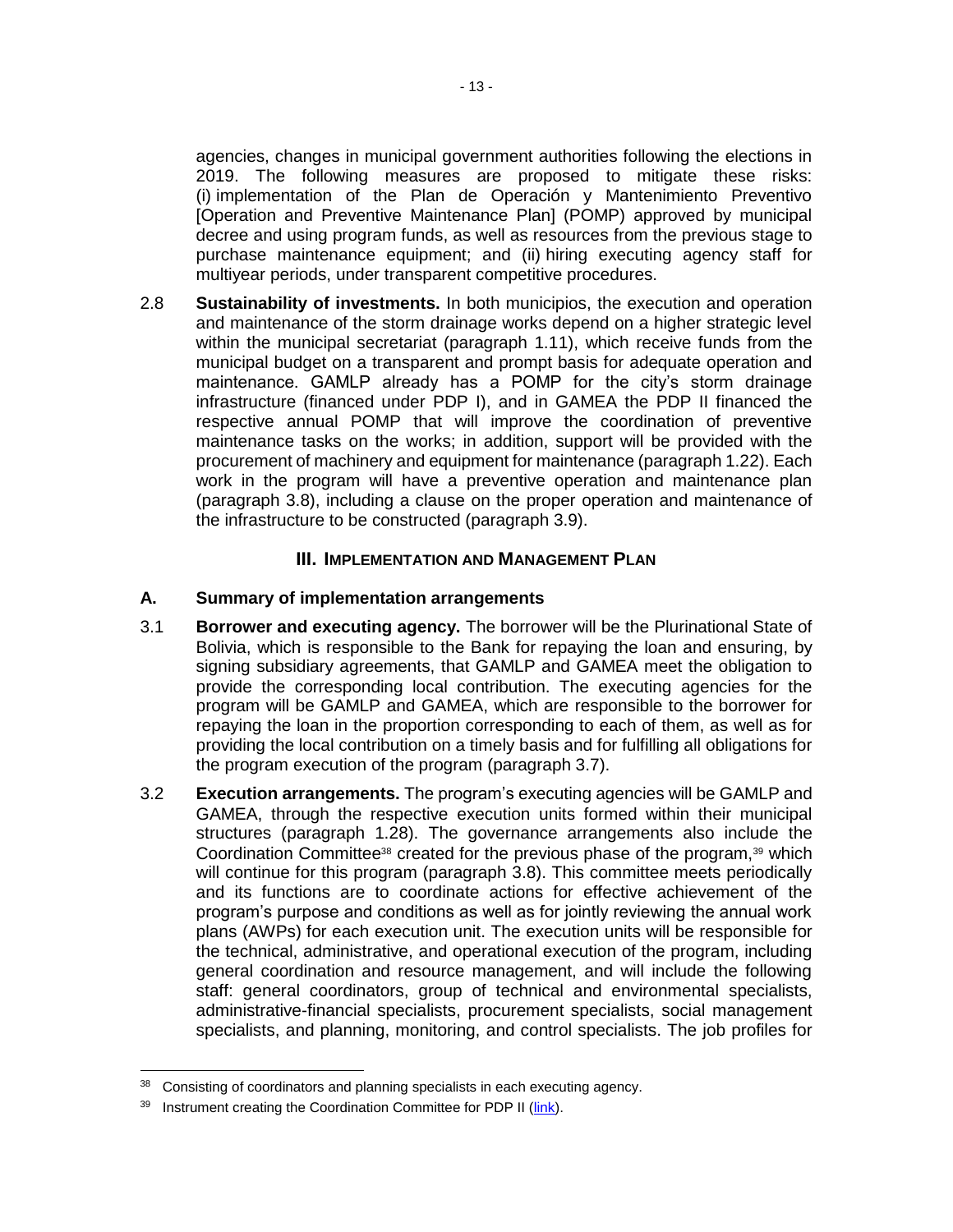each of these specialists will be set forth in the program Operating Regulations and contracting will be undertaken with the Bank's prior no objection. The execution units will have functions including the following: (i) preparing and periodically updating the Multiyear Execution Plan (MEP), the AWP, and the procurement plan; (ii) conducting selection processes for works, goods, and consulting services; (iii) carrying out works supervision activities, monitoring of execution, and evaluation; (iv) financial management and submission of financial reports required by the Bank; and (v) preparation and updating of semiannual program reports and risk matrices for project risk management [\(optional electronic](http://idbdocs.iadb.org/wsdocs/getDocument.aspx?DOCNUM=40480904)  [link 4\)](http://idbdocs.iadb.org/wsdocs/getDocument.aspx?DOCNUM=40480904).

- 3.3 **Program Operating Regulations.** Execution of the program will be governed by the provisions of the program Operating Regulations for each executing agency, including the following: (i) detailed execution arrangements; (ii) institutional roles and responsibilities of the entities involved; (iii) intervention strategy in the different phases of the project cycle; (iv) rules and procedures for the selection and contracting of works, goods, and services; (v) rules and procedures for administrative and financial management; (vi) application of environmental and social risk mitigation measures; (vii) monitoring procedures; (viii) specific environmental and social management plans for the projects; (ix) the guidelines for environmental and social management analysis and the ESMF; and (x) the environmental eligibility criteria for the selection of projects planned under the program [\(optional electronic link 5](http://idbdocs.iadb.org/wsdocs/getDocument.aspx?DOCNUM=40529770) and [optional electronic link 6\)](http://idbdocs.iadb.org/wsdocs/getDocument.aspx?DOCNUM=40529774).
- 3.4 **Program execution plan.** The development of program activities will follow scheduling based on the MEP and its annual review, which will be incorporated into the respective AWP. The MEP contains detail equivalent to the AWP for each year of execution. However, it will be amended every year taking into account program's actual progress. The annual reviews of the MEP will be submitted to the Bank [\(required electronic link 1](http://idbdocs.iadb.org/wsdocs/getDocument.aspx?DOCNUM=40485319) and [required electronic link 2\)](http://idbdocs.iadb.org/wsdocs/getDocument.aspx?DOCNUM=40541246)
- 3.5 **Fiduciary agreements and requirements.** The fiduciary agreements and requirements (Annex III) reflect the guidelines for the financial management and execution of procurement to be applied to program execution. They have been developed based on analysis of the fiduciary context of the country and the executing agencies, the institutional analysis of the executing agencies, the risk workshop with staff from all participating entities, meetings held with executing agency staff, and ongoing meetings with the project team and key staff from the participating entities*.*
- 3.6 **Procurement plan**. The procurement plan contains details on program procurement to be carried out in accordance with the policies set forth in documents GN-2349-9 and GN-2350-9, indicating: (i) contracts for works, goods, and consulting services required to carry out the program; (ii) methods proposed for procuring goods and selecting consultants; and (iii) procedures used by the Bank to examine procurement. The executing agency will update the procurement plan annually or as the program requires. All proposed changes to the procurement plan will be submitted to the Bank for approval.
- 3.7 **Conditions for the first disbursement. In accordance with the terms and conditions previously agreed upon with the Bank, the following will be special contractual conditions precedent to the first disbursement of the**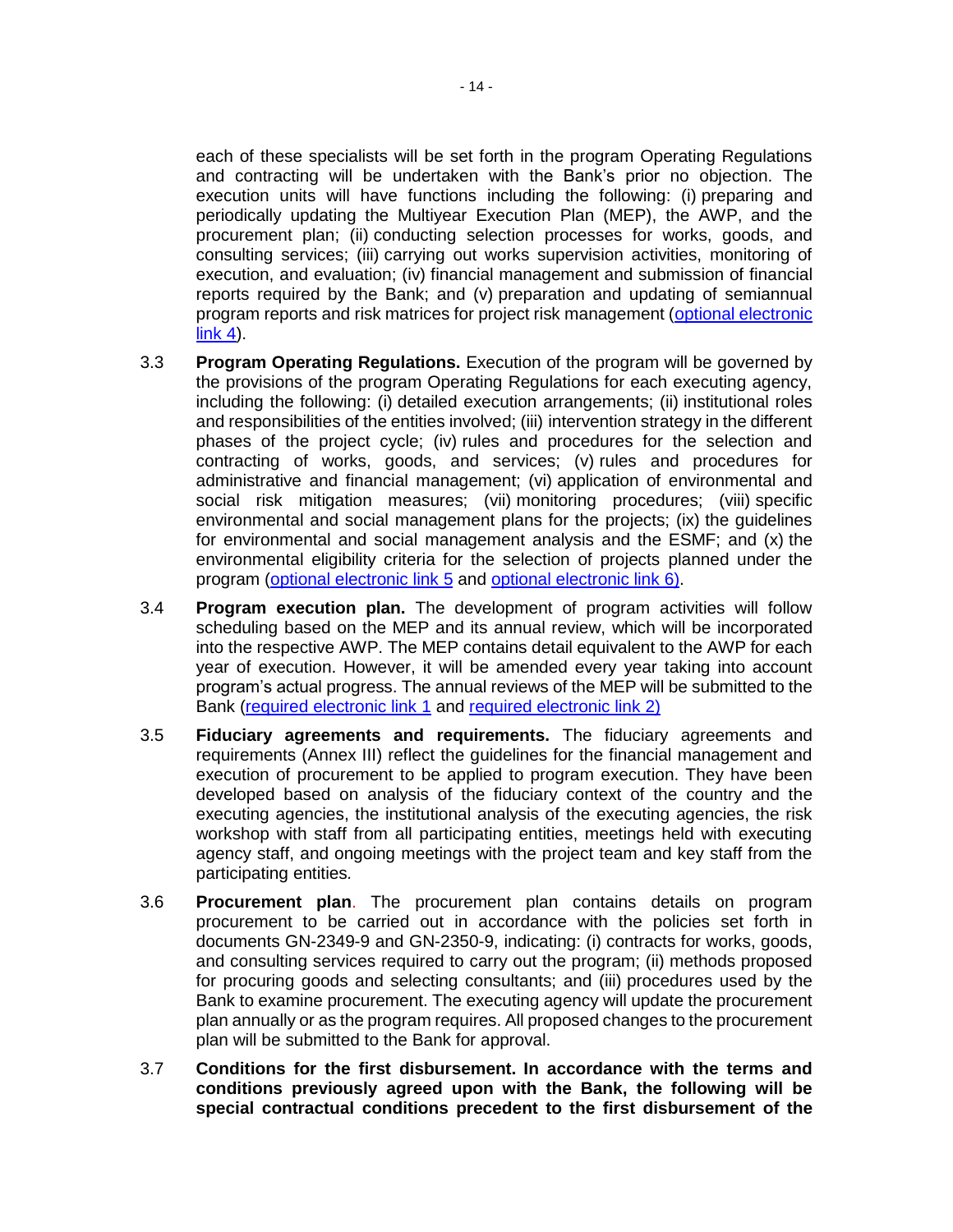**loan proceeds: (i) the borrower will have submitted evidence that a subsidiary agreement has been signed and entered into force with each of the executing agencies, the Ministry of Economy and Public Finance, the Ministry of Planning and Development, and the Ministry of the Environment and Water; (ii) each executing agency will have submitted evidence of the formation of an execution unit, including the hiring of minimum specialized technical personnel for the program (a coordinator, an administrativefinancial specialist, a procurement specialist, a technical-environmental specialist, a social specialist, and a planning, monitoring, and control specialist); (iii) program Operating Regulations for each of the executing agencies will have been approved and entered into force, including the program's ESMF; and (iv) the executing agencies will have submitted an initial report to the Bank that includes the update of the program's MEP, procurement plan, financial plan, and update of the Results Matrix.** 

- 3.8 **Special conditions for execution.** (i) prior to starting the process for contracting consulting services or procuring goods and before initiating the bidding process for each work planned under the program, the borrower agrees, itself or through the executing agencies, to submit to the Bank evidence that it has ownership, possession, and/or usage rights, as applicable, over the lands where each work will be built; (ii) before the completion of each of the program's works, each of the executing agencies will submit an annual POMP for each work identifying the municipal unit responsible for maintaining the work and indicate that it has the budget for the operation and maintenance of the respective work; (iii) prior to thirty (30) months following the effective date of the loan contract, the executing agencies will submit financial arrangements for the program's works to support the sustainability of the investments; (iv) the borrower will, itself or through the executing agencies, submit to the Bank evidence of compliance with the conditions for execution established in the program's environmental and social management report (ESMR); and (v) within six months following the effective date of the contract, the executing agencies will submit evidence of the formation of a Coordination Committee, under the terms and conditions previously agreed upon with the Bank.
- 3.9 **Operation and maintenance.** The borrower, through the executing agencies, agrees: (i) that the works and equipment included in the program will be properly maintained in accordance with generally accepted technical standards; and (ii) to submit to the Bank during the 10 years following termination of the first of the program works and within the first quarter of each calendar year a report on the status of those works and equipment, and the annual maintenance plan for that year. If the inspections conducted by the Bank, or the reports it receives, indicate that the maintenance being done is below the agreed upon levels, the borrower and the executing agencies will adopt the measures necessary to fully correct the deficiencies.
- 3.10 **Audit.** During the loan disbursement period and within 120 days following the close of both executing agencies' fiscal year, the audited annual financial statements of the program will be submitted to the Bank. The audit will be performed by independent auditors acceptable to the Bank. The determination of the scope and other related considerations will be governed by the Financial Management Policy for IDB-Financed Projects (document OP-273-6) and the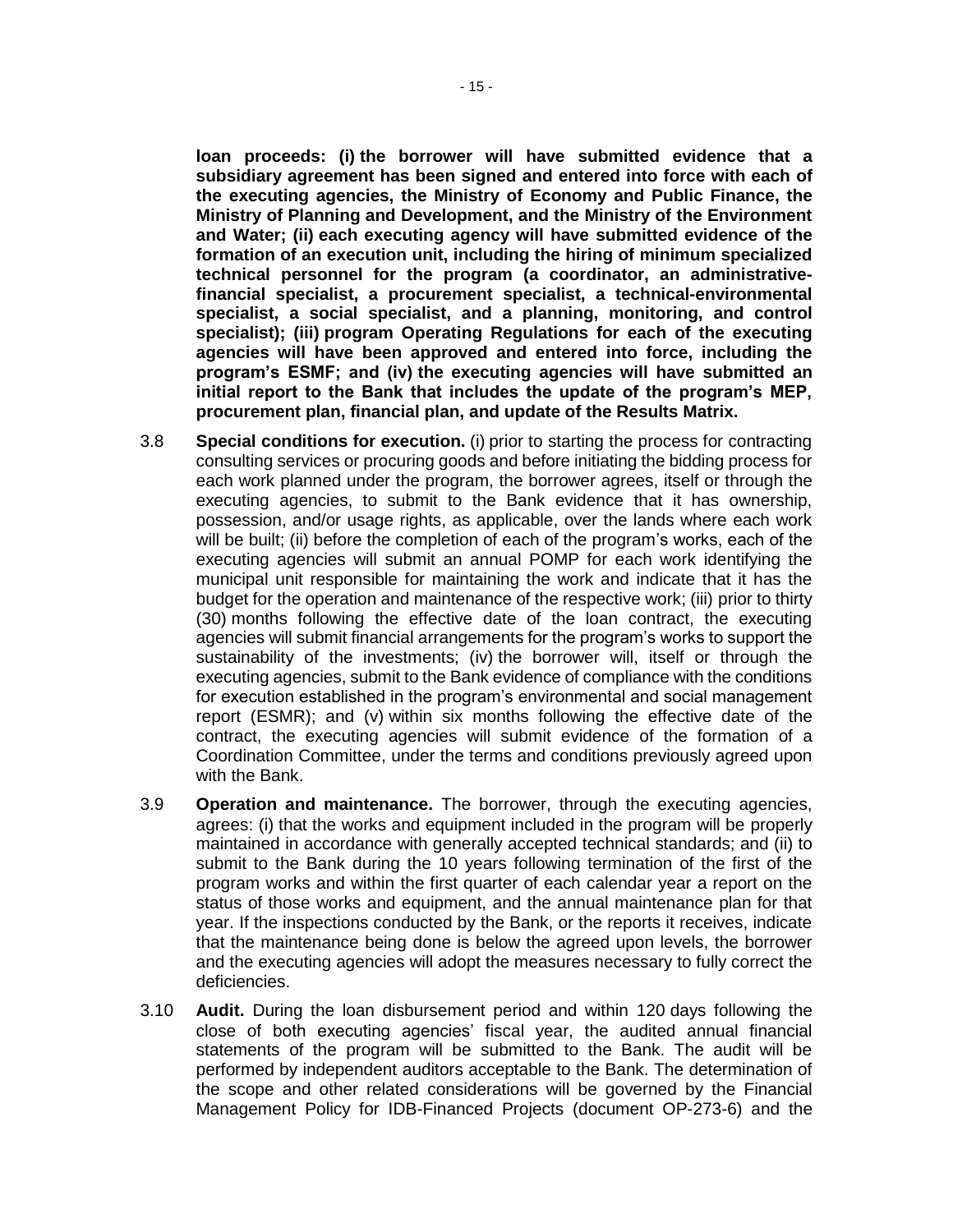guidelines for the preparation of financial statements and external audits. Audit costs will be financed from program funds. Each executing agency will be responsible for contracting the audit firm.

#### **B. Summary of arrangements for results monitoring**

- 3.11 **Monitoring.** The executing agencies will prepare reports on progress made and results achieved in activities for which they are responsible. The monitoring arrangements will include: (i) the procurement plan (ii) the MEP; (iii) AWPs; (iv) annual verification of fulfillment of targets established in the Results Matrix; and (v) semiannual reports containing: (a) activities carried out, progress made in execution, problems that have come up, and solutions adopted; (b) evaluation of the Results Matrix, procurement plan, AWP, and Risks Analysis; and (c) analysis of the project monitoring report, for which fulfillment of the indicator targets and planning for the next six-month period will be evaluated.
- 3.12 **Evaluation.** The following program evaluations will be contracted: (i) midterm evaluation to be submitted within 90 days following the date on which 50% of the loan proceeds have been disbursed; and (ii) final evaluation, within 90 days following the date on which 90% of the loan proceeds have been disbursed. The evaluation methodology proposed will be a before and after evaluation, which will consist of measuring the outcome indicators for the project's baseline and after the interventions have been implemented in each municipio, and a comparison of the measurements to verify the fulfillment of the targets. In addition, an ex post economic evaluation will be performed, taking into account the model developed on an ex ante basis, but with possible adjustments, as detailed in the monitoring and evaluation plan [\(required electronic link 3](http://idbdocs.iadb.org/wsdocs/getDocument.aspx?DOCNUM=40529084)). The evaluation report will be part of the project completion report.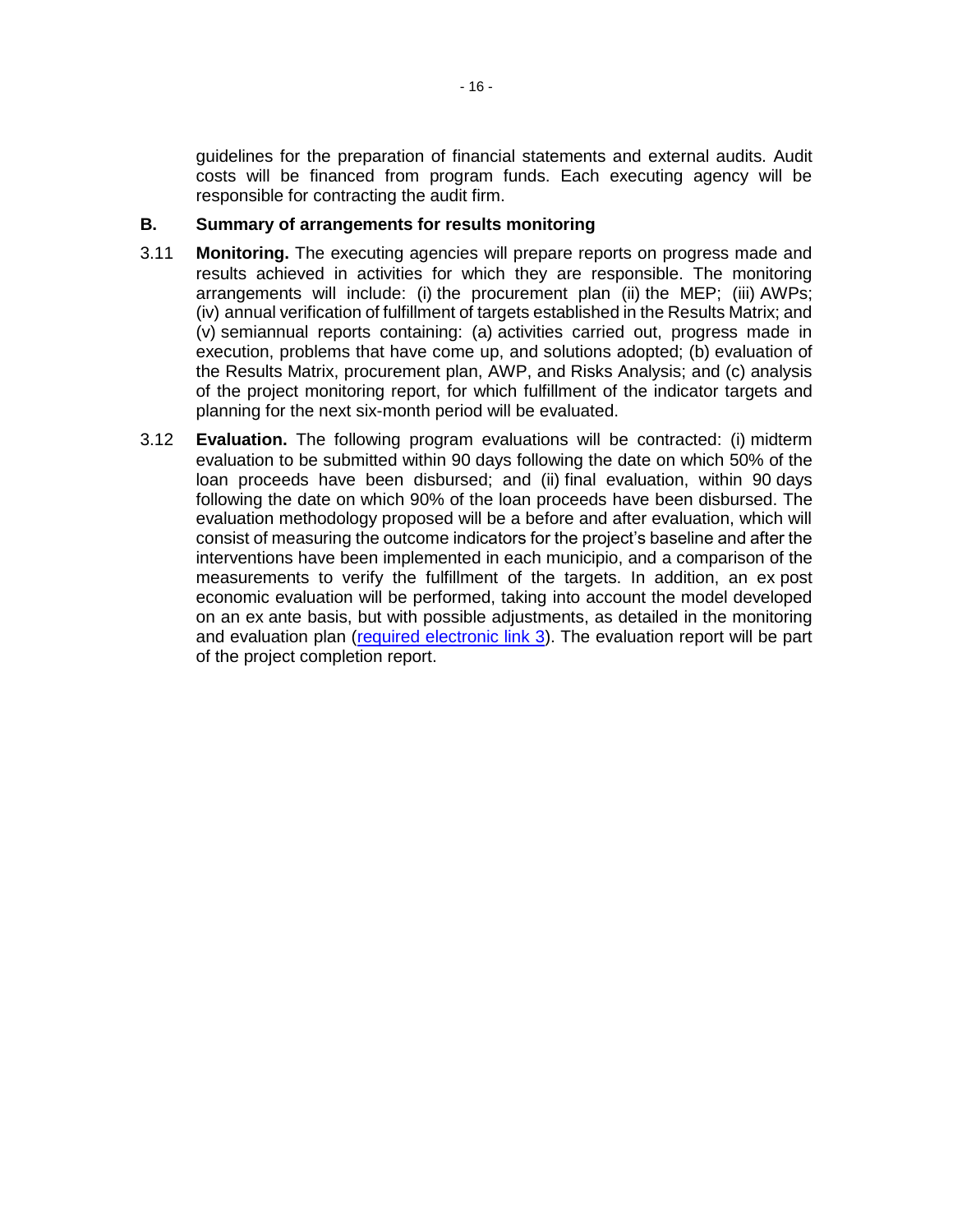| <b>Development Effectiveness Matrix</b>                                                                                                                                                |                                                                                                                                      |                                                                                                                                                                                                                                                                                                                                                                                                                                                                                                                                             |                                                                                    |  |  |  |  |  |  |  |
|----------------------------------------------------------------------------------------------------------------------------------------------------------------------------------------|--------------------------------------------------------------------------------------------------------------------------------------|---------------------------------------------------------------------------------------------------------------------------------------------------------------------------------------------------------------------------------------------------------------------------------------------------------------------------------------------------------------------------------------------------------------------------------------------------------------------------------------------------------------------------------------------|------------------------------------------------------------------------------------|--|--|--|--|--|--|--|
|                                                                                                                                                                                        | <b>Summary</b>                                                                                                                       |                                                                                                                                                                                                                                                                                                                                                                                                                                                                                                                                             |                                                                                    |  |  |  |  |  |  |  |
| I. Strategic Alignment                                                                                                                                                                 |                                                                                                                                      |                                                                                                                                                                                                                                                                                                                                                                                                                                                                                                                                             |                                                                                    |  |  |  |  |  |  |  |
| . IDB Strategic Development Objectives                                                                                                                                                 |                                                                                                                                      |                                                                                                                                                                                                                                                                                                                                                                                                                                                                                                                                             | Aligned                                                                            |  |  |  |  |  |  |  |
| <b>Development Challenges &amp; Cross-cutting Themes</b>                                                                                                                               | Productivity and Innovation<br><b>Climate Change and Environmental Sustainability</b><br>-Institutional Capacity and the Rule of Law |                                                                                                                                                                                                                                                                                                                                                                                                                                                                                                                                             |                                                                                    |  |  |  |  |  |  |  |
| <b>Regional Context Indicators</b>                                                                                                                                                     |                                                                                                                                      |                                                                                                                                                                                                                                                                                                                                                                                                                                                                                                                                             |                                                                                    |  |  |  |  |  |  |  |
| <b>Country Development Results Indicators</b>                                                                                                                                          |                                                                                                                                      |                                                                                                                                                                                                                                                                                                                                                                                                                                                                                                                                             |                                                                                    |  |  |  |  |  |  |  |
| . Country Strategy Development Objectives                                                                                                                                              | Aligned                                                                                                                              |                                                                                                                                                                                                                                                                                                                                                                                                                                                                                                                                             |                                                                                    |  |  |  |  |  |  |  |
| <b>Country Strategy Results Matrix</b>                                                                                                                                                 | GN-2843                                                                                                                              |                                                                                                                                                                                                                                                                                                                                                                                                                                                                                                                                             | Reduce vulnerability to natural disasters and climate change                       |  |  |  |  |  |  |  |
| <b>Country Program Results Matrix</b>                                                                                                                                                  | GN-2849                                                                                                                              |                                                                                                                                                                                                                                                                                                                                                                                                                                                                                                                                             | The intervention is included in the 2016 Operational Program.                      |  |  |  |  |  |  |  |
| Relevance of this project to country development challenges (If not aligned to country strategy or<br>country program)                                                                 |                                                                                                                                      |                                                                                                                                                                                                                                                                                                                                                                                                                                                                                                                                             |                                                                                    |  |  |  |  |  |  |  |
| II. Development Outcomes - Evaluability                                                                                                                                                | <b>Highly Evaluable</b>                                                                                                              | Weight                                                                                                                                                                                                                                                                                                                                                                                                                                                                                                                                      | <b>Maximum Score</b>                                                               |  |  |  |  |  |  |  |
|                                                                                                                                                                                        | 9.0                                                                                                                                  |                                                                                                                                                                                                                                                                                                                                                                                                                                                                                                                                             | 10                                                                                 |  |  |  |  |  |  |  |
| 3. Evidence-based Assessment & Solution                                                                                                                                                | 9.6                                                                                                                                  | 33.33%                                                                                                                                                                                                                                                                                                                                                                                                                                                                                                                                      | 10                                                                                 |  |  |  |  |  |  |  |
| 3.1 Program Diagnosis                                                                                                                                                                  | 3.0                                                                                                                                  |                                                                                                                                                                                                                                                                                                                                                                                                                                                                                                                                             |                                                                                    |  |  |  |  |  |  |  |
| 3.2 Proposed Interventions or Solutions                                                                                                                                                | 3.6                                                                                                                                  |                                                                                                                                                                                                                                                                                                                                                                                                                                                                                                                                             |                                                                                    |  |  |  |  |  |  |  |
| 3.3 Results Matrix Quality                                                                                                                                                             | 3.0                                                                                                                                  |                                                                                                                                                                                                                                                                                                                                                                                                                                                                                                                                             |                                                                                    |  |  |  |  |  |  |  |
| 4. Ex ante Economic Analysis                                                                                                                                                           | 10.0                                                                                                                                 | 33.33%                                                                                                                                                                                                                                                                                                                                                                                                                                                                                                                                      | 10                                                                                 |  |  |  |  |  |  |  |
| 4.1 The program has an ERR/NPV, a Cost-Effectiveness Analysis or a General Economic<br>Analysis                                                                                        | 4.0                                                                                                                                  |                                                                                                                                                                                                                                                                                                                                                                                                                                                                                                                                             |                                                                                    |  |  |  |  |  |  |  |
| 4.2 Identified and Quantified Benefits                                                                                                                                                 | 1.5                                                                                                                                  |                                                                                                                                                                                                                                                                                                                                                                                                                                                                                                                                             |                                                                                    |  |  |  |  |  |  |  |
| 4.3 Identified and Quantified Costs                                                                                                                                                    | 1.5                                                                                                                                  |                                                                                                                                                                                                                                                                                                                                                                                                                                                                                                                                             |                                                                                    |  |  |  |  |  |  |  |
| 4.4 Reasonable Assumptions                                                                                                                                                             | 1.5                                                                                                                                  |                                                                                                                                                                                                                                                                                                                                                                                                                                                                                                                                             |                                                                                    |  |  |  |  |  |  |  |
| 4.5 Sensitivity Analysis                                                                                                                                                               | 1.5                                                                                                                                  |                                                                                                                                                                                                                                                                                                                                                                                                                                                                                                                                             |                                                                                    |  |  |  |  |  |  |  |
| <b>Monitoring and Evaluation</b>                                                                                                                                                       | 7.5                                                                                                                                  | 33.33%                                                                                                                                                                                                                                                                                                                                                                                                                                                                                                                                      | 10                                                                                 |  |  |  |  |  |  |  |
| 5.1 Monitoring Mechanisms                                                                                                                                                              | 2.5                                                                                                                                  |                                                                                                                                                                                                                                                                                                                                                                                                                                                                                                                                             |                                                                                    |  |  |  |  |  |  |  |
| 5.2 Evaluation Plan                                                                                                                                                                    | 5.0                                                                                                                                  |                                                                                                                                                                                                                                                                                                                                                                                                                                                                                                                                             |                                                                                    |  |  |  |  |  |  |  |
| <b>I. Risks &amp; Mitigation Monitoring Matrix</b>                                                                                                                                     |                                                                                                                                      |                                                                                                                                                                                                                                                                                                                                                                                                                                                                                                                                             |                                                                                    |  |  |  |  |  |  |  |
| Overall risks rate = magnitude of risks*likelihood                                                                                                                                     | Low<br>Yes                                                                                                                           |                                                                                                                                                                                                                                                                                                                                                                                                                                                                                                                                             |                                                                                    |  |  |  |  |  |  |  |
| Identified risks have been rated for magnitude and likelihood<br>Mitigation measures have been identified for major risks                                                              |                                                                                                                                      |                                                                                                                                                                                                                                                                                                                                                                                                                                                                                                                                             | Yes                                                                                |  |  |  |  |  |  |  |
| Mitigation measures have indicators for tracking their implementation                                                                                                                  |                                                                                                                                      |                                                                                                                                                                                                                                                                                                                                                                                                                                                                                                                                             | Yes                                                                                |  |  |  |  |  |  |  |
| Environmental & social risk classification                                                                                                                                             |                                                                                                                                      |                                                                                                                                                                                                                                                                                                                                                                                                                                                                                                                                             | B.                                                                                 |  |  |  |  |  |  |  |
| IV. IDB's Role - Additionality                                                                                                                                                         |                                                                                                                                      |                                                                                                                                                                                                                                                                                                                                                                                                                                                                                                                                             |                                                                                    |  |  |  |  |  |  |  |
| The project relies on the use of country systems                                                                                                                                       |                                                                                                                                      |                                                                                                                                                                                                                                                                                                                                                                                                                                                                                                                                             |                                                                                    |  |  |  |  |  |  |  |
| Fiduciary (VPC/FMP Criteria)                                                                                                                                                           | Yes                                                                                                                                  | Procurement: Information System.                                                                                                                                                                                                                                                                                                                                                                                                                                                                                                            | Financial Management: Budget, Treasury, Accounting and Reporting.                  |  |  |  |  |  |  |  |
| Non-Fiduciary                                                                                                                                                                          |                                                                                                                                      |                                                                                                                                                                                                                                                                                                                                                                                                                                                                                                                                             |                                                                                    |  |  |  |  |  |  |  |
| The IDB's involvement promotes additional improvements of the intended beneficiaries and/or<br>public sector entity in the following dimensions:                                       |                                                                                                                                      |                                                                                                                                                                                                                                                                                                                                                                                                                                                                                                                                             |                                                                                    |  |  |  |  |  |  |  |
| <b>Gender Equality</b><br>Labor                                                                                                                                                        | Yes                                                                                                                                  | The project has a gender approach to ensure the participation of women in various<br>activities: consultations, priority activities and training. All information is<br>disaggregate by gender to keep track of their participation. It also takes into account<br>the views of indigenous people, the majority from El Alto and living in the basins<br>headwaters of La Paz, during the consultation. The Plan for Social Dialogue includes<br>aspects of diversity and gender equity through the relationship with these<br>populations. |                                                                                    |  |  |  |  |  |  |  |
| Environmen                                                                                                                                                                             |                                                                                                                                      |                                                                                                                                                                                                                                                                                                                                                                                                                                                                                                                                             |                                                                                    |  |  |  |  |  |  |  |
| Additional (to project preparation) technical assistance was provided to the public sector entity<br>prior to approval to increase the likelihood of success of the project            | Yes                                                                                                                                  | T1235.                                                                                                                                                                                                                                                                                                                                                                                                                                                                                                                                      | The preparation of the project has been supported by the Technical Cooperation BO- |  |  |  |  |  |  |  |
| The ex-post impact evaluation of the project will produce evidence to close knowledge gaps in the<br>sector that were identified in the project document and/or in the evaluation plan |                                                                                                                                      |                                                                                                                                                                                                                                                                                                                                                                                                                                                                                                                                             |                                                                                    |  |  |  |  |  |  |  |

Note: (\*) Indicates contribution to the corresponding CRF's Country Development Results Indicator.

The main objective of the program is to contribute to the reduction of the negative impacts of geo-dynamic and hydrometeorological extreme events in the cities of La Paz and El Alto, through the protection of the populatio

The POD presents the problems being addressed by the project and its dimensions. Project beneficiaries are identified. The interventions proposed are linked to the problems identified in the diagnosis. The POD makes refere

The results matrix has a clear vertical logic. Indicators presented are SMART, and have baselines, targets, and means of verification. The project was analyzed using a cost-benefit analysis, which clearly outlines all assu

The monitoring and evaluation plan is solid. The evaluation plan is based on an ex-post economic analysis and a before and after analysis. The risk matrix of the operation presents reasonable risks and mitigation measures associated monitoring indicators.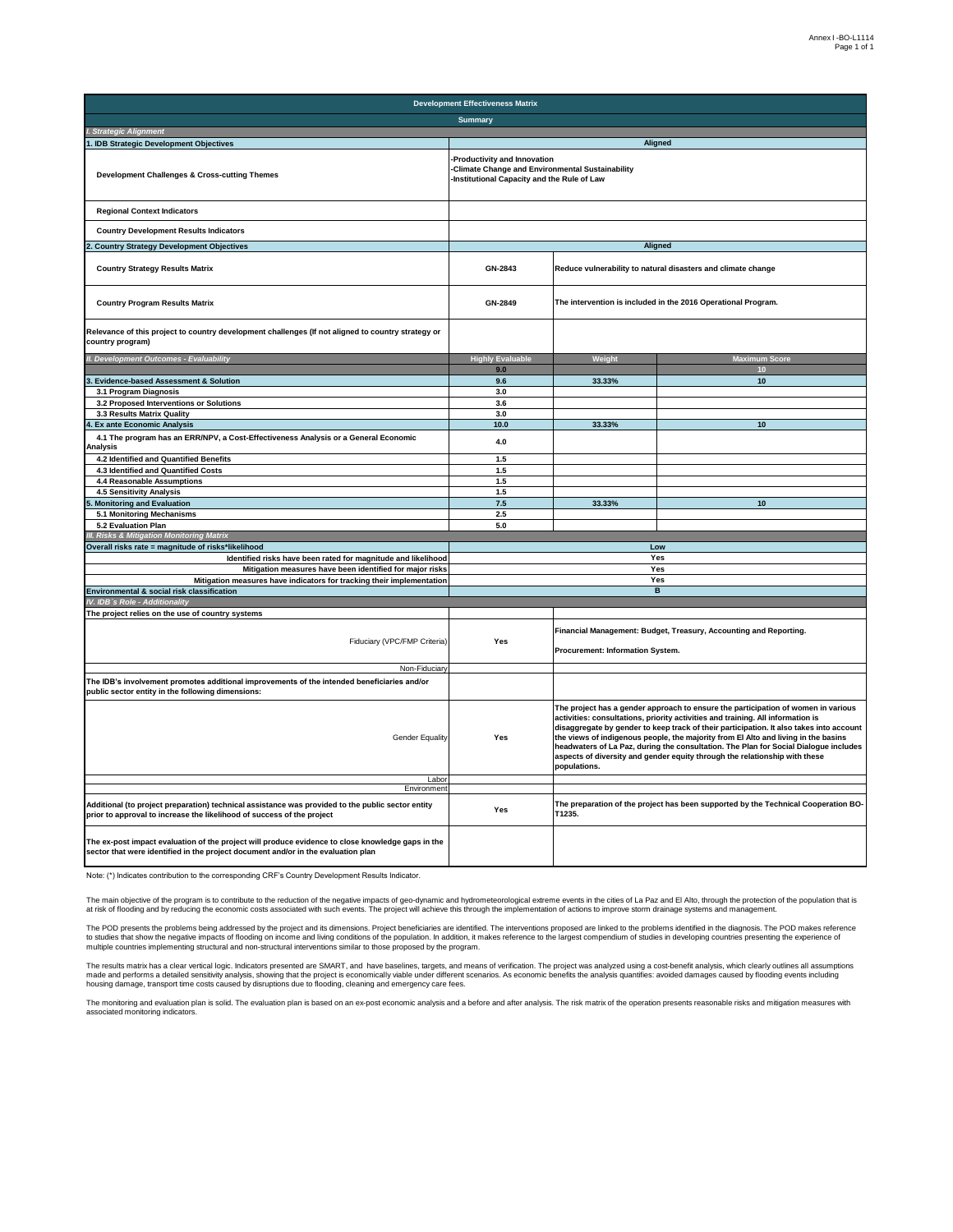| <b>Results Matrix</b>                                                                                                                                                |                    |                                                                                                  |                         |        |          |        |        |           |                   |                                                                                                                                                                                                                                                                              |
|----------------------------------------------------------------------------------------------------------------------------------------------------------------------|--------------------|--------------------------------------------------------------------------------------------------|-------------------------|--------|----------|--------|--------|-----------|-------------------|------------------------------------------------------------------------------------------------------------------------------------------------------------------------------------------------------------------------------------------------------------------------------|
| <b>Project Objective</b>                                                                                                                                             |                    | objective will be achieved through actions to improve the storm drainage and management systems. |                         |        |          |        |        |           |                   | The general objective is to help reduce the negative impacts of extreme geodynamic and hydrometeorological events in the cities of<br>La Paz and El Alto, by protecting the population against flood risks and reducing the economic costs associated with such events. This |
| <b>Outcomes</b>                                                                                                                                                      |                    |                                                                                                  |                         |        |          |        |        |           |                   |                                                                                                                                                                                                                                                                              |
| Indicator $1$                                                                                                                                                        | Unit of<br>measure | <b>Baseline</b>                                                                                  | <b>Baseline</b><br>vear | Year 1 | Year 2 I | Year 3 | Year 4 | Year 5    | End of<br>project | <b>Comments/Means of verification</b>                                                                                                                                                                                                                                        |
| Outcome 1: Population protected from hydrometeorological risk                                                                                                        |                    |                                                                                                  |                         |        |          |        |        |           |                   |                                                                                                                                                                                                                                                                              |
| Households protected against risks<br>of flood or landslides in the area of<br>influence of the works financed by<br>the program in the city of La Paz <sup>2</sup>  | House-<br>holds    | $\Omega$                                                                                         | 2016                    |        |          |        |        | 2,029     | 2,029             | GAMLP report and validation with<br>surveys taken from ex post evaluation.                                                                                                                                                                                                   |
| Households protected against risks<br>of flood or landslides in the area of<br>influence of the works financed by<br>the program in the city of El Alto <sup>3</sup> | House-<br>holds    | $\Omega$                                                                                         | 2016                    |        |          |        |        | 13,612    | 13,612            | GAMEA report and validation with<br>surveys taken from ex post evaluation.                                                                                                                                                                                                   |
| Outcome 2: Reduced costs associated with hydrometeorological events                                                                                                  |                    |                                                                                                  |                         |        |          |        |        |           |                   |                                                                                                                                                                                                                                                                              |
| Economic damages <sup>4</sup> due to floods<br>in the municipio of El Alto                                                                                           | US\$/year          | 2,176,595                                                                                        | 2016                    |        |          |        |        | $\Omega$  | $\Omega$          | GAMEA report that includes budget<br>executed in cleanup and emergency<br>response. Validation with surveys<br>taken from ex post evaluation                                                                                                                                 |
| Economic damages <sup>5</sup> due to floods<br>in the municipio of La Paz                                                                                            | US\$/year          | 4,611,964                                                                                        | 2016                    |        |          |        |        | 3,299,086 | 3,299,086         | GAMLP report that includes budget<br>executed in cleanup and emergency<br>response. Validation with surveys<br>taken from ex post evaluation                                                                                                                                 |

 $\overline{a}$ 

5 Ibid.

<sup>&</sup>lt;sup>1</sup> The baseline and targets established are for the project sample; they will be recalculated with the inclusion of new projects.

 $2$  Households included in the 50-year recurrence interval flood area, which means that achieving the target will depend on the occurrence and intensity of geodynamic and hydrometeorological events that occur during the project execution period.

<sup>3</sup> Ibid.

<sup>4</sup> Economic damages: damages to homes, costs of time in transportation due to interruptions caused by floods, cleanup and emergency response expenses. Achieving this outcome will depend on performance of the works and use of additional maintenance equipment purchased by the program.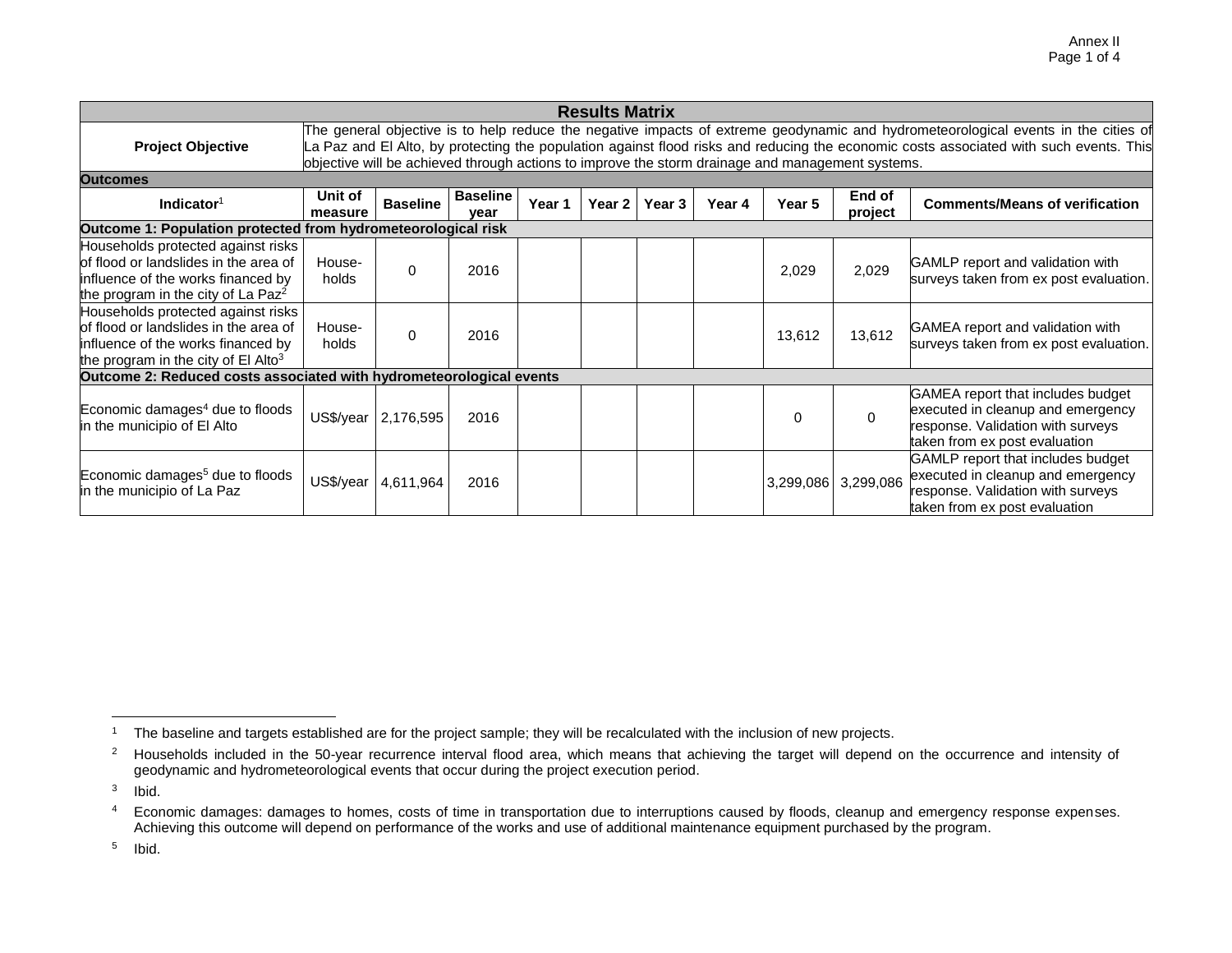| Outcome 3: Enhanced awareness of the population regarding solid waste management for proper operation of the works                                       |                    |                    |                         |                |                                             |          |          |          |          |                   |                   |                                                                                                                                                            |
|----------------------------------------------------------------------------------------------------------------------------------------------------------|--------------------|--------------------|-------------------------|----------------|---------------------------------------------|----------|----------|----------|----------|-------------------|-------------------|------------------------------------------------------------------------------------------------------------------------------------------------------------|
| Indicator $6$                                                                                                                                            | Unit of<br>measure | <b>Baseline</b>    | <b>Baseline</b><br>year | Year 1         | Year 2                                      | Year 3   |          | Year 4   | Year 5   | End of<br>project |                   | <b>Comments/Means of verification</b>                                                                                                                      |
| Days per year that social<br>organizations <sup>7</sup> participate in<br>cleanup of solid waste from<br>drainage systems in the municipio<br>of El Alto | Days/year          | $\Omega$           | 2016                    |                |                                             |          |          |          | 10       | 10                |                   | Program final evaluation report                                                                                                                            |
| Days per year that social<br>organizations participate in cleanup<br>of solid waste from drainage<br>systems in the municipio of La Paz                  | Days/year          | $\Omega$           | 2016                    |                |                                             |          |          |          | 10       | 10                |                   | Program final evaluation report                                                                                                                            |
| <b>Outputs</b>                                                                                                                                           |                    |                    |                         |                |                                             |          |          |          |          |                   |                   |                                                                                                                                                            |
| Component 1: Flood control and stabilization works                                                                                                       |                    |                    |                         |                |                                             |          |          |          |          |                   |                   |                                                                                                                                                            |
| Output                                                                                                                                                   |                    | Unit of<br>measure | Associated<br>outcomes  | Cost<br>(US\$) | Baseline Year 1 Year 2 Year 3 Year 4 Year 5 |          |          |          |          |                   | End of<br>project | <b>Comments/Means of</b><br>verification                                                                                                                   |
| Avda. 6 de Marzo outfall, East (North<br>section) constructed in the city of El Alto                                                                     |                    | km                 | 1 and $2$               | 1,946,000      | $\Omega$                                    | $\Omega$ | 0.50     | 0.80     | $\Omega$ | $\Omega$          | 1.30              | Acknowledgment of final receipt<br>approved by works supervision,<br>oversight, and PEU General<br><b>Coordinator and Works</b><br>Completion Certificate. |
| Avda. Arica outfall vault constructed in the<br>city of El Alto                                                                                          |                    | km                 | 1 and $2$               | 7,090,000      | $\mathbf 0$                                 | 0        | 1.00     | 1.80     | $\Omega$ | $\Omega$          | 2.80              | Same as above                                                                                                                                              |
| Drainage works constructed in the city of<br>El Alto                                                                                                     |                    | Work               | 1 and $2$               | 3,730,000      | $\Omega$                                    | 0        | $\Omega$ | $\Omega$ | 2        | $\overline{2}$    | 4                 | Same as above                                                                                                                                              |
| Hydraulic works constructed on the<br>Huayllani river in the city of La Paz                                                                              |                    | Work               | 1 and $2$               | 56,825         | $\Omega$                                    | 0        | $\Omega$ | 1        | $\Omega$ | $\Omega$          | 1                 | Same as above                                                                                                                                              |
| Hydraulic works constructed on the<br>Kellumani river in the city of La Paz                                                                              |                    | Work               | 1 and $2$               | 912,625        | $\Omega$                                    | 0        | $\Omega$ | 1        | $\Omega$ | $\Omega$          | $\mathbf{1}$      | Same as above                                                                                                                                              |
| Hydraulic works constructed on the Irpavi<br>and Achumani rivers in the city of La Paz                                                                   |                    | Work               | 1 and $2$               | 5,089,565      | $\Omega$                                    | 0        | $\Omega$ | $\Omega$ | $\Omega$ | 1                 | 1                 | Same as above                                                                                                                                              |
| Hydraulic works constructed in the city of<br>La Paz                                                                                                     |                    | Work               | 1 and $2$               | 7,757,527      | $\mathbf 0$                                 | 0        | 0        | 0        | 0        | 1                 | 1                 | Same as above                                                                                                                                              |

 $\mathbf 6$ The baseline and targets established are for the project sample; they will be recalculated with the inclusion of new projects.

<sup>&</sup>lt;sup>7</sup> Social organizations: those officially recognized by the respective municipios and that have legal status (e.g., neighborhood councils, trade organizations, etc.).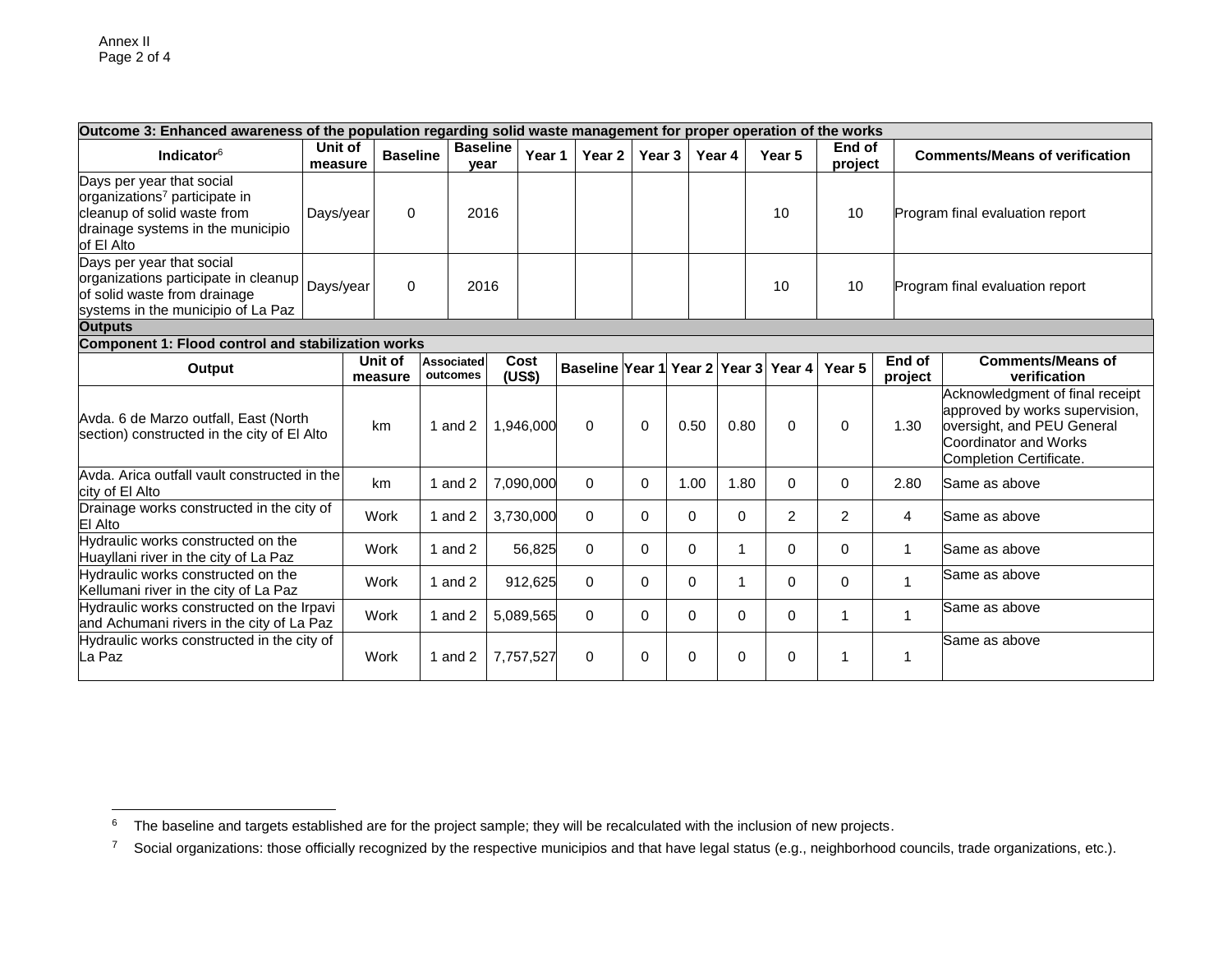|                                                                                                            | Component 2: Institutional development and environmental management                                                        |                    |                        |         |                                      |                |                |                |                |             |                   |                                                                                                                                                                                                 |
|------------------------------------------------------------------------------------------------------------|----------------------------------------------------------------------------------------------------------------------------|--------------------|------------------------|---------|--------------------------------------|----------------|----------------|----------------|----------------|-------------|-------------------|-------------------------------------------------------------------------------------------------------------------------------------------------------------------------------------------------|
| Output                                                                                                     |                                                                                                                            | Unit of<br>measure | Associated<br>outcomes | Cost    | Baseline Year 1 Year 2 Year 3 Year 4 |                |                |                |                | Year 5      | End of<br>project | <b>Comments/Means of</b><br>verification                                                                                                                                                        |
| Operation and maintenance plan<br>implemented for works constructed in the<br>city of El Alto              |                                                                                                                            | Plan               | and $25$               | 333,968 | $\Omega$                             | $\mathbf 0$    | $\overline{1}$ | 0              | $\Omega$       | $\Omega$    | $\mathbf{1}$      | Actions prioritized in the POMP<br>will be implemented<br>Implementation report from the<br><b>Risk Prevention and</b><br>Emergencies Office (DIPRE).<br>Acknowledgment of receipt of<br>qoods. |
| Final designs prepared at PTDS <sup>8</sup> level for<br>projects in the city of El Alto                   |                                                                                                                            | Designs            | 1 and $2$              | 242,000 | $\Omega$                             | 0              | $\Omega$       | 0              | $\overline{2}$ | 2           | $\overline{4}$    | PTDS revised and approved by<br>the technical area of the GAMEA<br>PEU                                                                                                                          |
| Final designs prepared at PTDS level for<br>drainage projects in the city of La Paz                        |                                                                                                                            | Designs            | 1 and $2$              | 180,000 | $\Omega$                             | 0              | $\Omega$       | $\mathbf 0$    | -1             |             | $\overline{2}$    | Compliance certificate approved<br>by supervision.                                                                                                                                              |
| Social Partnership and Environmental<br>Education Plan implemented in the city of<br>La Paz<br>Milestones: |                                                                                                                            | Plan               | $1, 2$ and $3$         | 150,000 | $\Omega$                             | $\Omega$       | $\Omega$       | $\Omega$       | $\Omega$       | 1           |                   |                                                                                                                                                                                                 |
| a)                                                                                                         | Equipment installed for Casa Zebra                                                                                         | Equipment          |                        | 144,000 | $\Omega$                             | $\Omega$       | $\Omega$       | $\mathbf 0$    | $\overline{A}$ | $\Omega$    |                   |                                                                                                                                                                                                 |
| b)                                                                                                         | Training of key groups <sup>9</sup> in<br>environmental education completed                                                | Event              |                        | 3,200   | $\Omega$                             | 3              | 3              | 3              | 3              | 3           | 15                | PEU report                                                                                                                                                                                      |
| C)                                                                                                         | Social organizations' participation<br>program for cleanup of solid waste in<br>program areas of intervention<br>conducted | Program            |                        | 1,400   | 0                                    | 3              | 3              | 3              | 3              | 3           | 15                |                                                                                                                                                                                                 |
| $\mathsf{d}$                                                                                               | Complaints management and<br>resolution system implemented                                                                 | System             |                        | 700     | $\mathbf 0$                          | 1              | $\Omega$       | $\mathbf 0$    | $\Omega$       | $\mathbf 0$ | $\mathbf{1}$      |                                                                                                                                                                                                 |
| e)                                                                                                         | Consultations with beneficiaries on<br>benefits and impacts of program<br>conducted                                        | Consul-<br>tations |                        | 700     | $\Omega$                             | $\overline{2}$ | $\overline{2}$ | $\overline{c}$ | $\overline{2}$ | 2           | 10                |                                                                                                                                                                                                 |

 $\overline{a}$ <sup>8</sup> Preinvestment technical design study; replaces the TESA.

<sup>9</sup> Key groups: schools, population, and small businesses located in projects' areas of intervention, etc.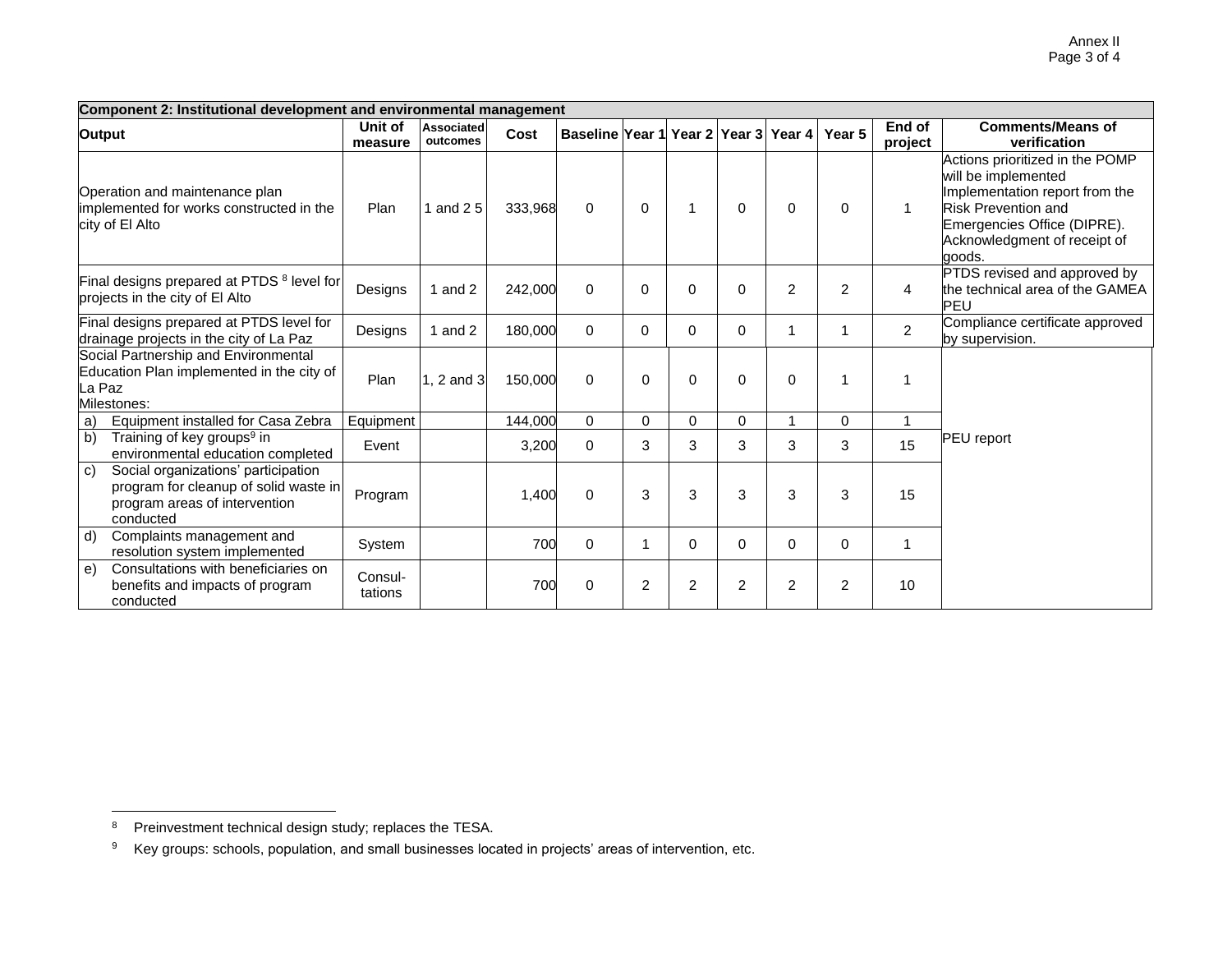| Output                                                                                                                                                            | Unit of<br>measure | Associated<br>outcomes | Cost    | Baseline Year 1   Year 2   Year 3   Year 4   Year 5 |                |   |   |    |                | End of<br>project | <b>Comments/Means of</b><br>verification |
|-------------------------------------------------------------------------------------------------------------------------------------------------------------------|--------------------|------------------------|---------|-----------------------------------------------------|----------------|---|---|----|----------------|-------------------|------------------------------------------|
| Milestones:                                                                                                                                                       | Event              |                        | 112,800 | $\Omega$                                            | 3              |   | 3 |    | 3              | 15                |                                          |
| Training for key groups <sup>10</sup> on<br>a)<br>environmental education conducted                                                                               | Program            |                        | 58,190  | $\Omega$                                            | 3              |   | 3 | ۰. | 3              | 15                |                                          |
| Social organizations' participation<br>b)<br>program for cleanup of solid waste in<br>program areas of intervention<br>conducted                                  | System             |                        | 58,190  | $\Omega$                                            |                |   | 0 |    | 0              |                   |                                          |
| Complaints management and<br>C)<br>resolution system implemented<br>Consultations with beneficiaries on<br>d)<br>benefits and impacts of the program<br>conducted | Consul-<br>tations |                        | 32,820  | $\Omega$                                            | $\overline{2}$ | ◠ | 2 | 2  | $\overline{2}$ | 10                |                                          |
| Early Warning System strengthened in the<br>city of La Paz <sup>11</sup>                                                                                          | System             | and 2                  | 300,000 | $\Omega$                                            |                |   | 0 |    |                |                   | PEU compliance report                    |

 $\overline{\phantom{a}}$ 

<sup>&</sup>lt;sup>10</sup> Ibid.

<sup>&</sup>lt;sup>11</sup> The Early Warning System will be considered strengthened when equipment has been purchased to expand hydrometeorological and geodynamic monitoring and the risk maps have been updated.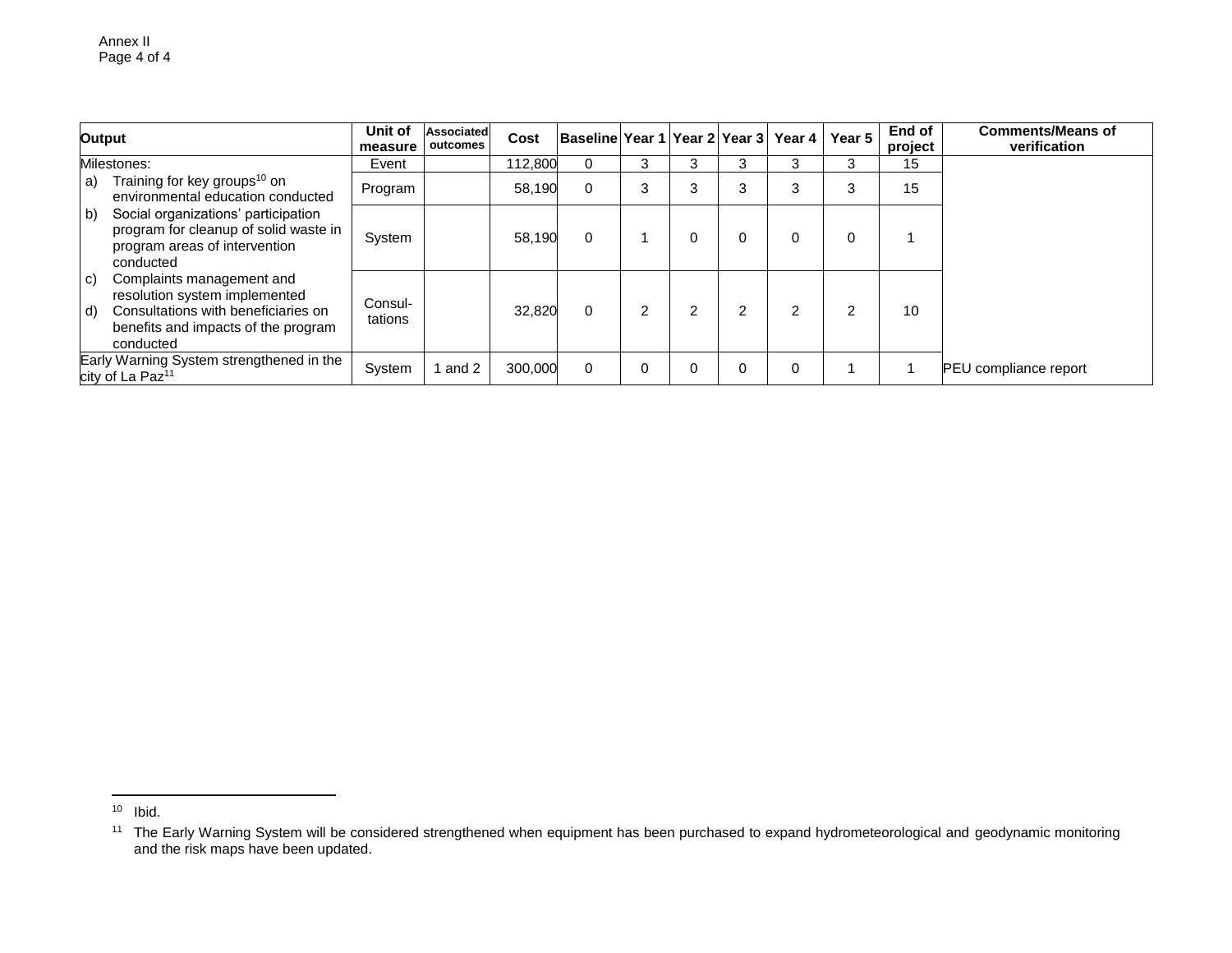#### **FIDUCIARY AGREEMENTS AND REQUIREMENTS**

| Country:                                | <b>Plurinational State of Bolivia</b>                                                                          |
|-----------------------------------------|----------------------------------------------------------------------------------------------------------------|
| Project:                                | BO-L1114: Storm Drainage Program, Phase III                                                                    |
| <b>Co-Executing</b><br><b>Agencies:</b> | Autonomous Municipal Government of La Paz (GAMLP)<br>and Autonomous Municipal Government of El Alto<br>(GAMEA) |
| <b>Prepared by:</b>                     | Carolina Escudero and Abel Cuba (FMP/CBO)                                                                      |

#### **I. EXECUTIVE SUMMARY**

- 1.1 The preparation of this annex took into account the Institutional Capacity Assessment System (ICAS) results applicable to GAMLP and GAMEA, as coexecuting agencies of this program, and the results of the FMP/CBO team's fiduciary supervision in the context of the execution of loan 2440/BL-BO (PDP II), <sup>1</sup> executed by both entities.
- 1.2 Execution of Phase III of the Storm Drainage Program considers the continuity of the execution arrangements adopted for the previous phase, maintaining independent administration of the fiduciary management of the components assigned to each executing agency.
- 1.3 Accounting, budgetary, and cash flow management will be maintained in the Integrated Public Management System (SIGEP). The Integrated Project Management System-IDB (SIAP-IDB) will be used for the financial reports required by the Bank.<sup>2</sup> The Bank's standard bidding documents or those agreed upon with the Vice Ministry of Public Investment and External Financing (VIPFE) will be used for bidding processes and made available through the State Procurement System (SICOES) <sup>3</sup> where bid solicitations and results from national competitive bidding processes will be published.
- 1.4 The Government of Bolivia and the Bank are currently preparing an agreement whereby partial use of the Basic Standards of the Goods and Services Administration System (NB-SABS) would be adopted for Bank-financed operations in Bolivia. This program could apply that agreement once it is signed and in force.

## **II. THE EXECUTING AGENCY'S FIDUCIARY CONTEXT**

2.1 GAMLP and GAMEA are entities established under public law, with legal status and their own assets, autonomy in administrative, economic/financial, legal, and technical management, and an indefinite duration. They are governed by

 $\overline{a}$ 

<sup>1</sup> Storm Drainage Program, Phase II.

<sup>&</sup>lt;sup>2</sup> The Banks' Project Administration System, developed by CAN/CBO.

<sup>&</sup>lt;sup>3</sup> [State Procurement System.](http://www.sicoes.gob.bo/) Package of bidding documents agreed upon between the Bank and the VIPFE for application in processes below the thresholds for ICB.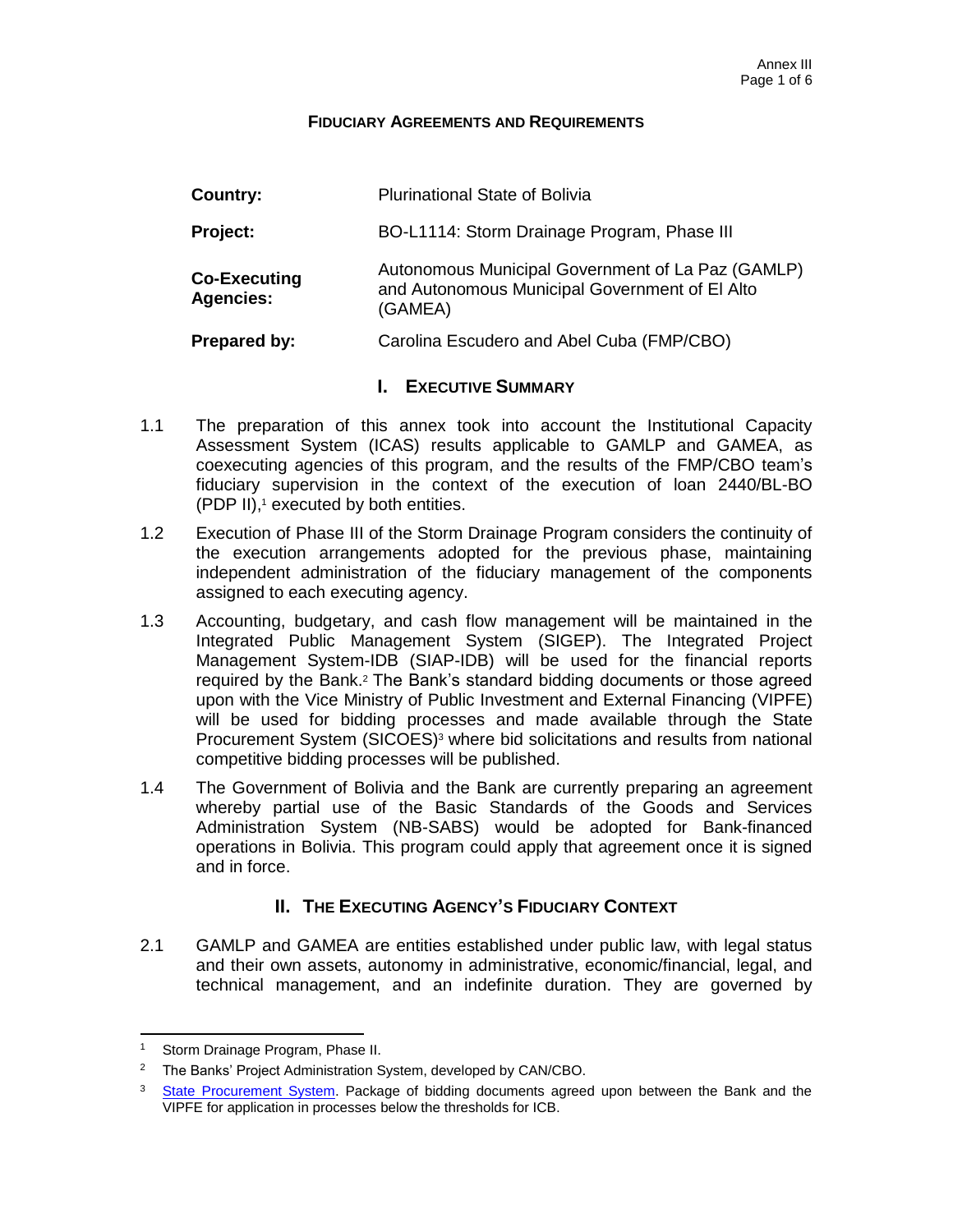Law 1178 on Government Administration and Control (SAFCO)<sup>4</sup> approved on 20 July 1990.

- 2.2 In procurement execution, both GAMLP and GAMEA use the NB-SABS or the provisions indicated in external financing agreements.
- 2.3 Financial transactions are processed in the SIGEP, which reliably presents information on budget execution. This system provides financial information in the official currency and according to the expenditure item accounting classifier. Accounting records are maintained in accordance with the government accounting system. The financial reports required by the Bank will be based on the SIAP-IDB pending the entry into effect of the SIGEP accounting module for external resources.
- 2.4 Program procurement and payment activities will be performed by GAMLP and GAMEA, through the execution units set up exclusively for program execution and formally created within the organizational structures of both agencies.

## **III. FIDUCIARY RISK EVALUATION AND MITIGATION ACTIONS**

- 3.1 The assessment using the ICAS methodology applied to GAMLP and GAMEA indicates adequate levels of development and institutional capacity, with fiduciary risk defined as low for the program.
- 3.2 Although the risk associated with fiduciary management is low, a determination has been made in the case of GAMEA to: (i) strengthen the team with professional staff specializing in financial management and procurement management, (ii) develop training sessions for staff on fiduciary processes; and (iii) incorporate in the Operating Regulations the changes needed in the operational flows of administrative processes in order to optimize times so the program execution period will not be affected.

## **IV. CONSIDERATIONS FOR THE SPECIAL PROVISIONS OF THE CONTRACT**

- 4.1 **Operating Regulations.** The Operating Regulations will include the execution arrangements, procedures, and relationship, coordination, and information flows, as previously agreed between the executing agency and the Bank.
- 4.2 **Exchange rate agreed upon with the executing agencies for reendering of accounts**. The exchange rate in effect on the date when foreign currency funds are effectively converted to local currency will be used in the executing agencies' accounts.
- 4.3 **Financial statements and other audited reports**. Within 120 days following the close of each fiscal year of the executing agencies and throughout the disbursement period, audited program financial statements will be submitted to the Bank, duly certified by an independent audit firm acceptable to the Bank. The final report will be submitted within 120 days following the date agreed upon for the final disbursement.

 $\overline{a}$ Regulates the resource administration and control systems of the Plurinational State and their relationship with national planning and public investment systems.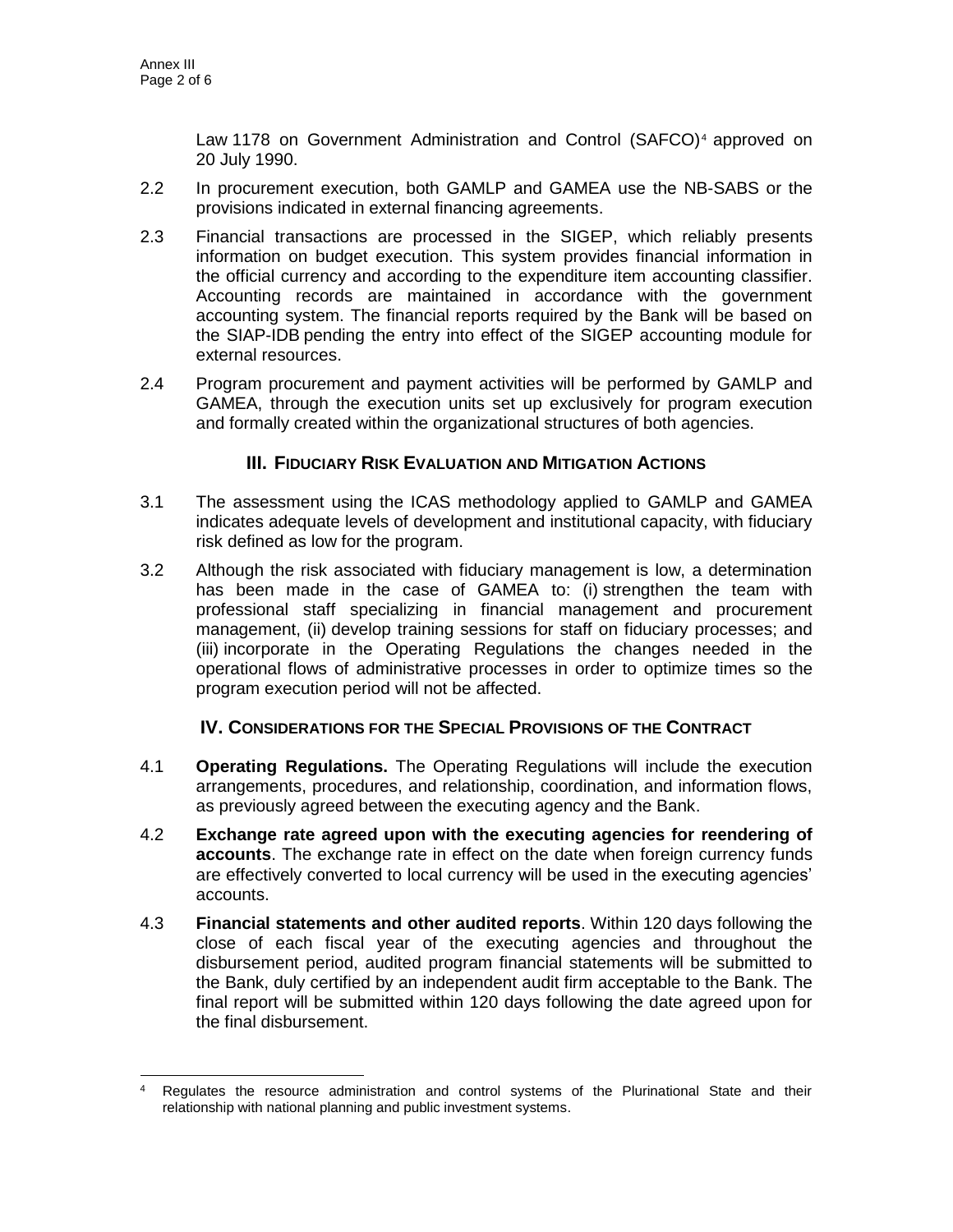- 4.4 The terms of reference for contracting the independent audit firm will have the prior approval of the Bank and may include outputs framed within the International Standards on Auditing relating to financial audit of the program and other tasks. The scope will be governed by the Financial Management Policy for IDB-Financed Projects (document OP-273-6) and the guidleines for the preparation of financial statements and external audits.
- 4.5 **Procurement.** Will be carried out in accordance with the policies set forth in documents GN-2349-9 and GN-2350-9, and the agreement on partial use of the NB-SABS (paragraph 1.3).

## **V. AGREEMENTS AND REQUIREMENTS FOR PROCUREMENT EXECUTION**

- 5.1 **Procurement execution**. Procurement for the program will be detailed in the procurement plan approved by the Bank and will be carried out in accordance with the policies set forth in documents GN-2349-9 and GN-2350-9, or the agreement on partial use of the NB-SABS.
- 5.2 **Procurement of works, goods, and nonconsulting services**. When international competitive bidding (ICB) applies, the current standard bidding document issued by the Bank will be used. Other processes will use the documents available in the SICOES. Changes to these documents will require the Bank's prior no objection.
- 5.3 **Selection and contracting of consultants**. Contracts for consulting services will be executed considering the following:
	- (i) **Selection of consulting firms.** The current Standard Request for Proposals issued by the Bank will be used. The documents available in the SICOES will be used in processes involving amounts below US\$200,000. Changes to these documents will require the Bank's prior no objection.
	- (ii) **Shortlist of consulting firms.** The shortlist may consist of local firms for contracts below the US\$200,000 threshold amount established for Bolivia.
	- (iii) **Selection of individual consultants.** This selection will consider qualifications for the work, comparing the resumes of at least three candidates, and as a rule interviews will not be conducted. Consulting firms should be used when the works involve linkage with other individual consulting assignments, except when individual consulting with additional support is appropriate, which will be analyzed on a case by case basis.
- 5.4 **Procurement planning.** The program will be executed using two procurement plans administered by GAMEA and GAMLP, which will be published in the respective procurement plan in the Procurement Plans Execution System and updated annually or as required.
- 5.5 **Advance procurement/Retroactive financing.** Advance procurement requiring the retroactive recognition of financing is not anticipated.
- 5.6 **National preference.** The inclusion of national preference in contracting processes will not be considered.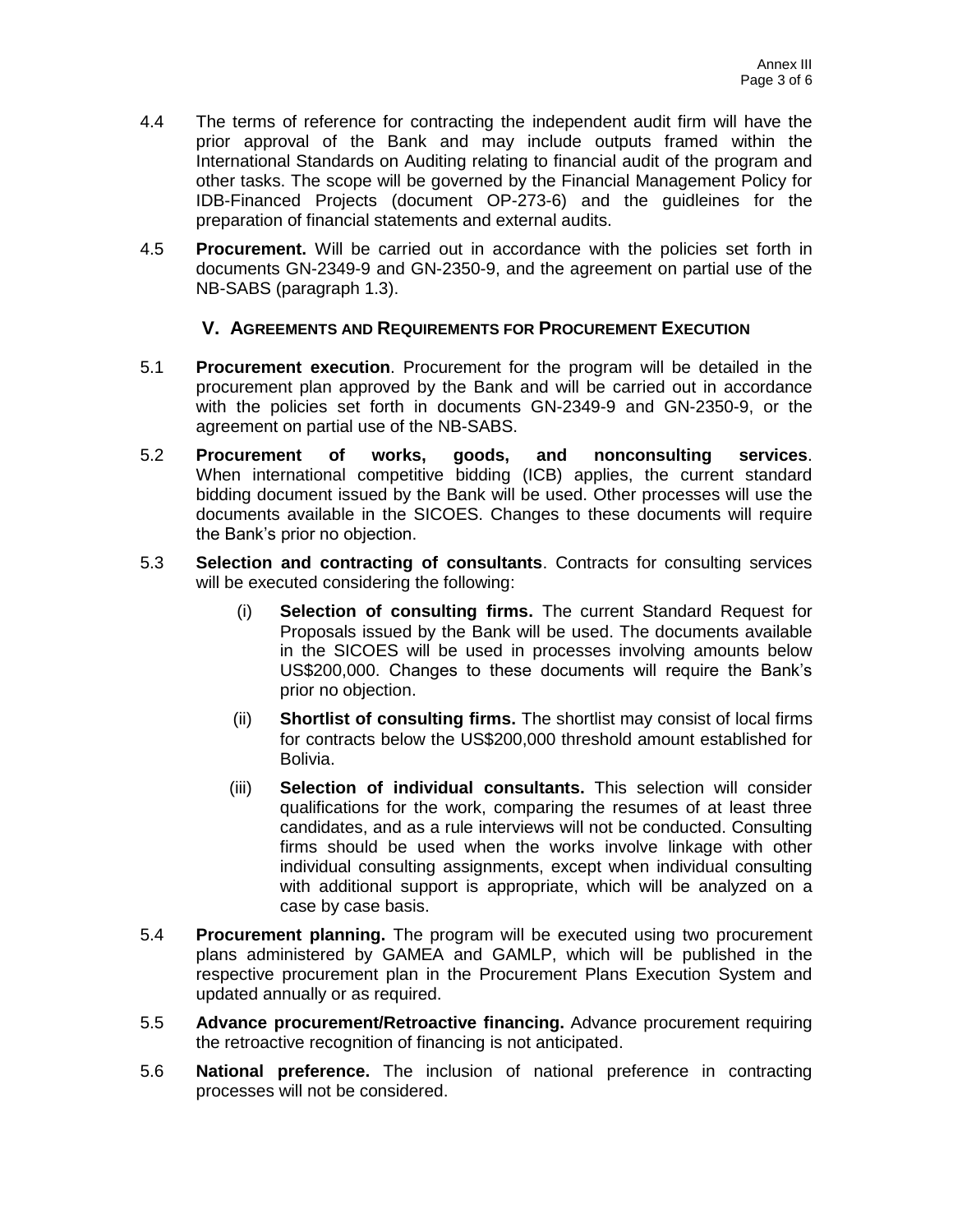5.7 **Terms of reference and technical specifications.** The Project Team Leader is responsible for review of the selection criteria for shortlists, terms of reference, or technical specifications, which must be agreed upon with the executing agency on an ex ante basis prior to the execution of the processes.

#### 5.8 **Table of threshold amounts.** Detailed in Table 1:

| <b>Works</b>                 |                                       |                                     | Goods                      |                                        |                                    | <b>Consulting Firms</b>                          |                                            |
|------------------------------|---------------------------------------|-------------------------------------|----------------------------|----------------------------------------|------------------------------------|--------------------------------------------------|--------------------------------------------|
| <b>ICB</b>                   | <b>NCB</b>                            | <b>Shopping</b>                     | <b>ICB</b>                 | <b>NCB</b>                             | <b>Shopping</b>                    | <b>International</b><br>Advertising <sup>*</sup> | <b>National</b><br>Advertising**           |
| Greater<br>than<br>US\$3,000 | Less than<br>or equal to<br>US\$3,000 | Less than<br>or equal to<br>US\$250 | Greater<br>than<br>US\$200 | Less<br>than or<br>equal to<br>US\$200 | Less than<br>or equal<br>to US\$50 | Greater than<br><b>US\$200</b>                   | Less than or<br>equal to<br><b>US\$200</b> |

#### **Table 1. Thresholds (thousands of US\$)**

\* Maximum shortlist, two firms with the same nationality.

\*\* Shortlist may be 100% national.

## 5.9 **Main procurement items.** Detailed in Table 2:

| <b>Description</b>                                                                                                                                                                                                                                                                                                                                                                                                                                                                                                            | <b>Selection</b><br><b>Method</b> | <b>Estimated</b><br><b>Date</b> | <b>Estimated Amount</b><br>(thousands of US\$) |
|-------------------------------------------------------------------------------------------------------------------------------------------------------------------------------------------------------------------------------------------------------------------------------------------------------------------------------------------------------------------------------------------------------------------------------------------------------------------------------------------------------------------------------|-----------------------------------|---------------------------------|------------------------------------------------|
| <b>Consulting firm contracts</b>                                                                                                                                                                                                                                                                                                                                                                                                                                                                                              |                                   |                                 |                                                |
| Seven QCBS selection processes: (1) preparation of four final project designs at<br>the preinvestment technical design study level, (2) supervision of works at the<br>Avda. Arica outfall (Sample), (3) supervision of drainage works in the city of El<br>Alto, (4) supervision of hydraulic works on the Irpavi and Achumani rivers<br>(Sample), (5) supervision of hydraulic works in the city of La Paz, (6) External<br>auditing firm for execution of GAMEA, and (7) External auditing firm for execution<br>of GAMLP. | <b>QCBS</b>                       | <b>TBD</b>                      | 1,554                                          |
| Six CQS selection processes: (1) preparation of final design at preinvestment<br>technical design study level-Project 1, (2) preparation of final design at<br>preinvestment technical design study level -Project 2, (3) supervision of works at<br>Avda. 6 de Marzo outfall, east (North section) (Sample), (4) supervision of<br>hydraulic works on Huayllani river (Sample), (5) supervision of hydraulic works on<br>Kellumani river (Sample), and (6) midterm evaluation of the program.                                | CQS                               | <b>TBD</b>                      | 427                                            |
| <b>Contracting of works</b>                                                                                                                                                                                                                                                                                                                                                                                                                                                                                                   |                                   |                                 |                                                |
| Four ICB processes: (1) Avda. Arica outfall (Sample), (2) Outfalls in the city of El<br>Alto, (3) Hydraulic works on the Irpavi and Achumani rivers (Sample), and<br>(4) Hydraulic works in the city of La Paz                                                                                                                                                                                                                                                                                                                | <b>ICB</b>                        | <b>TBD</b>                      | 22,553                                         |
| Three shopping processes: (1) Avda. 6 de Marzo outfall, East (North section)<br>(Sample), (2) Hydraulic works on Huaylani river (Sample), and (3) Hydraulic<br>works on the Kellumani river (Sample)                                                                                                                                                                                                                                                                                                                          | Shopping                          | <b>TBD</b>                      | 2,816                                          |
| <b>Procurement of goods</b>                                                                                                                                                                                                                                                                                                                                                                                                                                                                                                   |                                   |                                 |                                                |
| Purchase of equipment for implementation of operation and maintenance plan                                                                                                                                                                                                                                                                                                                                                                                                                                                    | <b>NCB</b>                        | <b>TBD</b>                      | 304                                            |
| Purchase of equipment for (1) Strengthening the EWS 1, (2) Strengthening of the<br>EWS 2, and (3) Training for the city of La Paz. (3 contracts)                                                                                                                                                                                                                                                                                                                                                                              | Shopping                          | <b>TBD</b>                      | 450                                            |
| Individual consulting contracts                                                                                                                                                                                                                                                                                                                                                                                                                                                                                               |                                   |                                 |                                                |
| Contracting of 21 professionals for executing units and specific subject<br>specialists.                                                                                                                                                                                                                                                                                                                                                                                                                                      | <b>NICQ</b>                       | <b>TBD</b>                      | 2,833                                          |
| <b>Nonconsulting services</b>                                                                                                                                                                                                                                                                                                                                                                                                                                                                                                 |                                   |                                 |                                                |
| Implementation of Environmental Education Plan (PEAPAC II)                                                                                                                                                                                                                                                                                                                                                                                                                                                                    | <b>NCB</b>                        | <b>TBD</b>                      | 262                                            |

#### **Table 2. Planning of Main Procurement Items**

[Link to procurement plan](http://idbdocs.iadb.org/wsdocs/getDocument.aspx?DOCNUM=40484909).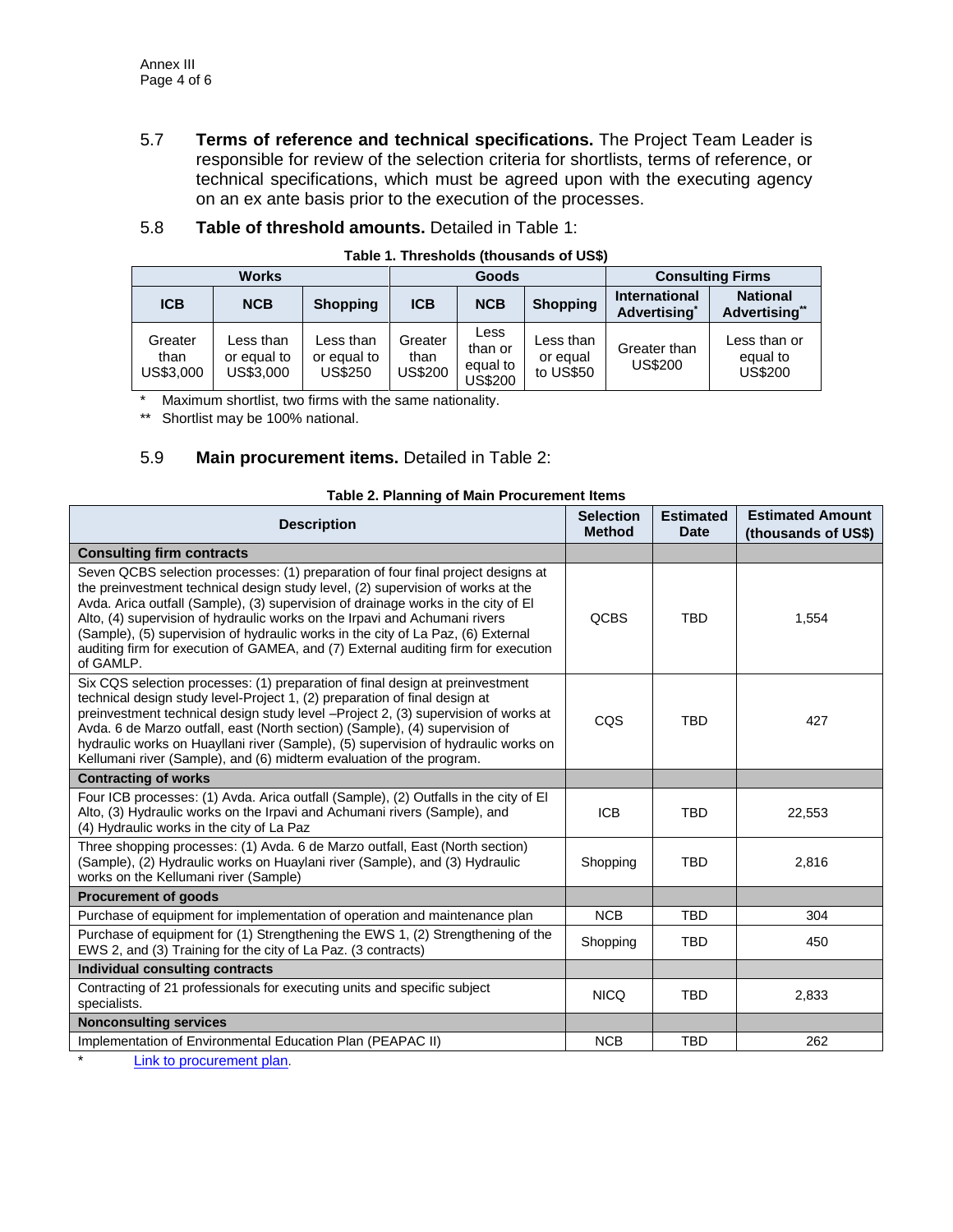- 5.10 **Procurement supervision. Annual supervision visits will be conducted; if** applicable, annual ex post review visits will be conducted.
- 5.11 The thresholds for ex post review are presented in Tables 3 and 4 (direct contracting and procurement not indicated in those tables will be subject to ex ante review). The external auditing firm will perform the ex post review.

| <b>Works</b>                                                | Goods and<br>nonconsulting<br>services                           | <b>Services from</b><br>consulting firms                         | <b>Services from</b><br>individual<br>consultants    |  |  |  |  |
|-------------------------------------------------------------|------------------------------------------------------------------|------------------------------------------------------------------|------------------------------------------------------|--|--|--|--|
| Contracts for amounts<br>equal to or less than<br>US\$3,000 | Contracts for amounts<br>equal to or less than<br><b>US\$200</b> | Contracts for amounts<br>equal to or less than<br><b>US\$200</b> | Those that are not<br>part of the<br>execution units |  |  |  |  |

**Table 3. Thresholds for ex post review of procurement (thousands of US\$) of GAMLP**

| Table 4. Thresholds for ex post review of procurement (thousands of US\$) of GAMEA |  |  |  |  |
|------------------------------------------------------------------------------------|--|--|--|--|
|------------------------------------------------------------------------------------|--|--|--|--|

| <b>Works</b>          | Goods and<br>nonconsulting<br>services | <b>Services from</b><br>consulting firms | <b>Services from</b><br>individual<br>consultants |
|-----------------------|----------------------------------------|------------------------------------------|---------------------------------------------------|
| Contracts for amounts | Contracts for amounts                  | Contracts for amounts                    | Those that are not                                |
| equal to or less than | equal to or less than                  | equal to or less than                    | part of the                                       |
| US\$1.500             | <b>US\$200</b>                         | <b>US\$80</b>                            | execution units                                   |

- 5.12 **Operating or recurrent expenses.**<sup>5</sup> These expenses will be agreed upon with the Project Team Leader, entered in the project budget, and included in the procurement plan. They will be contracted in accordance with the NB-SABS. The Bank may refrain from financing these expenditures if it determines that they have violated the fundamental principles of competition, efficiency, and economy. The external audit firm will review the supporting documentation for these expenses.
- 5.13 **Records and files.** GAMEA and GAMLP will be responsible for establishing supporting documents, procedures, and controls needed to safeguard the documentation generated by the program. The Bank may, at any time, verify the standards for the organization, control, and safety of files.

## **VI. FINANCIAL MANAGEMENT**

- 6.1 **Programming and budget.** Each executing agency will process both budget entry and future budget amendments based on the approved AWP and will handle booking of the program as an investment budget recorded in the SIGEP. An administrative department<sup> $6$ </sup> will be used for this purpose, thus allowing in budgetary terms the existence of a record and individual identification of sources of financing and resources used in the execution thereof.
- 6.2 **Accounting and information systems.** The program's transactions will be recorded in the SIGEP. This incorporates the different accounting moments in a single record and complies with the budgetary requirements (budget execution),

<sup>5</sup> <sup>5</sup> Operating or recurrent expenses cover items referring to: rental of premises, notices, announcements, or radio, written, or televised communications, translations, bank fees, basic office supplies, photocopies, mail, fuel, maintenance, short courses, travel by operational staff.

<sup>&</sup>lt;sup>6</sup> In the SIGEP's programmatic budget structure, it is possible for an administrative department to incorporate various projects that are independently recorded and controlled.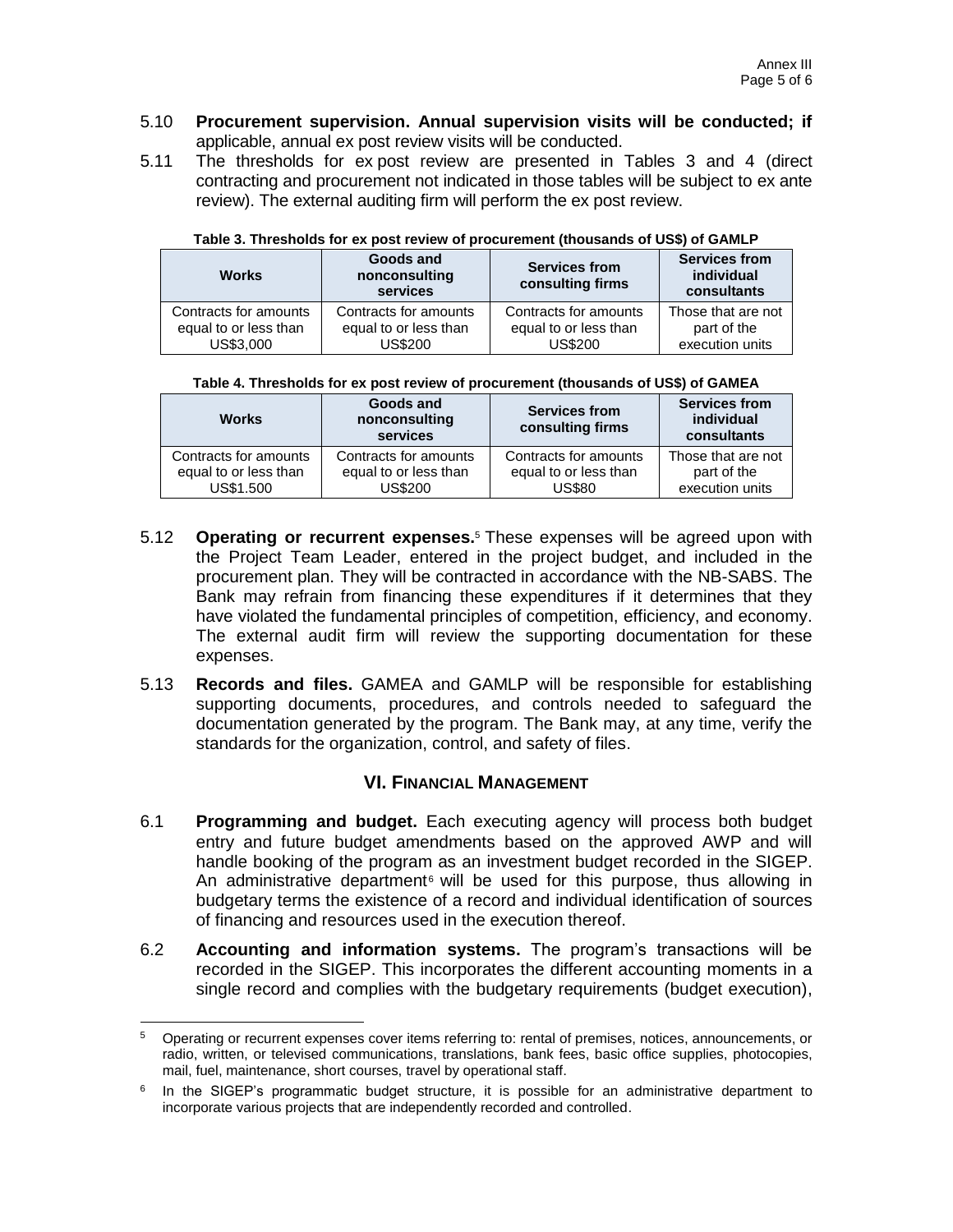accounting requirements (affecting assets, liabilities, equity, and earnings), and cash flow requirements (transfer of cash), on an accrual basis. In addition, for program accounting, a chart of accounts will be prepared for identification of expenses incurred in each period on a cash basis, standardizing the program's investment categories with the budgetary headings and respective accounts. On a temporary basis, the executing agencies will use the SIAP-IDB system, as a supplement for issuing the program's financial reports, pending the entry into effect of the SIGEP Accounting Module.

- 6.3 **Disbursements and cash flow.** The loan will be disbursed under the advance of funds and direct payments modalities, based on the financial programming, to be periodically updated by each executing agency. The Bank will issue a new advance of funds when at least 80% of the cumulative balance of disbursed advances has been justified. The loan proceeds will be deposited in an independent account in U.S. dollars, and subsequently transferred to another account in domestic currency, both in the GTA.<sup>7</sup>
- 6.4 The reimbursement of payments modality may be used to recognize expenses incurred by the executing agencies prior to eligibility for disbursements under the operation.
- 6.5 **Internal control and internal audit.** Each year, the financial management of the executing agencies is subject to reliability reviews by the Internal Audit Unit (UAI); it is anticipated that the program will be included in this type of review. The Bank, in turn, as a strategic activity within its mandate, will hold annual coordinating meetings with the respective audit units to identify program monitoring actions.
- 6.6 **External control and reports.** Each executing agency will contract an independent audit firm acceptable to the Bank annually, following Bank policies. The contracting will be for multiple years (minimum of three fiscal years) to avoid transaction costs and maintain continuity in the auditors' work, in addition to ensuring timely interventions facilitating preliminary review with semiannual cutoffs.
- 6.7 The terms of reference for contracting the independent audit firm will have the Bank's no objection.
- 6.8 **Financial supervision plan.** Activities may be adjusted according to the assessment of the program's risks performed by the fiduciary team with the executing agencies and the external audit reports. Expenses will be supervised on an ex post basis. Nonetheless, the annual supervision plan will provide for at lerast one comprehensive (procurement and financial) visit by the Bank.

<sup>7</sup> General treasury account.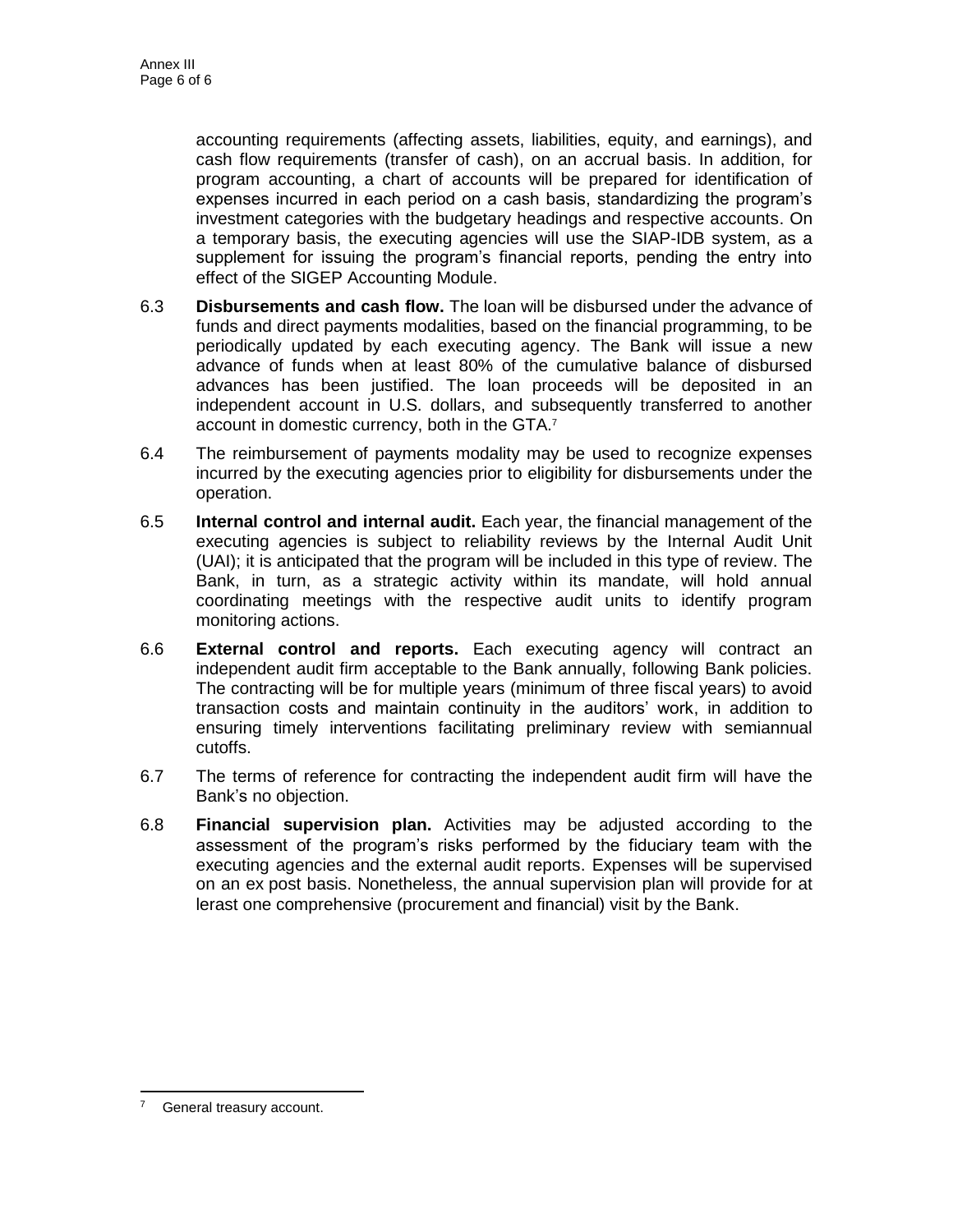## DOCUMENT OF THE INTER-AMERICAN DEVELOPMENT BANK

# PROPOSED RESOLUTION DE- /

Bolivia. Loan /BL-BO to the Plurinational State of Bolivia Storm Drainage for the Cities of La Paz and El Alto III

The Board of Executive Directors

RESOLVES:

That the President of the Bank, or such representative as he shall designate, is authorized, in the name and on behalf of the Bank, to enter into such contract or contracts as may be necessary with the Plurinational State of Bolivia, as Borrower, for the purpose of granting it a financing to cooperate in the execution of a program for storm drainage for the cities of La Paz and El Alto III. Such financing will be for the amount of up to US\$25,500,000 from the resources of the Single Currency Facility of the Bank's Ordinary Capital, corresponds to a parallel loan within the framework of the multilateral debt relief and concessional finance reform of the Bank, and will be subject to the Financial Terms and Conditions and the Special Contractual Conditions of the Project Summary of the Loan Proposal.

(Adopted on \_\_ \_\_\_\_\_\_\_\_\_ 201\_)

LEG/SGO/ CAN/IDBDOCS#40715591-16 Pipeline No. BO-L1114